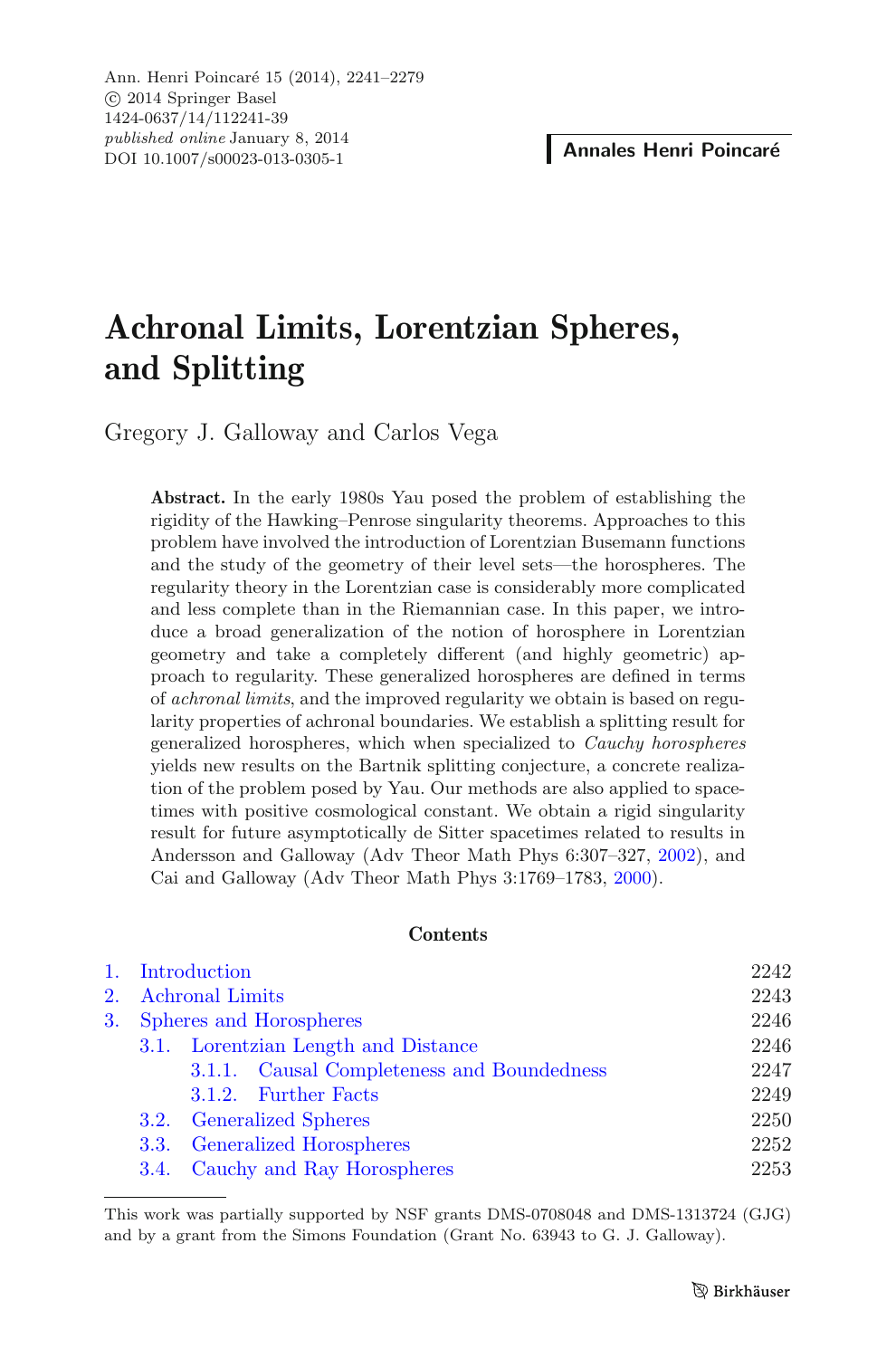|    |                                              | 3.4.1. Ray Horospheres                                    | 2253 |  |
|----|----------------------------------------------|-----------------------------------------------------------|------|--|
|    |                                              | 3.4.2. Cauchy Horospheres                                 | 2255 |  |
|    | 4. Convexity and Rigidity                    |                                                           |      |  |
|    | 4.1.                                         | 2257<br>Weak Mean Curvature Inequalities                  |      |  |
|    | 4.2.                                         | A Splitting Result for Generalized Horospheres            | 2258 |  |
|    | 4.3.                                         | Application to Cauchy Horospheres                         | 2259 |  |
| 5. | Lines                                        |                                                           | 2262 |  |
| 6. | The Case of a Positive Cosmological Constant |                                                           |      |  |
|    | 6.1.                                         | Rigid Singularity Result for Asymptotically dS Spacetimes | 2263 |  |
|    | 6.2.                                         | Limit Mean Curvature and the Proof of Theorem 6.1         | 2265 |  |
|    |                                              | 6.2.1. A Limit Mean Convexity Lemma                       | 2266 |  |
|    |                                              | A Limit Maximum Principle<br>6.2.2.                       | 2269 |  |
|    |                                              | $6.2.3.$ Proof of Theorem $6.1$                           | 2273 |  |
|    | Acknowledgements                             |                                                           |      |  |
|    | 7. Appendix                                  |                                                           |      |  |
|    | References                                   |                                                           |      |  |
|    |                                              |                                                           |      |  |

# <span id="page-1-0"></span>**1. Introduction**

In the early 1980s Yau posed the problem of establishing the *rigidity* of the Hawking–Penrose singularity theorems. Approaches to this problem, including the approach advocated by Yau [\[30](#page-38-0)], have involved the introduction of Lorentzian Busemann functions and the study of the geometry of their level sets—the horospheres. The regularity theory in the Lorentzian case is considerably more complicated and less complete than in the Riemannian case. In this paper, we introduce a broad generalization of the notion of horosphere in Lorentzian geometry and take a completely different (and highly geometric) approach to regularity. These generalized horospheres are defined in terms of *achronal limits* (see Sect. [2\)](#page-2-0), and the improved regularity we obtain is based on regularity properties of achronal boundaries as developed by Penrose [\[24\]](#page-37-0). Generalized horospheres are introduced in Sect. [3,](#page-5-0) along with the two main classes of examples, *Cauchy horospheres* and *ray horospheres*. The latter are closely related to standard horospheres. Cauchy horospheres generalize standard horospheres in the context of spacetimes with compact Cauchy surfaces. Convexity and rigidity properties of generalized horospheres are studied in Sect. [4.](#page-16-0) These results are then applied to obtain some splitting results for globally hyperbolic spacetimes.

The present work was motivated in part by the so-called *Bartnik splitting conjecture* [\[4](#page-36-3)] and some recent related developments (see e.g., [\[26](#page-37-1)]). The classical Hawking–Penrose singularity theorems (cf., [\[20\]](#page-37-2)) establish the existence of singularities, expressed in terms of incomplete causal geodesics, in large generic classes of spacetimes. In [\[19](#page-37-3)] Geroch put forth, in rather explicit terms, the conjectural point of view that spatially closed spacetimes obeying reasonable energy conditions should fail to be singular only under exceptional circumstances. In the early 1980s, Yau formulated this problem in more differential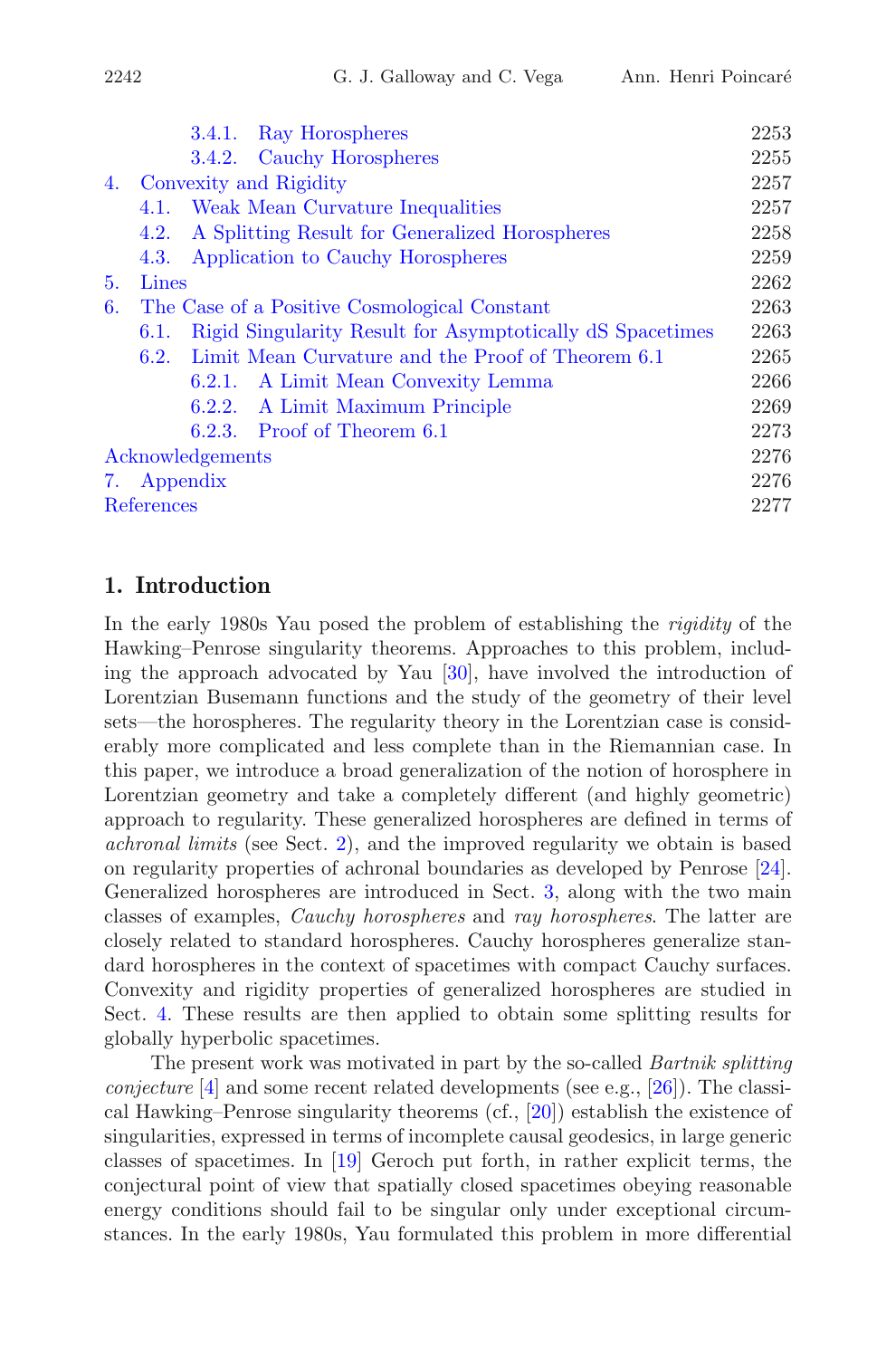geometric terms as noted above. This led to the following explicit conjecture, stated as Conjecture 2 in Bartnik [\[4](#page-36-3)].

**Conjecture**. *Let* (M,g) *be a spacetime which contains a compact Cauchy surface and obeys the strong energy condition,*  $Ric(X, X) \geq 0$  *for all timelike vectors*  $X$ *. If*  $(M, q)$  *is timelike geodesically complete, then*  $(M, q)$  *splits isometrically into the product*  $(\mathbb{R} \times V, -dt^2 \oplus h)$ *, where*  $(V, h)$  *is a compact Riemannian manifold.*

Thus, according to the conjecture, such spacetimes M must be singular, except under very special circumstances; see e.g., [\[5](#page-36-4), Chapter 14] for further background. The conjecture has been proven subject to the addition of a 'no observer horizon' type condition, which has taken various forms (see e.g., [\[4,](#page-36-3) [12](#page-37-4),[13\]](#page-37-5)). In Sect. [4](#page-16-0) we prove a splitting result for generalized horospheres, see Theorem [4.4.](#page-18-1) When specialized to Cauchy horospheres, this leads to a proof of the Bartnik conjecture provided that, in addition, a certain 'max– min' condition associated to a given Cauchy surface S holds; see Definition [4.7](#page-19-0) in Sect. [4.3.](#page-18-0) The splitting is shown to occur along the Cauchy horosphere  $S_{\infty}(S)$ . Within the class of timelike geodesically complete spacetimes with compact Cauchy surfaces, we show that this max–min condition is implied by the so-called S-ray condition introduced in [\[12](#page-37-4)]. In fact the S-ray condition is a strictly stronger condition within this class, as can be seen in de Sitter space, where, due to the presence of observer horizons, the S-ray condition fails, but where the max–min condition holds. An alternative approach to Theorem [4.4,](#page-18-1) in the case of a Cauchy horosphere, is considered in Sect. [5,](#page-21-0) by way of the Lorentzian splitting theorem. In Sect. [6](#page-22-0) we obtain a rigid singularity theorem for spacetimes with positive cosmological constant, which is related to some results in  $[1]$  $[1]$  (see also  $[8]$ ), but which does not assume the existence of a future conformal completion. The proof of this theorem involves the introduction of the notion of 'limit mean curvature'.

# <span id="page-2-0"></span>**2. Achronal Limits**

With regard to causal theoretic notions discussed here and elsewhere, we refer the reader to the standard references [\[5](#page-36-4)[,20](#page-37-2),[22,](#page-37-6)[24\]](#page-37-0). Let  $(M^{n+1}, g)$  be a spacetime, i.e., a connected, time-oriented Lorentzian manifold, with  $n \geq 1$ . We recall here some basic facts about *achronal boundaries*.

A set  $F \subset M$  is called a *future set* if  $F = I^+(S)$  for some set  $S \subset M$ . It follows that F is a future set if and only if  $I^+(F) = F$ . A *past set* is defined time-dually. Note that future and past sets are necessarily open. An achronal boundary is the boundary (assumed to be non-empty) of a future or past set, i.e., a non-empty set of the form  $A = \partial I^{\pm}(S)$ , for some subset  $S \subset M$ . Achronal boundaries have many nice structural properties. In particular, an achronal boundary  $A \subset M$  is in general an edgeless achronal  $C^0$  hypersurface of  $M$  (cf. [\[24,](#page-37-0) Lemma 3.17, Corollary 5.9]).

<span id="page-2-1"></span>We will rely in an essential way on the following facts about achronal boundaries, cf., [\[24,](#page-37-0) Proposition 3.15].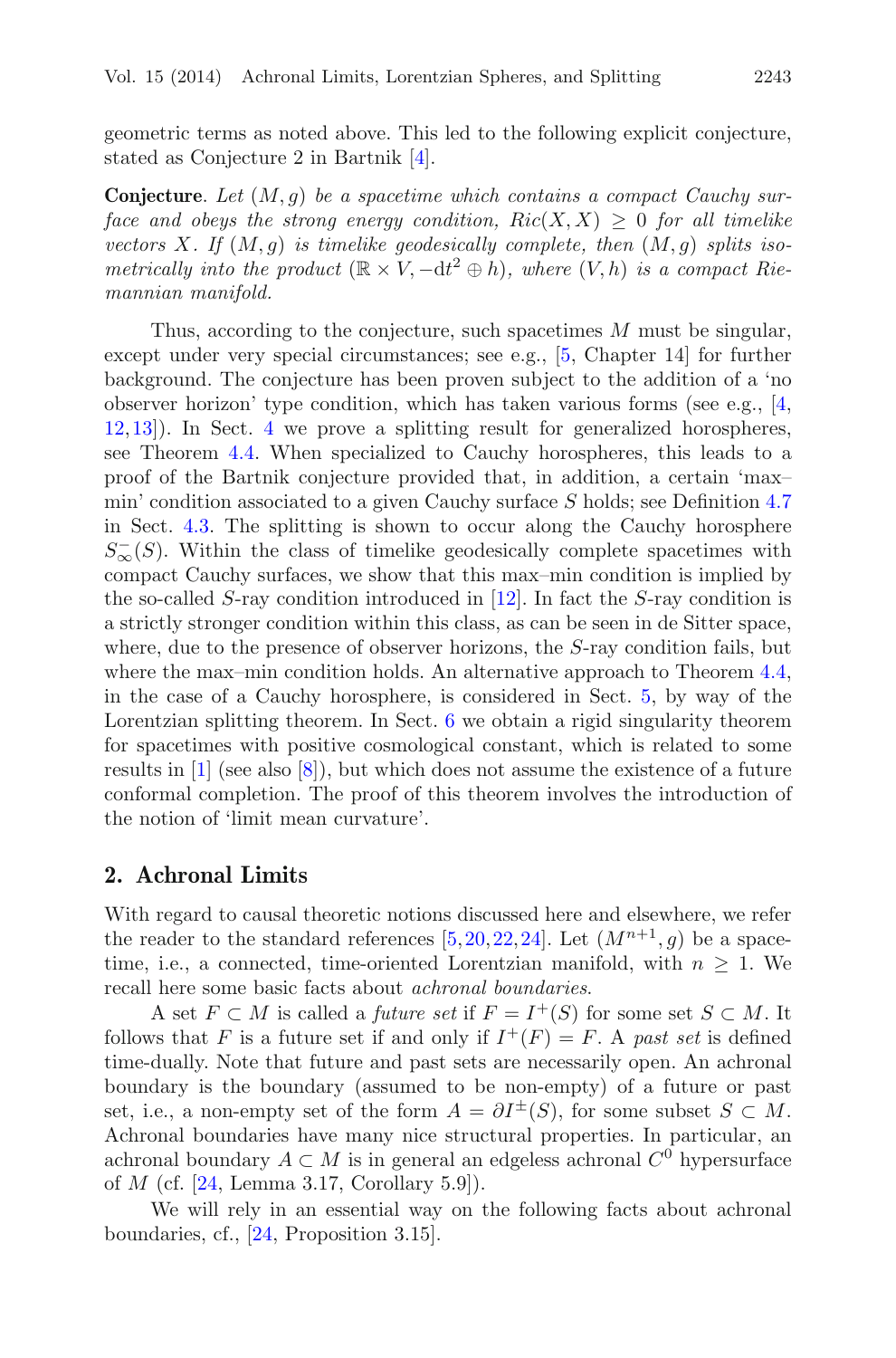- (1) *There exists a unique future set* F *such that* ∂F = A *and a unique past set* P *such that*  $\partial P = A$ *. Then also,*  $I^+(A) \subset F$  *and*  $I^-(A) \subset P$ *.*
- (2) *The sets* P*,* F *and* A *are mutually disjoint and,*

$$
M = P \cup A \cup F. \tag{2.1}
$$

<span id="page-3-0"></span>*Further, any curve from* P *to* F *must meet* A (*at a unique point if it is timelike*)*.*

*Remark on the proof.* The statement above is a slight refinement of the state-ment of Proposition 3.15 in [\[24\]](#page-37-0). Suppose, for example,  $A = \partial F$ , where F is a future set. Then, as in [\[24](#page-37-0)],  $P = I^{-}(M\backslash F)$  is a past set with  $A = \partial P$ , and the decomposition [\(2.1\)](#page-3-0) holds. If  $A = \partial F'$ , for some other future set  $F'$ , then in a similar fashion we are led to the decomposition  $M = P' \cup A \cup F'$ . But Proposition 3.15 in [\[24](#page-37-0)] then implies that  $F' = F$ .

Simple examples show that the inclusions  $I^-(A) \subset P$  and  $I^+(A) \subset F$ may be strict. We say that an achronal boundary is *past proper* provided  $I^{-}(A) = P$ . It follows from the uniqueness of P that A is past proper if and only if ∂I−(A) = A. Time-dually, an achronal boundary A is *future proper* provided  $I^+(A) = F$  (or, equivalently, provided  $\partial I^+(A) = A$ ). We have the following basic lemma whose proof is left to the reader.

<span id="page-3-1"></span>**Lemma 2.2.** *Let* A *and* B *be achronal boundaries with associated unique past* and future sets  $\{P_A, F_A\}$  and  $\{P_B, F_B\}$ , respectively. Then the following hold.

- (1)  $P_A \subset P_B$  *if and only if*  $F_B \subset F_A$ .
- (2) If A and B are past proper, then  $P_A \subset P_B$  iff  $J^{-}(A) \subset J^{-}(B)$  iff  $A \subset$  $J^-(B)$ *.*

<span id="page-3-2"></span>We will say that a sequence of achronal boundaries  $\{A_k\}$  is *monotonic* if either  $\{P_k\}$  is increasing (i.e.,  $P_k \subset P_{k+1}$  for all k) or  $\{F_k\}$  is increasing.

**Definition 2.3** *(Achronal Limits)*. Let  $\{A_k\}$  be a sequence of achronal boundaries, and, for each  $k$ , let  $P_k$  and  $F_k$  be the unique past and future sets such that  $A_k = \partial P_k = \partial F_k$ .

(1) If the sequence  $\{P_k\}$  is increasing then the *future achronal limit*  $A_{\infty}$  of  ${A_k}$  is defined as,

$$
A_{\infty} = \partial \left( \bigcup_{k} P_{k} \right). \tag{2.2}
$$

(2) If the sequence  ${F_k}$  is increasing then the *past achronal limit*  $A_{\infty}$  of  ${A_k}$ is defined as,

$$
A_{\infty} = \partial \left( \bigcup_{k} F_{k} \right). \tag{2.3}
$$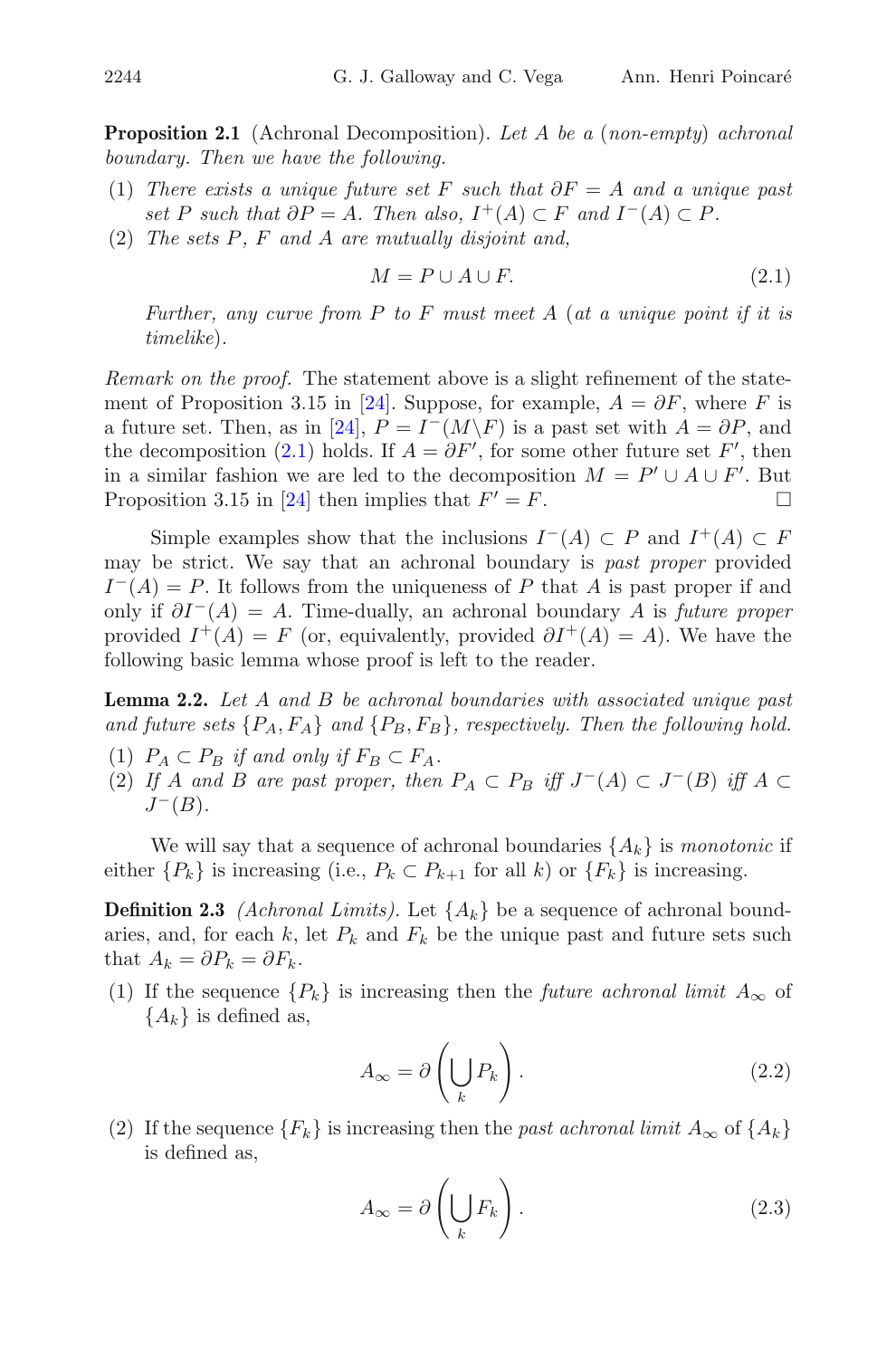Since an arbitrary union of past (resp. future) sets is a past (resp. future) set, an achronal limit (if non-empty) is an achronal boundary, and hence is itself an edgeless achronal  $C^0$  hypersurface in M.

<span id="page-4-1"></span>*Remark* 2.4. Suppose, as will be the case in examples later, that  $\{A_k\}$  is a sequence of past proper achronal boundaries, i.e.,  $I^-(A_k) = P_k$  for all k. Then, by Lemma [2.2,](#page-3-1)  $\{P_k\}$  is increasing if and only if  $\{J^-(A_k)\}\$ is increasing if and only if  $A_k \subset J^-(A_{k+1})$  for all k. Similarly,  $\{F_k\}$  is increasing, or equivalently  ${P_k}$  is decreasing, if and only if  ${J^-(A_k)}$  is decreasing if and only if  $A_{k+1} \subset$  $J^-(A_k)$  for all k.

We now show that an achronal limit  $A_{\infty}$  is, in a sense made precise below, the sequential limit of the  $A_k$ s. A sequence of points  $\{x_k\}$  is *future increasing* if  $x_k \leq x_{k+1}$  for all k. If such a sequence converges to  $x \in M$ , we call x the *(future) causal limit* of  $\{x_k\}$ . Past increasing sequences of points, and their limits, are understood time-dually.

<span id="page-4-0"></span>**Proposition 2.5** (Sequential Characterization of Achronal Limits). Let  $A_{\infty}$  be *the future* (*resp. past*) *achronal limit of a sequence of achronal boundaries*  ${A_k}$ . Then any limit point of a sequence  $a_k \in A_k$  is contained in  $A_{\infty}$ . More*over, fixing any point*  $a \in A_{\infty}$  *and any timelike curve*  $\alpha$  *through*  $a$ *,*  $a$  *is the future* (*resp. past*) *causal limit of the sequence*  $a_k = \alpha \cap A_k$ , (*for* k *sufficiently large*)*.*

*Proof.* For definiteness, assume  $A_{\infty}$  is a future limit. By Definition [2.3,](#page-3-2)  $\{P_k\}$ is increasing and  $A_{\infty} = \partial P_{\infty}$ ,  $P_{\infty} = \bigcup_k P_k$ .

Suppose  $a \in M$  is a limit point of a sequence  $a_k \in A_k$ , with  $a_{k_i} \to a$ . Let U be any neighborhood of a. For large j, we have  $a_{k_j} \in U$ . Then for large j, since U meets  $A_{k_j} = \partial P_{k_j}$ , it meets  $P_{k_j}$  and hence also  $\cup_k P_k = P_{\infty}$ . Also, U intersects  $I^+(a)$  at some point y, and since  $I^-(y)$  is open and contains a, it contains  $a_{k_i}$  for all sufficiently large j. Thus,  $y \in I^+(A_{k_i}) \subset F_{k_i}$  for all large j, and consequently,  $y \notin \bigcup_k P_k = P_{\infty}$ . It follows that  $a \in \partial P_{\infty} = A_{\infty}$ . Hence,  $A_{\infty}$  contains all limit points of sequences  $a_k \in A_k$ .

Now let  $a \in A_{\infty}$  and let  $\alpha : I \to M$  be any future-pointing timelike curve with  $0 \in I$  and  $\alpha(0) = a$ . Fix  $T > 0$  with  $-T \in I$ . We have  $\alpha|_{[-T,0)} \subset I$  $I^-(A_{\infty}) \subset P_{\infty} = \cup_k P_k$  and  $a \notin P_k$ . Thus, for all sufficiently large k,  $\alpha$  is a timelike curve from  $\alpha(-T) \in P_k$  to  $\alpha(0) = a \in A_k \cup F_k$ . It follows then from Proposition [2.1](#page-2-1) that for each sufficiently large k, there is a unique  $t_k \in (-T, 0]$ such that  $a_k := \alpha(t_k) \in A_k$ . The fact that  $\{P_k\}$  is increasing implies that  $\{t_k\}$ must be (weakly) increasing in k, and hence that  ${a_k}$  is future increasing. Suppose that  $t_k \nightharpoonup 0$ , i.e., that  $t_k \leq 2\delta < 0$ . Then  $\alpha(\delta) \in I^-(A_\infty) \subset P_\infty$ , and hence  $\alpha(\delta) \in P_k$  for large k. On the other hand,  $\alpha(\delta) \in I^+(A_k) \subset F_k$  for large k, which is not possible since  $P_k \cap F_k = \emptyset$ . So we have  $t_k \to 0$ , and thus  $a_k = \alpha(t_k) \rightarrow \alpha(0) = a.$ 

*Remark* 2.6*.* Proposition [2.5](#page-4-0) is closely related to the notion of *Hausdorff closed limits*; see, for example, [\[23](#page-37-7), Section 4.3]. In fact, it follows from Proposition [2.5](#page-4-0) that the Hausdorff closed limit of a monotonic sequence of achronal boundaries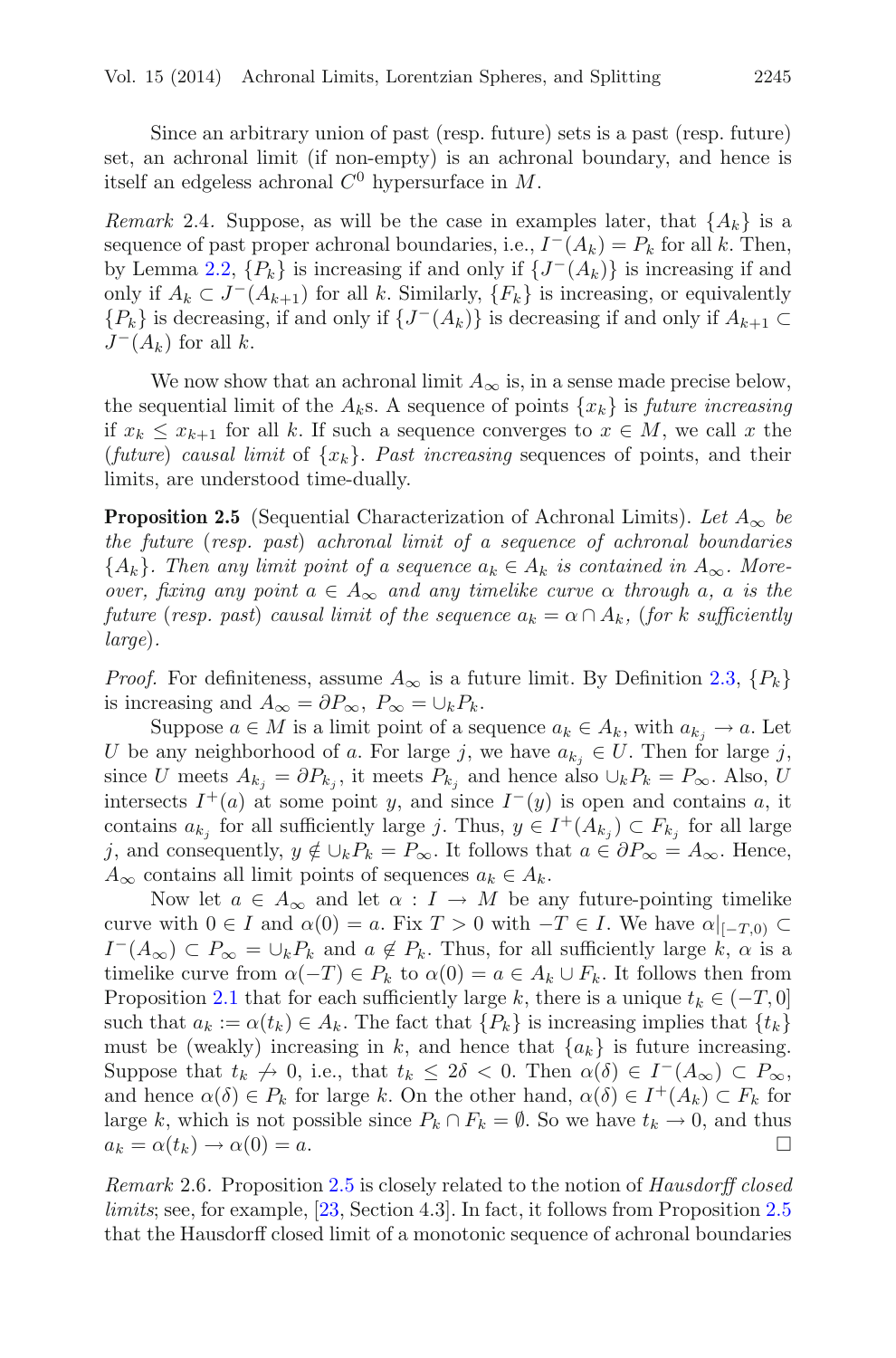${A_k}$  exists and coincides with its achronal limit, and hence we may write  $A_{\infty} = \lim A_{k}.$ 

# <span id="page-5-0"></span>**3. Spheres and Horospheres**

Throughout this section we shall assume spacetime M is globally hyperbolic. Recall, this means that  $M$  is strongly causal and that all sets of the form  $J^+(p) \cap J^-(q)$  are compact. By a Cauchy surface for M we shall mean an achronal set  $S \subset M$  that is met by every inextendible causal curve in M. A Cauchy surface for  $M$  is, in particular, a (past and future proper) achronal boundary, and hence is an edgeless achronal  $C<sup>0</sup>$  hypersurface in M. The following facts are well known, cf., [\[20](#page-37-2),[22,](#page-37-6)[24\]](#page-37-0):

- (1) S is a Cauchy surface for M if and only if S is achronal and  $D(S) = M$ , or equivalently,  $H(S) = \emptyset$ , where  $D(S) = D^{+}(S) \cup D^{-}(S)$  is the domain of dependence of S and  $H(S) = H^+(S) \cup H^-(S)$  is the Cauchy horizon of S.
- (2) M is globally hyperbolic if and only if it admits a Cauchy surface S.

#### <span id="page-5-1"></span>**3.1. Lorentzian Length and Distance**

We denote the Lorentzian distance function by d; letting  $\Omega_{p,q}^c$  be the set of future-directed causal curves from  $p$  to  $q$ , recall that,

$$
d(p,q) = \begin{cases} \sup\{L(\gamma) : \gamma \in \Omega_{p,q}^c\}, & q \in J^+(p) \\ 0, & q \notin J^+(p). \end{cases}
$$
(3.4)

A future causal curve segment  $\alpha$  from p to  $q \in J^+(p)$  is *maximal* if  $d(p,q) = L(\alpha)$ , i.e., there is no longer causal curve from p to q. Note that this implies  $\alpha$  realizes the distance between any two of its points. A future ray is a future-inextendible curve  $\gamma : [a, b) \to M$ , where  $b \in (a, \infty]$ , each segment of which is maximal.

As M is taken to be globally hyperbolic, we have the standard fact that d is finite and continuous on  $M \times M$ . Furthermore, any two causally related points are joined by a maximal causal geodesic segment.

For any subset  $S \subset M$ , we define the distance from S to  $q \in M$  by

$$
d(S, q) = \begin{cases} \sup\{d(x, q) : x \in S\} & q \in J^+(S) \\ 0, & q \notin J^+(S) \end{cases}
$$
(3.5)

A future causal curve segment  $\alpha$  from S to  $q \in J^+(S)$  is called a future *maximal* S-segment if  $d(S, q) = L(\alpha)$ . Again, this implies that  $\alpha$  realizes the distance from S to any of its points. A future S*-ray* is a future-inextendible curve  $\gamma : [a, b] \to M$  from  $\gamma(a) \in S$ , such that each initial segment  $\gamma|_{[a,c]},$  $c \in (a, b)$ , is a maximal S-segment. The distance to S from a point q,  $d(q, S)$ , is defined in a similar fashion, and analogous terminology is used.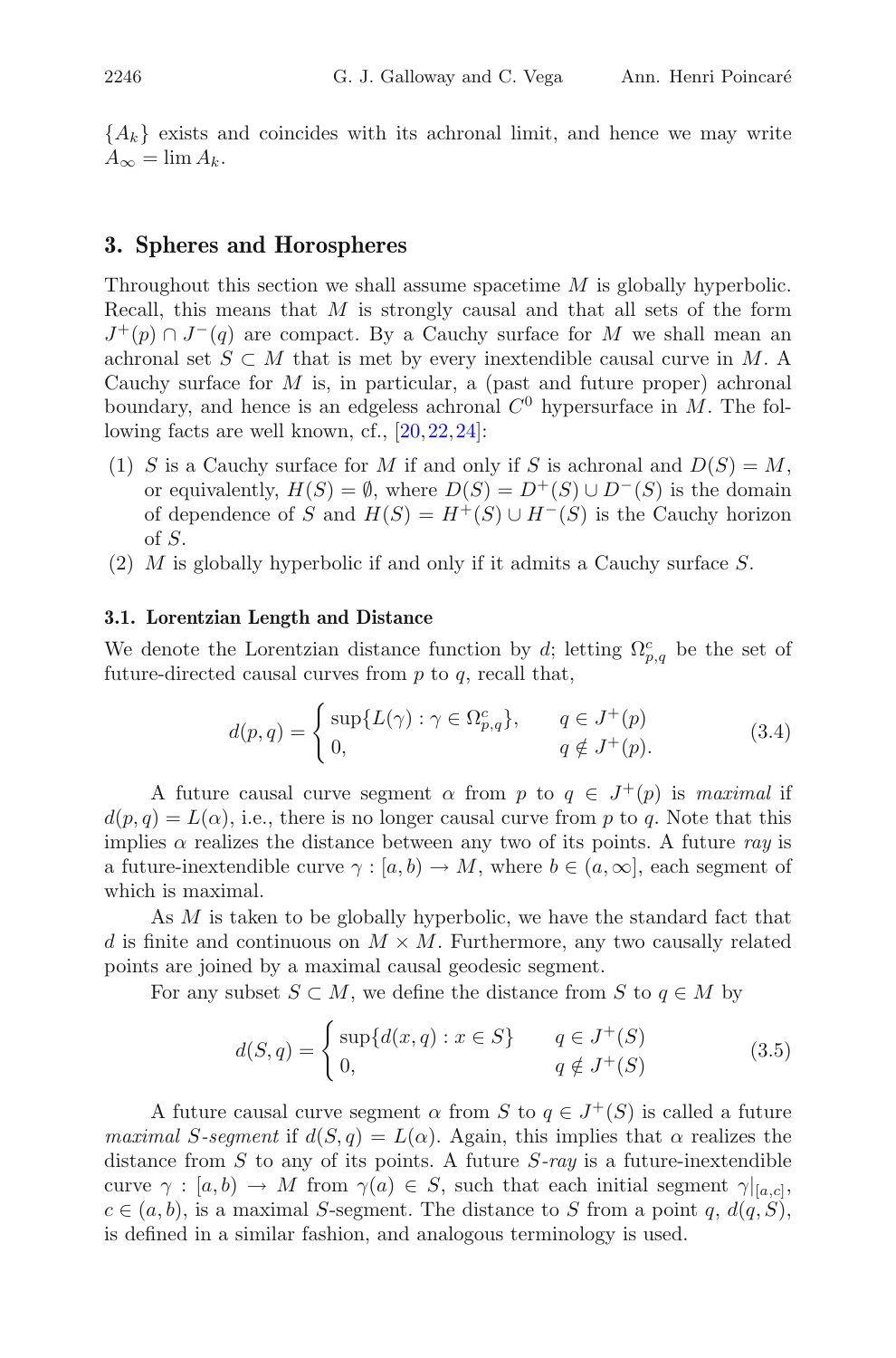<span id="page-6-0"></span>**3.1.1. Causal Completeness and Boundedness.** We shall make use of the notion of causal completeness introduced in [\[14](#page-37-8)]; see also [\[27](#page-37-9)[,28](#page-38-1)].

**Definition 3.1.** A subset  $S \subset M$  is said to be *future causally complete* if for all p ∈ J+(S), the closure in S of J−(p)∩S is compact. *Past causal completeness* is defined time-dually.

We note that compact sets and Cauchy surfaces are past and future causally complete. In general, if  $S$  is either past or future causally complete, then  $S$  is necessarily closed:

<span id="page-6-1"></span>**Lemma 3.2.** *If* S *is future causally complete, then* S *is closed.*

*Proof.* Consider a sequence  $\{s_k\} \subset S$ , with  $s_k \to x$ . Let  $y \in I^+(x)$ . Then for all large k,  $s_k \in J^-(y) \cap S$ , and, in particular,  $y \in J^+(S)$ . Since the closure in S of  $J^-(y) \cap S$  is compact, the sequence  $\{s_k\}$  has a convergent subsequence in S, which must in fact converge to x. Hence,  $x \in S$ .  $\Box$ 

<span id="page-6-3"></span>We summarize several other basic properties of causal completeness, cf. [\[27,](#page-37-9)[29\]](#page-38-2).

**Lemma 3.3.** *Let* S *be a subset of a globally hyperbolic spacetime* M*.*

- (1) If S is future causally complete then  $J^+(S)$  is closed.
- (2) *The following are equivalent for* S *closed.*
	- (a) S *is future causally complete.*
	- (b)  $J^-(p) \cap S$  *is compact for all*  $p \in J^+(S)$ *.*
	- (c)  $J^-(p) \cap J^+(S)$  *is compact for all*  $p \in J^+(S)$ *.*
- (3) *If* C *is future causally complete and*  $S \subset J^+(C)$  *is closed, then* S *is future causally complete.*

*Remarks on the proof.* (1) is proved in a manner similar to Lemma [3.2.](#page-6-1) For (2), the equivalence  $(a) \iff (b)$  follows readily from the fact that S is closed. The equivalence  $(b) \iff (c)$  follows from the set relations,  $J^-(p) \cap S \subset$  $J^-(p) \cap J^+(S) = J^-(p) \cap J^+(J^-(p) \cap S)$ . For (3), note that if  $x \in J^+(S)$ , then  $J^-(x) \cap S$  is a closed subset of the compact set  $J^-(x) \cap J^+(C)$ .  $\Box$ 

The following is fundamental to our treatment of generalized spheres.

<span id="page-6-2"></span>**Lemma 3.4.** *Let* M *be globally hyperbolic. If* S *is future causally complete, then*  $x \to d(S, x)$  *is finite-valued and continuous on* M, and given any  $q \in J^+(S)$ , *there is a maximal future* S-segment  $\alpha$  *from* S to q, *i.e.*,  $L(\alpha) = d(S, q)$ *.* 

*Proof.* Let  $q \in J^+(S)$ , and note that  $J^-(q) \cap S$  is compact. Let  $x_k \in J^-(q) \cap S$ such that  $d(x_k, q) \to d(S, q)$ . Then  $\{x_k\}$  has a limit point  $p_0 \in S$ , and by continuity of d on  $M \times M$ , we have  $d(p_0, q) = \lim_{j \to \infty} d(x_{k_j}, q) = d(S, q)$ . In particular,  $d(S, q) < \infty$ . Furthermore, by global hyperbolicity,  $q \in J^+(p_0)$ , hence,  $p_0$  is joined to q by a maximal causal geodesic segment  $\alpha$ , which must also be maximal as an S-segment,  $L(\alpha) = d(p_0, q) = d(S, q)$ . For continuity, note that, since  $J^+(S)$  is closed,  $d(S, \cdot)$  is continuous on the open set  $M\setminus J^+(S)$ , where it vanishes identically. Hence, it remains to show continuity at  $q \in$  $J^+(S)$ . Note that for this, it suffices to show that for any sequence  $q_k \to q$ ,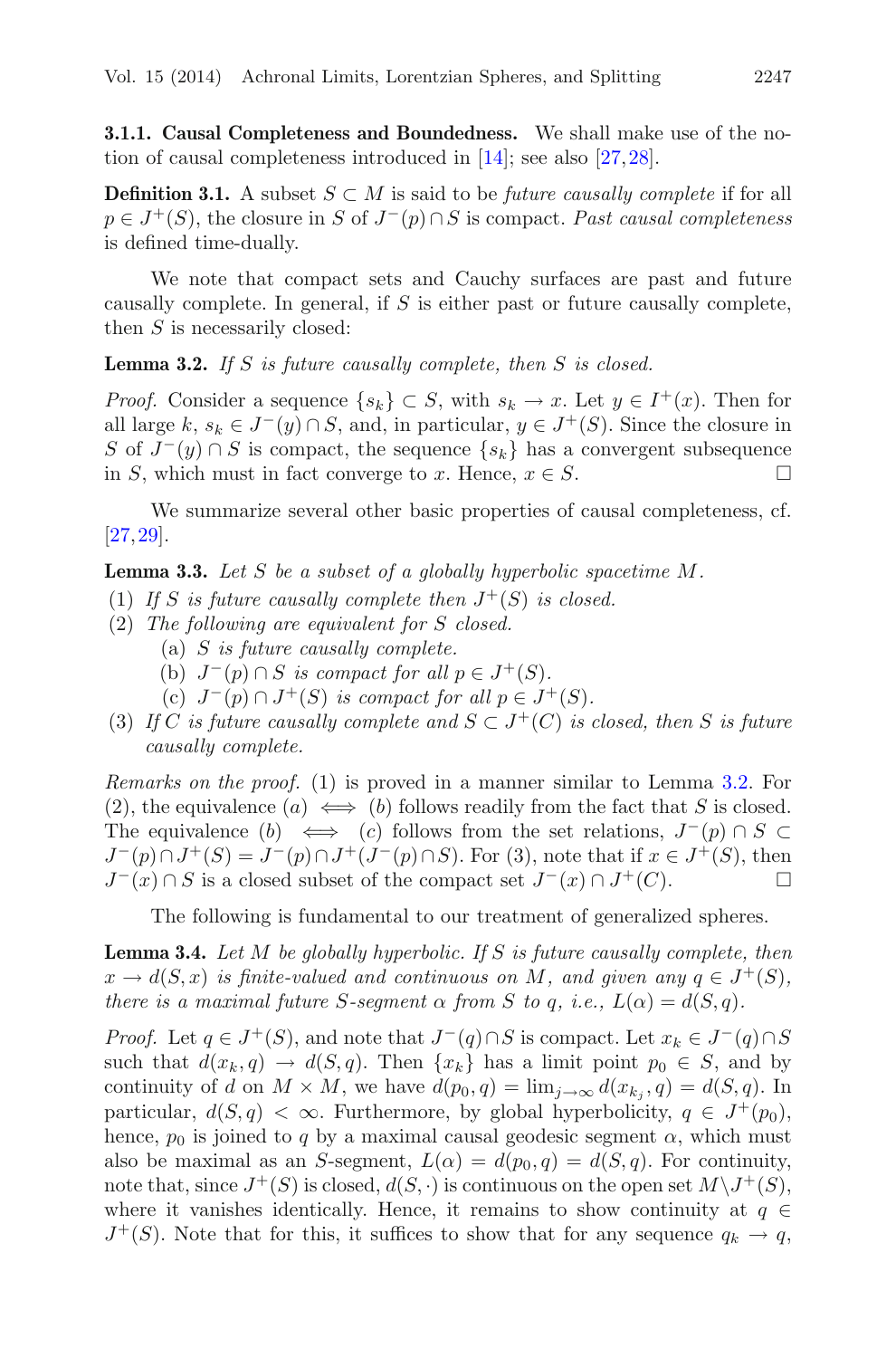we have  $\lim_{j\to\infty} d(S, q_{k_j}) = d(S, q)$ , for some subsequence  $\{q_{k_j}\}\$ , (since this would apply to a supremum-realizing sequence as well as an infimum-realizing sequence). Fix  $q_+ \in I^+(q) \subset J^+(S)$ . Then  $J^-(q_+) \cap S$  is compact. For all large k, we have  $q_k \in J^-(q_+)$  and hence  $J^-(q_k) \cap S \subset J^-(q_+) \cap S$ . Let  $p_k \in J^-(q_+) \cap S$  with  $d(p_k, q_k) = d(S, q_k)$ , where  $p_k$  is chosen arbitrarily for any  $q_k \notin J^+(S)$ . By compactness of  $J^-(q_+) \cap S$ ,  $\{p_k\}$  has a subsequence  ${p_{k_i}}$  converging to some  $p_{\infty} \in J^{-}(q_+) \cap S$ . By continuity on  $M \times M$ , we have  $\lim_{j \to \infty} d(S, q_{k_j}) = \lim_{j \to \infty} d(p_{k_j}, q_{k_j}) = d(p_{\infty}, q) \leq d(S, q) = d(p_0, q).$ On the other hand, we have  $d(p_0, q_{k_i}) \leq d(S, q_{k_i})$ , the limit of which gives  $d(p_0, q) \le \lim_{j \to \infty} d(S, q_{k_j})$ . Hence,  $\lim_{j \to \infty} d(S, q_{k_j}) = d(p_0, q) = d(S, q)$ .  $\Box$ 

In view of Lemma [3.4,](#page-6-2) causal completeness is what we will typically demand when considering distance from a set. Causal completeness has been used in [\[27](#page-37-9)[,28\]](#page-38-1) for similar purposes.

<span id="page-7-0"></span>A past or future causally complete set S, which is also achronal and edgeless, enjoys some additional properties.

**Lemma 3.5.** *Let*  $M$  *be globally hyperbolic and suppose*  $\emptyset \neq S \subset M$  *is achronal and edgeless. If* S *is past causally complete, then*  $S = \partial I^-(S)$ *, i.e.,* S *is a past proper achronal boundary.*

*Proof.* By achronality,  $S \cap I^-(S) = \emptyset$ . It follows that  $S \subset \partial I^-(S)$ . We show that  $\partial I^{-}(S) \subset S$ . Suppose otherwise that  $x \in \partial I^{-}(S) \backslash S$ . By Theorem 3.20 in [\[24](#page-37-0)], x is the past endpoint of a null geodesic  $\eta \subset \partial I^{-}(S)$  which is either future inextendible in M or else has a future endpoint on S. Since  $J^-(S)$ is closed, we have  $\eta \subset J^+(x) \cap \partial I^-(S) \subset J^+(x) \cap J^-(S)$ . If  $\eta$  were future inextendible, being imprisoned in the compact set  $J^+(x) \cap J^-(S)$  would imply a strong causality violation. Hence,  $\eta$  must have a future endpoint  $y \in S$ ; we may assume  $\eta \cap S = \{y\}$ . Then since S is an achronal  $C^0$  hypersurface and y is the only point of  $\eta$  to meet S, there will be a point on  $\eta$  near y in the timelike past of S. This implies that  $x \in I^-(S)$ , which is a contradiction.  $\Box$ 

In a somewhat similar fashion we obtain the following.

<span id="page-7-1"></span>**Lemma 3.6.** *Let*  $M$  *be globally hyperbolic and suppose*  $\emptyset \neq S \subset M$  *is achronal and edgeless. Then* S *is past causally complete if and only if* S *is a past Cauchy*  $surface, H^-(S) = \emptyset.$ 

*Proof.* Suppose  $H^{-}(S) = \emptyset$ . Then  $D^{-}(S) = J^{-}(S)$ , from which it follows that  $J^+(p) \cap S$  is compact for all p in  $J^-(S)$ . Hence, S is past causally complete. Now suppose that  $S$  is past causally complete, and that there exists a point  $p \in H^-(S)$ . By Theorem 5.12 in [\[24\]](#page-37-0), p is the past endpoint of a null geodesic  $\eta \subset H^{-1}(S)$  which is future-inextendible in M. But this again leads to a strong causality violation, since  $\eta \subset J^+(p) \cap H^-(S) \subset J^+(p) \cap J^-(S)$ . Hence,  $H^-(S) = \emptyset.$ 

In globally hyperbolic spacetimes, causal completeness is closely related to the notion of 'causal boundedness', which will be used later to "causally control" subsets of M.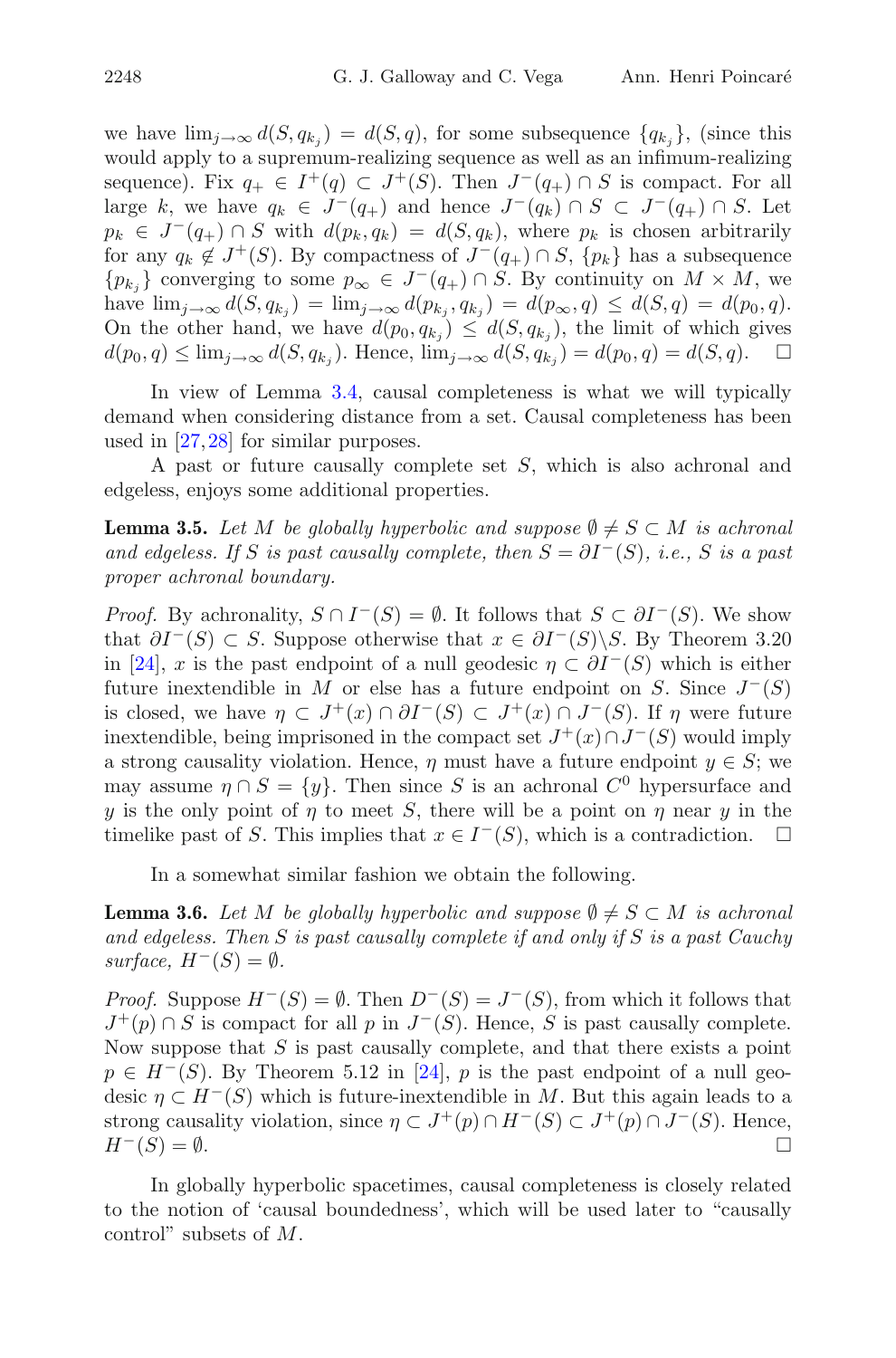**Definition 3.7.** We say a subset  $A \subset M$  is *future bounded* if there is a Cauchy surface S in M such that  $A \subset J^-(S)$ . Past boundedness is defined time-dually.

<span id="page-8-1"></span>**Lemma 3.8.** Let M be globally hyperbolic and  $\emptyset \neq S \subset M$  closed. Then S is *past causally complete if and only if* S *is future bounded.*

*Proof.* First suppose S is future bounded by a Cauchy surface  $\Sigma$ , i.e.,  $S \subset$  $J^{-}(\Sigma)$ . Since  $\Sigma$  is past causally complete, then S is past causally complete, by Lemma [3.3.](#page-6-3)

Now suppose S is past causally complete. Let  $A = \partial I^-(S)$ . We first note that A is non-empty. Otherwise,  $M = I^-(S) = J^-(S)$ . But then the causal future of any point would be compact, by Lemma [3.3,](#page-6-3) which would imply a strong causality violation. Hence, A is a non-empty edgeless achronal set. Using [\[24,](#page-37-0) Theorem 3.20] as in the proof of Lemma [3.5,](#page-7-0) we have,  $A \subset J^-(S)$ . Hence, by Lemma [3.3,](#page-6-3) A is also past causally complete. Then by Lemma [3.6,](#page-7-1) A is a past Cauchy surface, i.e.,  $H^-(A) = \emptyset$  and  $D^-(A) = J^-(A)$ .

Let  $M = M - J^-(A)$ . Since, in particular  $J^-(A)$  is closed, one readily verifies that  $M$  is a (connected) globally hyperbolic spacetime in its own right. As such it admits a Cauchy surface  $\Sigma$ . We claim that  $\Sigma$  is a Cauchy surface for M. Let  $\beta$ :  $(-\infty,\infty) \to M$  be a future-directed, inextendible causal curve in M. If  $\beta \subset M$ , then  $\beta$  must meet  $\Sigma$ . On the other hand if  $\beta$  meets  $J^{-}(A) =$  $D^{-}(A)$  at some point  $\beta(t)$ , say, then  $\beta|_{[t,\infty)}$  must intersect A and enter into M. But the portion of  $\beta$  in M must then meet  $\Sigma$ . Hence,  $\Sigma$  is a Cauchy surface for M.

Finally, fix any  $x \in S$ . Let  $\alpha$  be any future-inextendible causal curve from  $x \in S$ . Since  $J^+(x) \cap J^-(S)$  is compact,  $\alpha$  must eventually leave  $J^-(A) \subset$  $J^-(S)$ , and enter M. Hence, the future end of  $\alpha$  meets  $\Sigma$ , which means  $x \in$  $J^-(\Sigma)$ . Since  $x \in S$  was arbitrary, we have  $S \subset J^-(\Sigma)$ .

<span id="page-8-2"></span><span id="page-8-0"></span>**3.1.2. Further Facts.** We will need the following fact later.

**Lemma 3.9.** *Let* S *be an achronal boundary and*  $\eta : [0, b] \to M$ ,  $\eta(0) \in S$ , *a future-directed null geodesic. If* η *is* S*-maximal then* η ⊂ S*. Hence, a null* S*-ray from an achronal boundary* S *is necessarily contained in* S*.*

*Proof.* Letting P and F be the unique past and future sets, respectively, as in Proposition [2.1,](#page-2-1) we have  $\eta \subset J^+(S) \subset I^+(S) \subset S \cup F$ . Suppose that  $\eta(c) \in F$ for some  $c \in (0, b]$ . Since  $\eta(0) \in S$ , we have  $I^-(\eta(0)) \subset P$ . Consequently, there is a timelike curve from P to  $\eta(c) \in F$ , and by the separating property of achronal boundaries, this curve must meet S. But this means  $\eta(c) \in I^+(S)$ , which implies  $L(\eta|_{[0,c]})=0 < d(S, \eta(c))$ , contradicting the maximality of  $\eta$  as an S-segment.  $\Box$ 

The limit curve lemma is a basic tool in Lorentzian geometry. We will make use of it in the following form, cf.  $[5,14]$  $[5,14]$  $[5,14]$ .

**Lemma 3.10.** *Fix a complete Riemannian metric* h *on* M. Let  $\alpha_k : [0, \infty) \to M$ *be a sequence of future-inextendible causal curves, parameterized with respect to* h-arc length. If  $\{\alpha_k(0)\}\$  has a limit point p, there is a future-inextendible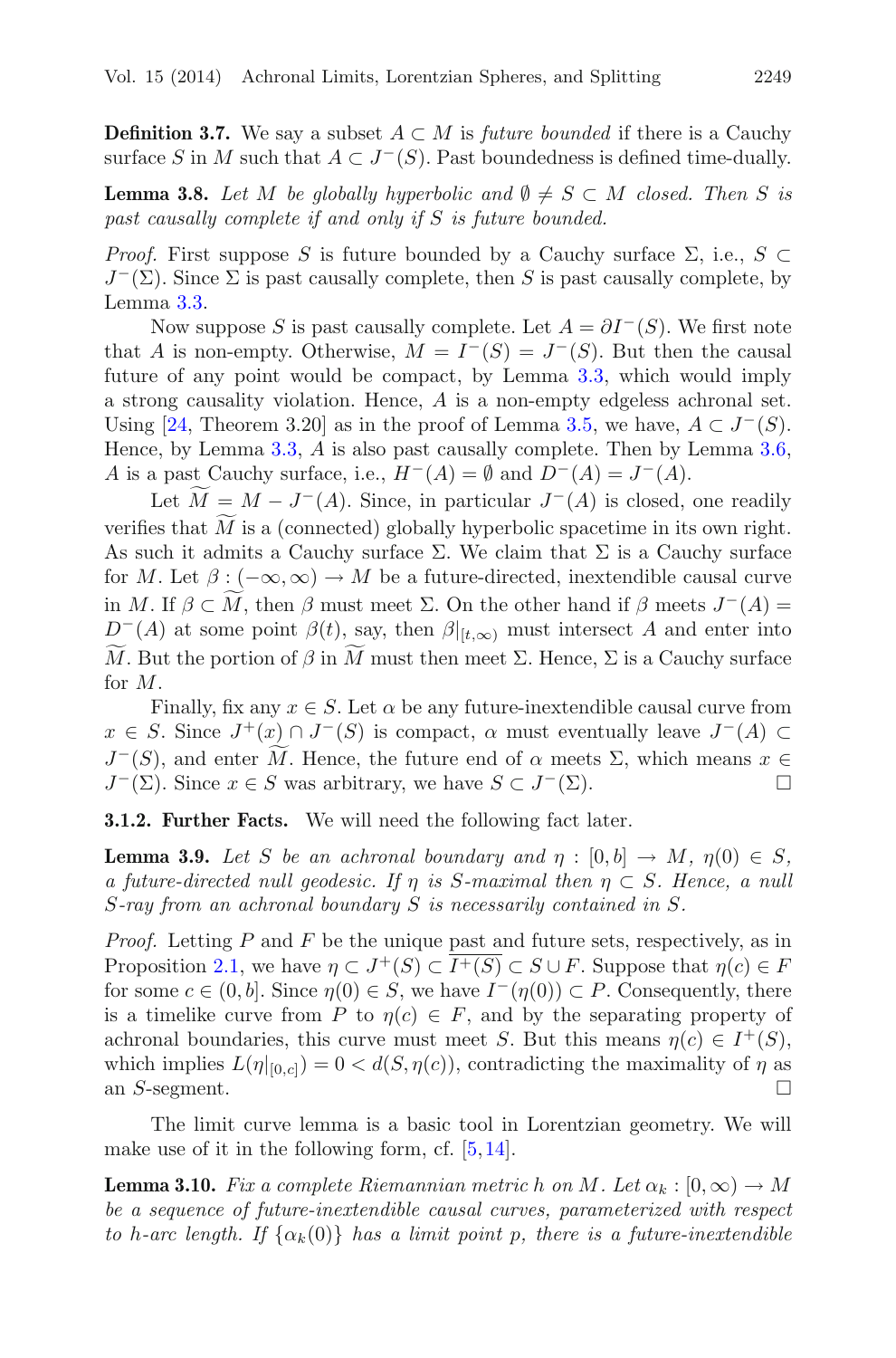(*continuous*) *causal curve*  $\alpha : [0, \infty) \to M$  *with*  $\alpha(0) = p$ *, and a subsequence*  ${\alpha_{k_i}}$  *converging uniformly to*  $\alpha$ *, with respect to* h, on compact parameter *intervals.*

The limit curve lemma will be used in conjunction with the following standard fact (see e.g., [\[24](#page-37-0), Theorem 7.5].

**Proposition 3.11.** *The Lorentzian arc length functional is upper semicontinuous with respect to the topology of uniform convergence on compact subsets, i.e., if a sequence of causal curves*  $\alpha_k : [a, b] \to M$  *converges uniformly to the causal curve*  $\alpha : [a, b] \to M$ *, then* 

$$
\limsup_{k \to \infty} L(\alpha_k) \le L(\alpha) \tag{3.6}
$$

# <span id="page-9-0"></span>**3.2. Generalized Spheres**

Given  $r > 0$  and a non-empty past causally complete set C, the (generalized) *past sphere of radius r and center* C is the set,

$$
S_r^-(C) := \{ x \; : \; d(x, C) = r \}. \tag{3.7}
$$

<span id="page-9-1"></span>**Lemma 3.12.** If non-empty,  $S_r^{-}(C)$  is an acausal past proper achronal bound*ary.*

*Proof.* Let  $S := S_r^{-1}(C) \neq \emptyset$ . We first observe that S is acausal. Let  $y \in S$  and, by the past causal completeness of  $C$ , let  $\beta$  be a maximal timelike segment from y to C of length r. If  $z \in J^-(y) - \{y\}$ , then by "cutting the corner" in a neighborhood of  $y$  if necessary, one can produce a causal curve from  $z$ to C of length strictly greater than r. Hence,  $z \notin S_r^{-}(C) = S$ . This shows that S is acausal. To show that  $S = \partial I^-(S)$ , let  $x \in \partial I^-(S)$  and let  $\alpha$ :  $[-T, 0] \rightarrow M$  be a future timelike curve segment ending at  $\alpha(0) = x$ . Then  $\alpha|_{[-T,0)} \subset I^-(S)$ . Consequently, we have  $d(\alpha(-t), C) > r$  for all  $t > 0$  and by continuity,  $d(x, C) \geq r$ . If  $d(x, C) > r$ , then use a past maximal C-segment from x to C to see that  $x \in I^-(S)$ , a contradiction. Thus,  $d(x, C) = r$ , i.e.,  $x \in S$ . This shows  $\partial I^{-}(S) \subset S$ . The inclusion  $S \subset \partial I^{-}(S)$  follows from the achronality of S.  $\Box$ 

<span id="page-9-2"></span>**Lemma 3.13.** *Let* S *be a past sphere of radius* r*. Then* S *admits a maximal future 'radial'* S*-segment of length* r *from each point.*

*Proof.* If  $S = S_r^{-}(C)$  for some past causally complete  $C \subset M$ , then by the time-dual of Lemma [3.4](#page-6-2) each  $x \in S$  is joined to C by a maximal C-segment of length r. By definition of  $S_r^-(C)$ , this segment is necessarily maximal as an S-segment.  $\Box$ 

<span id="page-9-3"></span>**Lemma 3.14.** Let  $C \subset M$  be past causally complete. Then the radius is additive *in the sense that,*

$$
S_a^-(S_r^-(C)) = S_{r+a}^-(C).
$$

*Consequently, for*  $s > r > 0$ *, we have,*  $d(S_{s}(C), S_{r}(C)) = s - r$  *(provided)*  $S_s^-(C) \neq \emptyset$ ).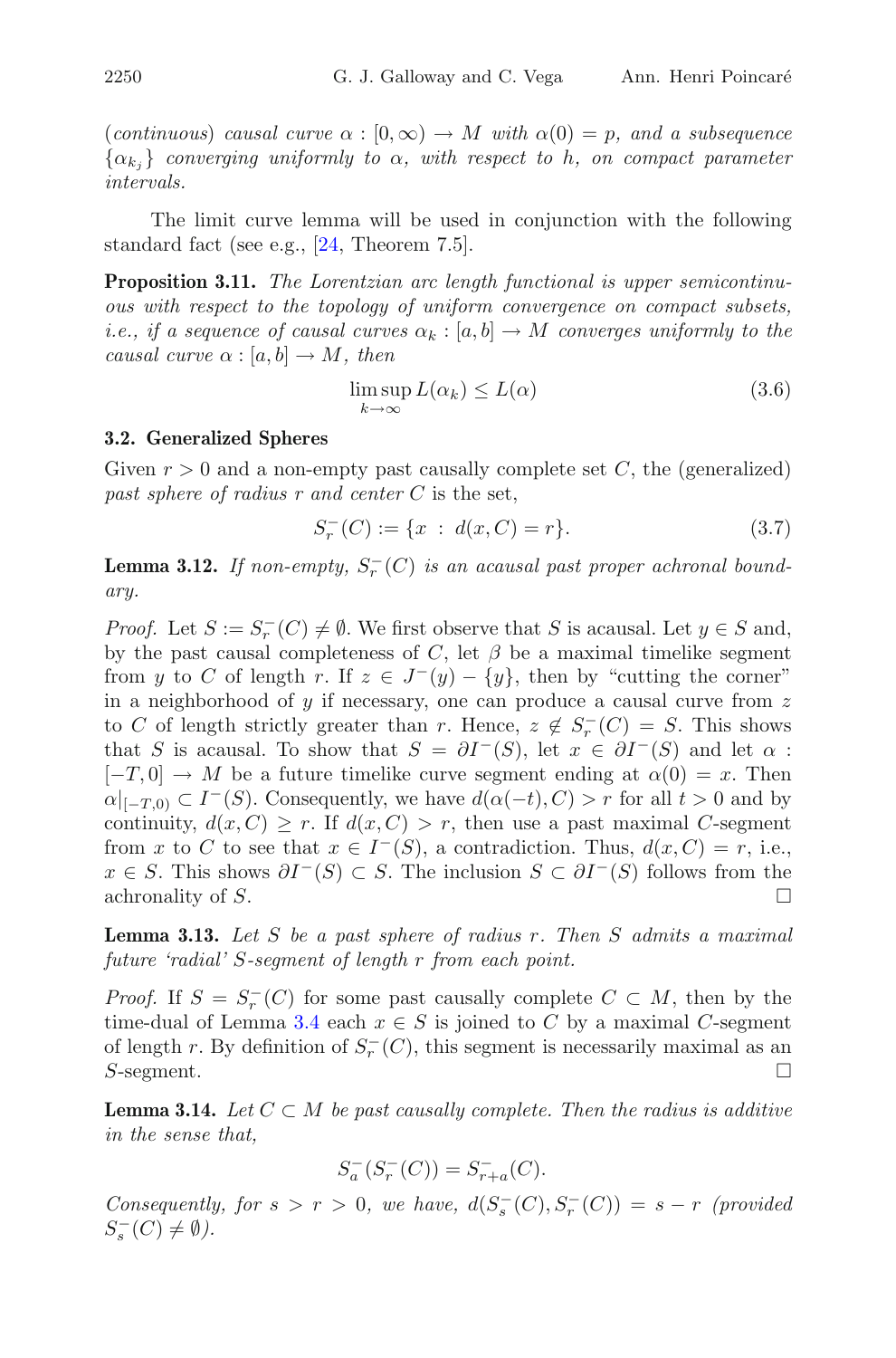*Proof.* By Lemma [3.3,](#page-6-3) each sphere  $S<sub>r</sub><sup>-</sup>(C)$  is past causally complete. Hence,  $S_a^-(S_r^-(C))$  is well defined. To show that the radius is additive, first let  $x \in$  $S_a^-(S_r^-(C))$ . By Lemma [3.4,](#page-6-2) x is joined to some  $y \in S_r^-(C)$  by a timelike segment of length a. As y is similarly joined to C by a segment of length  $r$ , we have  $d(x, C) > r + a$ . Then, letting  $\alpha$  be a maximal future C-segment from x to C,  $\alpha$  must pass through  $S_r^-(C)$ . The portion of  $\alpha$  before  $S_r^-(C)$ is bounded in length by a and the portion after by r, thus  $d(x, C) \leq r + a$ , so  $d(x, C) = r + a$ , i.e.,  $x \in S_{r+a}^-(C)$ . Now let  $x \in S_{r+a}^-(C)$ . Then there is a maximal C-segment  $\alpha$  from x to C of length  $r+a$ . As any portion of  $\alpha$  ending at C must also be C-maximal, the point  $x' \in \alpha$  from which the remaining portion of  $\alpha$  has length r is a maximal C-segment of length r, and hence  $x' \in S_r^-(C)$ , so  $d(x, S_r^-(C)) \ge d(x, x') = a$ . But, of course,  $d(x, S_r^-(C)) \le a$ , since otherwise, one could produce a curve from x to C of length greater than  $r + a$ . Thus,  $d(x, S_r^-(C)) = a$ , i.e.,  $x \in S_a^-(S_r^-(C))$ . Hence,  $S_a^-(S_r^-(C)) = S_{r+a}^-(C)$ . From this we see that for  $s > r$ ,  $d(S_s^-(C), S_r^-(C)) = d(S_{s-r}^-(S_r^-(C)), S_r^-(C)) =$  $s - r$ .

Future spheres  $S_r^+(C)$ , where C is future causally complete, are defined in a similar fashion, namely,  $S_r^+(C) := \{x : d(C, x) = r\}$ . If C consists of a single point or is a Cauchy surface, then, as noted earlier,  $C$  is both future and past causally complete and we call  $S_r^{\pm}(C)$  a *point sphere* or *Cauchy sphere*, respectively.

The following fact is basic to our development (see also [\[16](#page-37-10)]).

<span id="page-10-0"></span>**Lemma 3.15.** *Suppose* M *is future* (*resp. past*) *timelike geodesically complete. Then future* (*resp. past*) *Cauchy spheres from a compact Cauchy surface are* (*compact*) *Cauchy surfaces.*

*Proof.* As the proof uses standard arguments, we shall be brief. Let C be a compact Cauchy surface, and assume M is future timelike geodesically complete. We show that  $S_r^+(C)$  is compact. By continuity of the distance function, it is a closed set. If it is not compact, then, fixing any complete Riemannian metric h on M, there is a sequence of points  $x_k \in S_r^+(C)$  such that the h-distance of  $x_k$  to C tends to infinity. For each k, there is a maximal Csegment  $\alpha_k : [0, t_k] \to M$  (parameterized with respect to h-arc length), from  $a_k \in C$  to  $x_k$ , with  $t_k \to \infty$ . By compactness of C,  $a_k$  has a limit point  $a \in C$ . Passing to a subsequence if necessary, the  $\alpha_k$ s converge to a future-inextendible causal limit curve  $\alpha : [0, \infty) \to M$ . As the limit of C-maximal segments,  $\alpha$  is a C-ray. Since  $\alpha$  must enter the timelike future of C, it is timelike. As it is a geodesic, the completeness assumption ensures that  $\alpha$  meets  $S_r^+(C)$  at some point  $\alpha(t_0)$ . By construction of  $\alpha$ ,  $\alpha_k(t_0 + 1)$  (defined for sufficiently large k) converges to  $\alpha(t_0+1) \in I^+(S_r^+(C))$ . Hence,  $\alpha_k(t_0+1) \in I^+(S_r^+(C))$  for large k, but, since  $\alpha_k$  ends on  $S_r^+(C)$ , this contradicts the achronality of  $S_r^+(C)$ .

Thus,  $S_r^+(C)$  must in fact be compact. But a compact edgeless achronal set in a globally hyperbolic spacetime is easily seen to be a Cauchy surface (for example, by showing that  $H(S) = \emptyset$ ).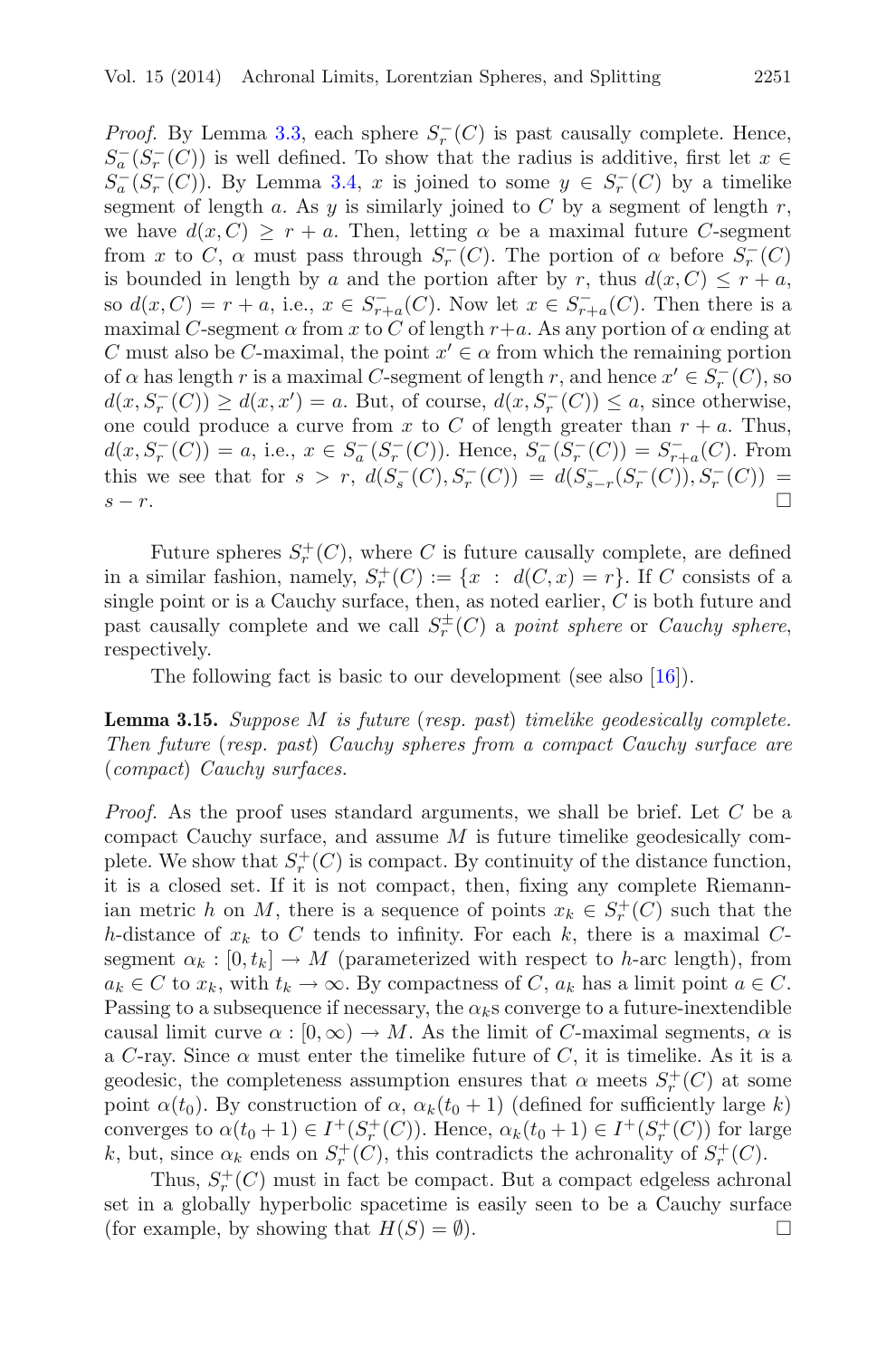## <span id="page-11-0"></span>**3.3. Generalized Horospheres**

Let  $\{S_k^- = S_{r_k}^-(C_k)\}\$ be a sequence of (non-empty) past spheres. By Lemma [3.12,](#page-9-1) each  $S_k^-$  is a past proper achronal boundary, and hence has unique associated past and future sets,  $P_k^-$  and  $F_k^-$ , as in Proposition [2.1,](#page-2-1) with  $P_k^- = I^-(S_k^-)$ . Recall that we say  $\{S_k^-\}$  is monotonic if either  $\{P_k^-\}$  is increasing or  $\{F_k^-\}$  is increasing.

**Definition 3.16.** Let  $\{S_k^- = S_{r_k}^- (C_k)\}\)$  be a monotonic sequence of past spheres with radii  $r_k \to \infty$ .

(1) If  $\{P_k^-\}$  is an increasing sequence, we obtain the future achronal limit,

$$
S_{\infty}^{-} = \partial \left( \bigcup_{k} P_{k}^{-} \right) = \partial \left( \bigcup_{k} I^{-} (S_{k}^{-}) \right). \tag{3.8}
$$

(2) If  $\{F_k^-\}$  is an increasing sequence, we obtain the past achronal limit,

$$
S_{\infty}^{-} = \partial \left( \bigcup_{k} F_{k}^{-} \right) = \partial \left( \bigcap_{k} J^{-} (S_{k}^{-}) \right). \tag{3.9}
$$

In either case, (if non-empty), we refer to  $S_{\infty}^- = \lim S_k^-$  as the (generalized)  $past\ horosphere$  associated to the sequence of *prehorospheres*,  $\{S_k^-\}$ . *Future horospheres*,  $S_{\infty}^{+}$ , are constructed time-dually, namely, as (past or future) achronal limits of future spheres,  $\{S_k^+\}$ .

We observe that, as they are achronal boundaries by construction, *horospheres* (*past or future*) *are edgeless achronal* C<sup>0</sup> *hypersurfaces.*

We present some further properties of (generalized) past horospheres.

<span id="page-11-3"></span>**Proposition 3.17.** *A past horosphere*  $S_{\infty}^-$  *that is future bounded* (*i.e.*,  $S_{\infty}^- \subset$  $J^-(S)$  *for some Cauchy surface* S) *is a past Cauchy surface,*  $H^-(S) = \emptyset$ *.* 

*Proof.* This follows immediately from Lemmas [3.6](#page-7-1) and [3.8.](#page-8-1)  $\Box$ 

The following result is essential to later geometric applications.

<span id="page-11-1"></span>**Theorem 3.18.** Suppose  $S_{\infty}^-$  is a past horosphere. Then  $S_{\infty}^-$  admits a future *timelike or null*  $S_{\infty}^-$ -ray from each of its points. Moreover if  $S_{\infty}^-$  is future *bounded then each*  $S_{\infty}^-$ -ray *is timelike. In this case,*  $S_{\infty}^-$  *is also acausal.* 

Theorem [3.18](#page-11-1) is primarily a consequence of the following lemma.

<span id="page-11-2"></span>**Lemma 3.19** (The  $S_k$ -Segment Lemma). Let  $S_k$  be a sequence of subsets with *limit set* S, whereby each  $s \in S$  *is the limit of a sequence*  $s_k \in S_k$ *. Suppose that for each* k*, there is a maximal future*  $S_k$ -segment,  $\alpha_k$ , of (Lorentzian) length  $l_k$ *from a point*  $x_k \in S_k$ *, with*  $l_k \to \infty$ *. If*  $x_k \to x \in S$ *, then there exists a future* S*-ray from* x*.*

*Proof.* Fix a complete Riemannian metric h on M and, for each k, let  $\alpha_k$ :  $[0, T_k] \to M$  be a maximal future  $S_k$ -segment of Lorentzian length  $l_k$  from  $\alpha_k(0) = x_k \in S_k$ , parameterized with respect to h-arc length. As M is taken to be global hyperbolic, d is continuous. This implies  $T_k \to \infty$ . To see why, observe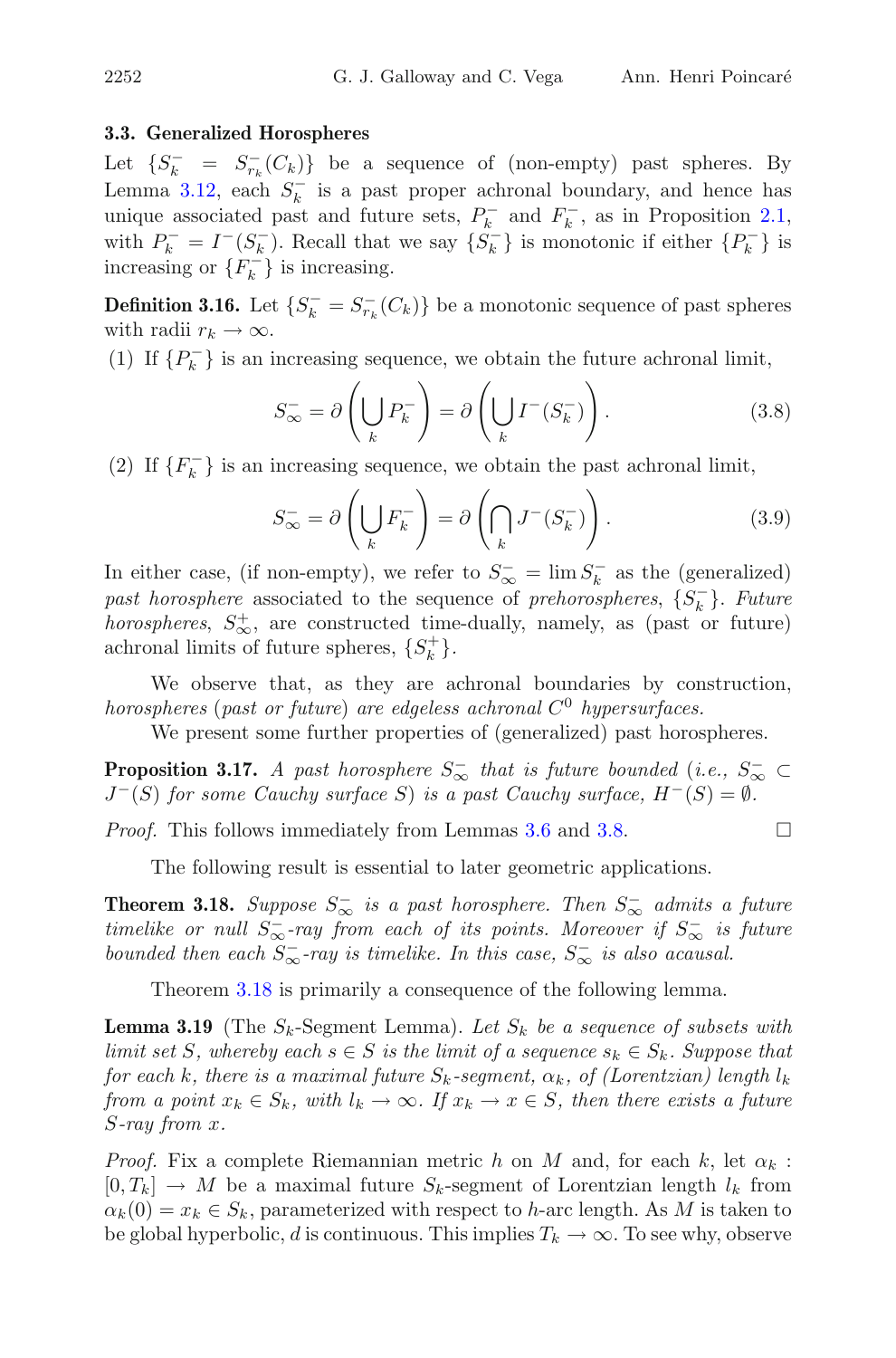that for large k, the (convergent) initial points  $x_k = \alpha_k(0)$  are contained in a compact h-ball around  $x_{\infty}$ . If some subsequence  $T_{k_j}$  were bounded, the endpoints  $\alpha_{k_i}(T_{k_i})$  would also be contained in a compact h-ball around  $x_{\infty}$ . Then by continuity, d being bounded on the product of such balls, we would have  $l_{k_i} = d(x_{k_i}, \alpha_{k_i}(T_{k_i})) \leq C$ , contradicting  $l_k \to \infty$ .

Extending the  $\alpha_k$ s arbitrarily to the future and applying the limit curve lemma, there is a subsequence  $\alpha_{k_i} : [0, \infty) \to M$  and a future-inextendible  $C^0$  causal limit curve  $\alpha : [0,\infty) \to M$  from  $\alpha(0) = x \in S$ , such that  $\{\alpha_{k_i}\}\$ converges to  $\alpha$  uniformly with respect to h on compact parameter intervals.

Fix  $y \in S$ . By assumption there exists a sequence  $y_k \in S_k$ , such that  $y_k \to y$ . For any  $T > 0$ ,  $\alpha_k(T)$  is defined for large k, and by the upper semicontinuity of arc length and (lower semi-)continuity of  $d$ , we have,

$$
L(\alpha|_{[0,T]}) \ge \limsup L(\alpha_{k_j}|_{[0,T]})
$$
  
\n
$$
\ge \liminf d(S_{k_j}, \alpha_{k_j}(T))
$$
  
\n
$$
\ge \liminf d(y_{k_j}, \alpha_{k_j}(T))
$$
  
\n
$$
\ge d(y, \alpha(T)).
$$

Since  $y \in S$  is arbitrary, we conclude that  $L(\alpha|_{[0,T]}) = d(S, \alpha(T))$  for all  $T > 0$ , and thus  $\alpha$  is an S-ray.

*Proof of Theorem* [3.18](#page-11-1)*.* By Proposition [2.5,](#page-4-0) each point  $x \in S_{\infty}^-$  is a sequential limit of points  $x_k \in S_k^- = S_{r_k}^-(C_k)$ . By Lemma [3.13,](#page-9-2) there is a maximal future  $S_k^-$ -segment of length  $r_k$  based at  $x_k$ . Thus, we may apply Lemma [3.19](#page-11-2) to conclude that there is a future  $S_{\infty}^-$ -ray from each point of  $S_{\infty}^-$ . Suppose now that  $S_{\infty}^-$  is future bounded by a Cauchy surface  $S$ , i.e.,  $S_{\infty}^- \subset J^-(S)$ . Letting  $\eta$  be any future  $S_{\infty}^-$ -ray, then  $\eta$  must meet and enter the timelike future of S. In particular,  $\eta$  must leave  $S_{\infty}^-$  and hence by Lemma [3.9,](#page-8-2)  $\eta$  is timelike. That  $S_{\infty}^-$  is acausal in this case follows by corner cutting; let  $\eta : [0, \infty) \to M$  be a timelike future  $S_{\infty}^-$ -ray from  $x \in S_{\infty}^-$ . Then, by definition, each initial segment  $\eta: [0,T] \to M$  is a maximal  $S_{\infty}^-$ -segment, i.e.,  $\eta|_{[0,T]}$  is the longest curve from  $S_{\infty}^-$  to  $\eta(T)$ . If there were a point  $y \in S_{\infty}^- \cap J^-(x) - \{x\}$ , (then by cutting the corner near x) one could produce a longer curve from y, and hence from  $S_{\infty}$ , to  $\eta(T)$ .

# <span id="page-12-0"></span>**3.4. Cauchy and Ray Horospheres**

In this section, we construct two important concrete classes of horospheres. The *ray horosphere* is built as a limit of point spheres with centers taken along a ray, and mimics the standard Busemann level set construction (see further discussion of this below). The *Cauchy horosphere* is built instead from a compact Cauchy surface, S, and its sequence of future Cauchy spheres.

<span id="page-12-1"></span>**3.4.1. Ray Horospheres.** Let  $\gamma : [0, \infty) \to M$  be a future complete unit speed timelike ray. Then the sequence of *ray prehorospheres*  $S_k^- = S_k^-(\gamma(k))$  satisfies  $S_k^- \subset J^-(S_{k+1}^-)$  for all k. To see this, let  $a \in S_k^- = \{x : d(x, \gamma(k)) = k\}$ . By the reverse triangle inequality,

$$
d(a, \gamma(k+1)) \ge d(a, \gamma(k)) + d(\gamma(k), \gamma(k+1)) = k+1,
$$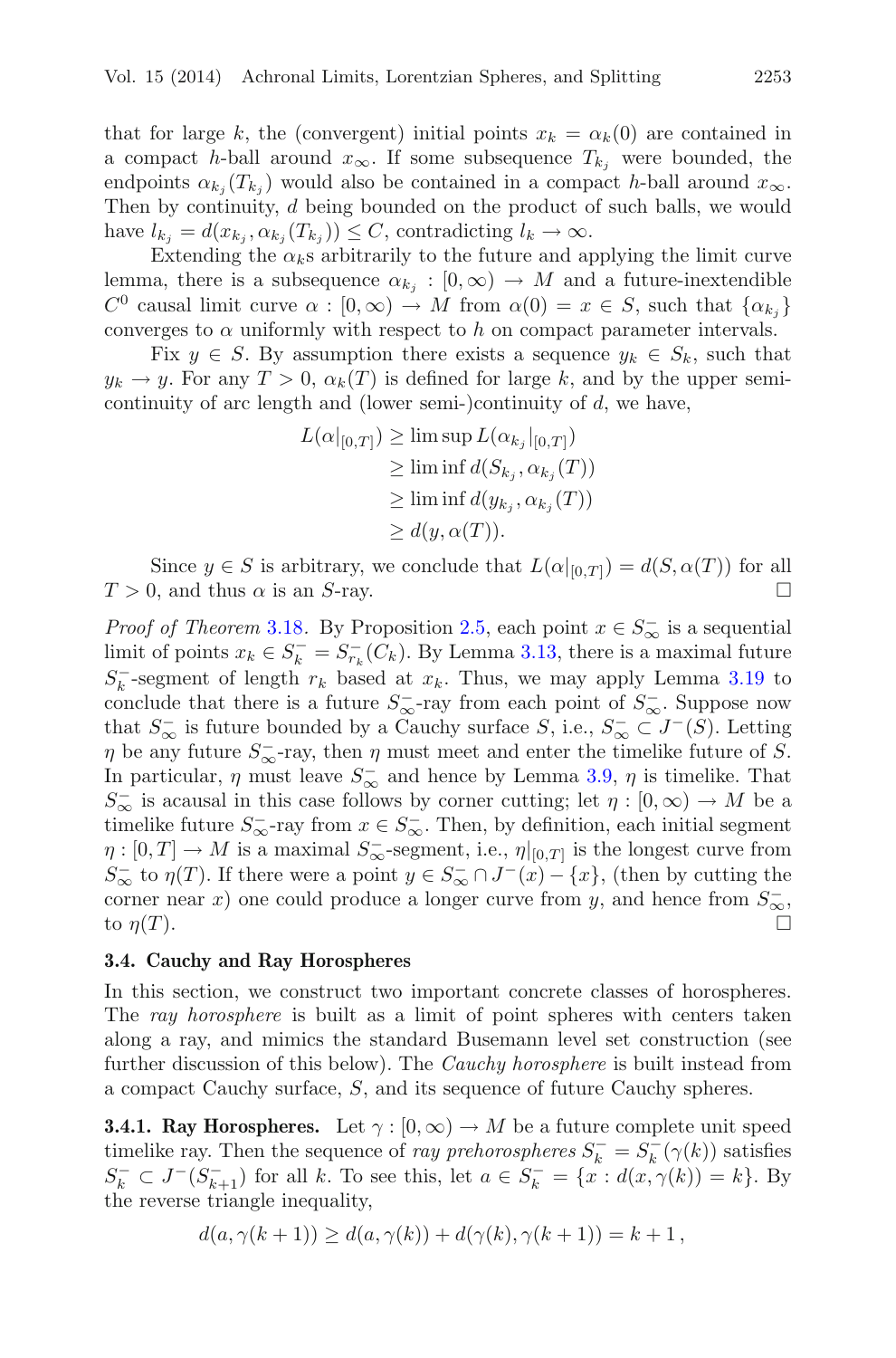from which it follows that  $a \in J^-(S^-_{k+1})$ . Thus, by Remark [2.4,](#page-4-1) the sequence  $P_k^- = I^-(S_k^-)$  is increasing, and we are led to make the following definition.

**Definition 3.20** *(Ray Horosphere)*. Let  $\gamma : [0, \infty) \to M$  be a future complete, unit speed timelike geodesic ray. Then the sequence of *ray prehorospheres*,  ${S_k^-} := {S_k^- (\gamma(k))}$  is monotonic, with increasing pasts  ${P_k^-} = {I^-(S_k^-)}$ , and we define the *ray horosphere* associated to  $\gamma$  to be the future achronal limit,

$$
S_{\infty}^{-}(\gamma) = \partial \left(\bigcup_{k} P_{k}^{-}\right) = \partial \left(\bigcup_{k} I^{-}(S_{k}^{-})\right). \tag{3.10}
$$

Note that  $S_{\infty}^{-}(\gamma)$  is non-empty: Since  $\gamma(0) \in S_{k}^{-}$  for all k, it follows from Proposition [2.5](#page-4-0) that  $\gamma(0) \in S_{\infty}^{-}(\gamma)$ . Future ray horospheres  $S_{\infty}^{+}(\gamma)$  are defined in a time-dual manner.

Applying Proposition [3.17](#page-11-3) and Theorem [3.18](#page-11-1) one has the following.

<span id="page-13-0"></span>**Lemma 3.21.**  $S_{\infty}^{-}(\gamma)$  *is an edgeless achronal*  $C^{0}$  *hypersurface which admits a future*  $S_{\infty}^{-}(\gamma)$ -ray from each of its points. If  $S_{\infty}^{-}(\gamma)$  is future bounded by a *Cauchy surface, then each of these rays is timelike and*  $S_{\infty}^{-}(\gamma)$  *is an acausal past Cauchy surface. In general,*  $\gamma$  *is itself an*  $S_{\infty}^{-}(\gamma)$ -ray.

<span id="page-13-1"></span>There is a basic circumstance under which ray horospheres are future bounded.

**Lemma 3.22.** Let  $\gamma$  be a future complete timelike S-ray, for some Cauchy *surface* S, and let  $S_{\infty}^{-} = S_{\infty}^{-}(\gamma)$ . Then:

(1)  $S_{\overline{\infty}}^{-} \subset J^{-}(S)$ , for all k, and hence  $S_{\infty}^{-} \subset J^{-}(S)$ .<br>
(2)  $S_{\infty}^{-} \subset I^{-}(\gamma)$  and  $S_{\infty}^{-}$  admits a timelike future  $S_{\infty}^{-}$ -ray from each point.

*Proof.* To see (1), note that, parameterizing by arc length, the fact that  $\gamma$ is an S-ray means that  $d(x, \gamma(k)) \leq d(\gamma(0), \gamma(k)) = k$ , for all  $x \in S$ . Thus, for any  $y \in I^+(S)$ , we have  $d(y, \gamma(k)) < k$ , so  $S_k^- = S_k^-(\gamma(k)) \subset J^-(S)$ . Being the achronal limit of sets contained in the closed set  $J^-(S)$ , we have also  $S_{\infty}^- \subset J^-(S)$ . To see (2), note that each pre-horosphere  $S_k^-$  is a past sphere from a point on  $\gamma$  and is thus contained in  $I^-(\gamma)$ , from which it follows that  $S_{\infty}^- \subset I^{-}(\gamma)$ . By Theorem [3.18,](#page-11-1)  $S_{\infty}^-$  admits a future ray from each point. In the case of a ray horosphere, each such ray is realized as a limit curve of a sequence of maximal  $S_k^-$ -segments which are contained entirely in  $I^-(\gamma)$ . Hence, each  $S_{\infty}^-$ -ray is contained in  $I^-(\gamma)$ . As  $S_{\infty}^-$  is future bounded, all  $S_{\infty}^-$ . rays are timelike. Suppose  $x \in S_{\infty}^- \cap \partial I^-(\gamma)$ . The future  $S_{\infty}^-$ -ray from x is contained in  $I^{-}(\gamma)$ , hence must remain in  $\partial I^{-}(\gamma)$ . But as this ray is timelike, this is impossible. Hence,  $S_{\infty}^- \subset I^-(\gamma)$ .

**Remark on Busemann functions.** Given a future complete unit speed timelike geodesic ray,  $\gamma : [0, \infty) \to M$ , in a globally hyperbolic spacetime M, the associated Busemann function  $b = b_{\gamma}$  is defined as

$$
b(x) = \lim_{k \to \infty} [k - d(x, \gamma(k))].
$$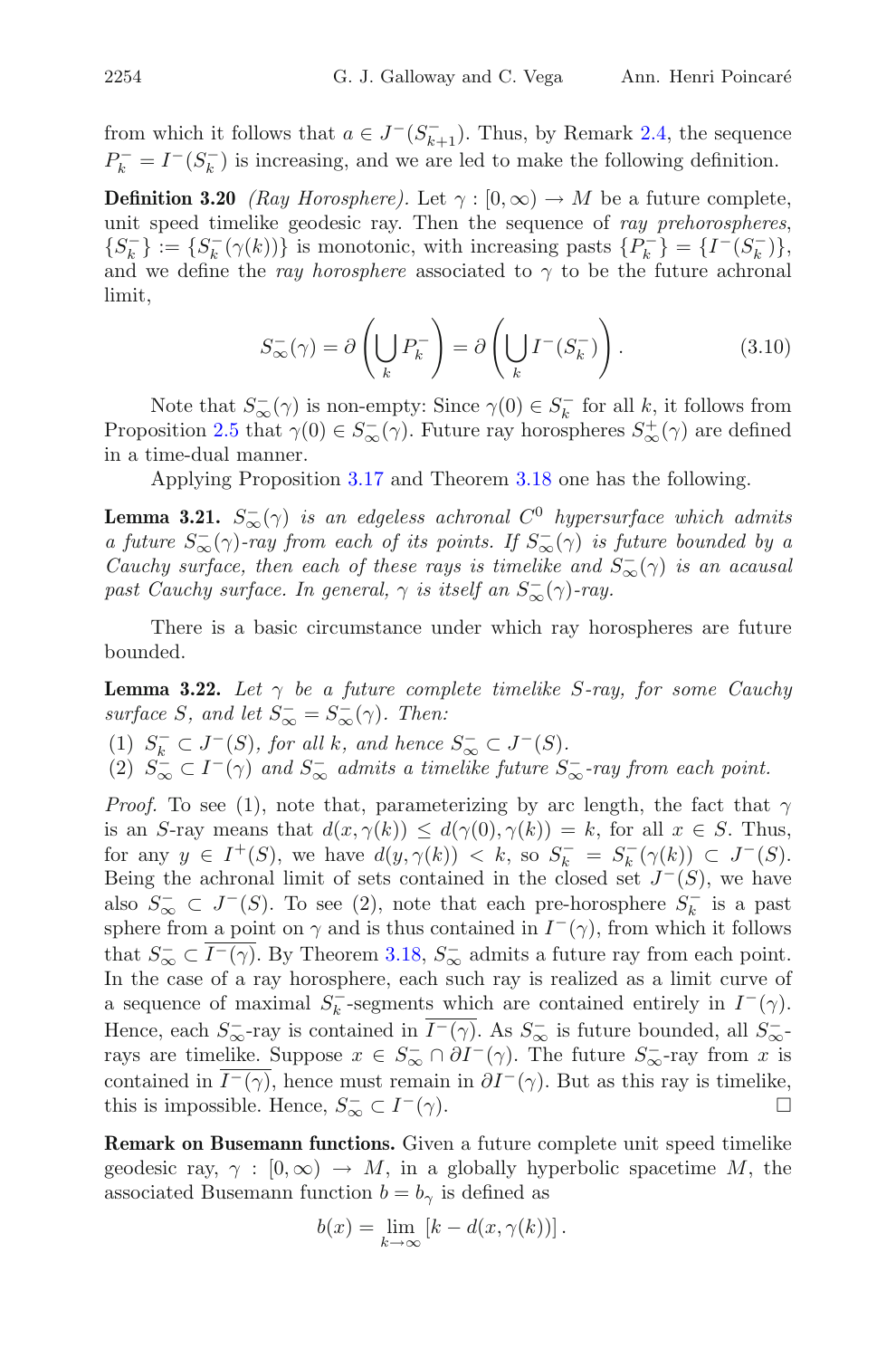Contrary to the Riemannian case, although the pre-Busemann functions  $b_k(x) = k - d(x, \gamma(k))$  are continuous everywhere, the limit above in general is not (cf.,  $[6]$  $[6]$ ). In particular, while the 0-level sets of the pre-Busemann functions  ${b_k = 0} = S_k^-(\gamma(k))$  are well-behaved past spheres, little is known about the Busemann level set  ${b = 0}$  without imposing additional assumptions. On regions where the so-called timelike co-ray condition holds, the pre-Busemann functions  $b_k$  converge uniformly on compact subsets to b, and hence on such regions b is continuous, cf.,  $[6,10,18]$  $[6,10,18]$  $[6,10,18]$  $[6,10,18]$ . In particular, if one assumes that the timelike co-ray holds on  $I^-(\gamma)$ , then from the uniform convergence of  $b_k$ to b on  $I^-(\gamma)$  one can show that the Busemann level set  $\{b = 0\}$  and the ray-horosphere  $S_{\infty}^{-}(\gamma)$  agree. However, apart from special situations [\[6](#page-36-5),[12\]](#page-37-4), the timelike co-ray condition is known to hold in general only in a neighborhood of  $\gamma((0,\infty))$  [\[10\]](#page-37-11). The philosophy of the present paper is to dispense with Lorentzian Busemann functions and their analytic difficulties, and to focus directly on the convergence properties of sequences of spheres. This approach is similar in spirit to the classical treatment of horospheres in hyperbolic geometry. From the approach taken here, regularity of a limit of spheres is a consequence of the causality of Lorentzian manifolds, specifically through the properties of achronal boundaries.

<span id="page-14-0"></span>**3.4.2. Cauchy Horospheres.** For this construction, we begin with a compact Cauchy surface  $S$  in a future timelike geodesically complete spacetime  $M$ . The idea is to replace the sequence of center points,  $\{\gamma(k)\}\,$  in the construction of the ray horosphere, with the sequence of future Cauchy spheres  $\{S_k^+(S)\}\$ , then similarly take a limit of past spheres from this sequence. Note, by Lemma [3.15,](#page-10-0) each  $S_k^+(S)$  is a compact Cauchy surface, and, in particular, is past causally complete.

We define the sequence of *Cauchy prehorospheres* by

$$
\widetilde{S}_k := S_k^-(S_k^+(S)).
$$

Again, each  $\widetilde{S}_k$  is a past proper achronal boundary, with corresponding past and future sets,  $\widetilde{P}_k = I^-(\widetilde{S}_k)$  and  $\widetilde{F}_k$ .

Like the ray prehorospheres, the sequence of Cauchy prehorospheres is monotonic, but in the opposite direction. To see this, let  $x \in S_{k+1}$ . Hence,  $d(x, S_{k+1}^+(S)) = k+1$ . Let  $\alpha$  be any future timelike curve from x to  $S_{k+1}^+(S)$ which realizes this distance. Then there is a unique point  $x_k := \alpha \cap S_k^+(S)$ . Let  $\alpha_k^-$  be the portion of  $\alpha$  before  $x_k$  and  $\alpha_k^+$  the portion after. By (the time-dual of) Lemma [3.14,](#page-9-3)  $d(S_k^+(S), S_{k+1}^+(S)) = 1$ , and hence  $L(\alpha_k^+) \leq 1$ . Thus, we have,

$$
L(\alpha_k^-)=L(\alpha)-L(\alpha_k^+)\geq (k+1)-1=k
$$

Hence,  $d(x, S_k^+(S)) \ge L(\alpha_k^-) \ge k$ , which implies  $x \in J^-(\widetilde{S}_k)$ . Since x was arbitrary, this shows  $\widetilde{S}_{k+1} \subset J^{-}(\widetilde{S}_{k})$ . Hence, by Remark [2.4,](#page-4-1)  $\{\widetilde{P}_{k}\} = \{I^{-}(\widetilde{S}_{k})\}$ is decreasing, or, equivalently  $\{\widetilde{F}_k\}$  increasing, and thus, we have a well-defined achronal limit,  $S_{\infty}^{-}(S) = \lim S_k$ . This leads, in summary, to the following definition.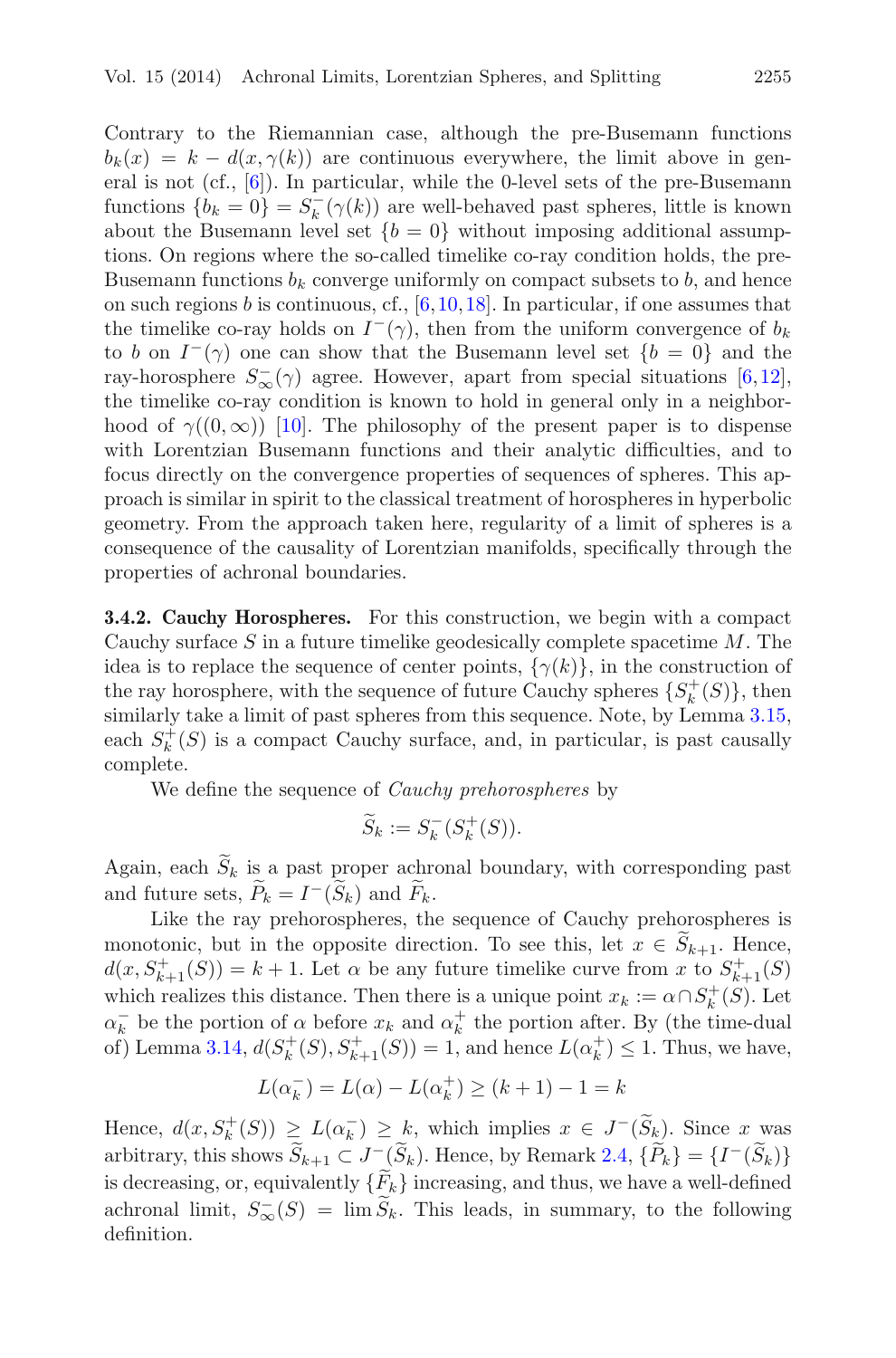**Definition 3.23** *(Cauchy Horosphere).* Suppose M is future timelike geodesically complete and admits a compact Cauchy surface S. Then the sequence of *past Cauchy prehorospheres*,  $\{\hat{S}_k\} := \{S_k^-(S_k^+(S))\}$  is monotonic, with decreasing past sets  $\{\widetilde{P}_k\} = \{I^-(\widetilde{S}_k)\}\,$ , or equivalently, increasing future sets  ${F_k}$ , and we define the *past Cauchy horosphere* associated to S to be the past achronal limit,

$$
S_{\infty}^{-}(S) := \partial \left(\bigcup_{k} \widetilde{F}_{k}\right) = \partial \left(\bigcap_{k} J^{-}(\widetilde{S}_{k})\right). \tag{3.11}
$$

<span id="page-15-0"></span>Since  $S$  is a compact Cauchy surface, by standard techniques one can construct a future timelike S-ray  $\gamma$  (see e.g., [\[12,](#page-37-4) Lemma 4]). Then we have  $\gamma(0) \in S_k$  for all k and hence  $\gamma(0) \in S_{\infty}^{-}(S)$ . In particular,  $S_{\infty}^{-}(S)$  is always non-empty.

We consider some basic properties of  $S_{\infty}^{-}(S)$ .

**Lemma 3.24.** *Let*  $S_{\infty}^{-} = S_{\infty}^{-}(S)$ *.* 

- (1)  $S_{\infty}^-$  *is future bounded by* S.
- (2)  $S_{\infty}^-$  *is an acausal past Cauchy surface which admits a timelike future*  $S_{\infty}^-$ . *ray from each point.*
- (3) If  $\gamma$  is a future S-ray, then  $S_k^-(\gamma(k)) \subset J^-(S_k)$  and  $S_\infty^-(\gamma) \subset J^-(S_\infty^-(S))$ .

*Proof.* It is straightforward from the definitions that  $\widetilde{S}_k \subset J^-(S)$  for all k. Hence, (1) follows from Proposition [2.5.](#page-4-0) (2) then follows from (1), Proposition [3.17](#page-11-3) and Theorem [3.18.](#page-11-1) Finally, to see (3), let  $\gamma$  be a future S-ray, which must be timelike. Parameterizing  $\gamma$  by arc length, we see that  $\gamma(k) \in S_k^+(S)$ . One then easily checks that the past point sphere  $S_k^-(\gamma(k))$  from  $\gamma(k)$  lies to the past of the past Cauchy prehorosphere  $\widetilde{S}_k = S_k^-(S_k^+(S))$ . (If  $a \in S_k^-(\gamma(k))$ , then, since  $\gamma(k) \in S_k^+(S)$ , the distance from a to  $S_k^+(S)$  is already least k.) Thus, the prehorospheres satisfy,  $S_k^{-}(\gamma(k)) \subset J^{-}(S_k)$  for all k. The horosphere relation in (3) follows from this and Proposition [2.5.](#page-4-0)  $\Box$ 

*Remark.* Suppose now that M is past, as well as future, timelike geodesically complete. Then by Lemma [3.15,](#page-10-0) each past Cauchy sphere  $\widetilde{S}_k$  is a compact Cauchy surface. In particular, each  $\widetilde{S}_k$  is future proper,  $\widetilde{F}_k = I^+(\widetilde{S}_k)$ , and hence from Eq.  $(3.11)$ ,

$$
S_{\infty}^{-}(S) = \partial \left( \bigcup_{k} I^{+}(\widetilde{S}_{k}) \right). \tag{3.12}
$$

By Proposition [2.5,](#page-4-0)  $S_{\infty}(S)$  is, in this case, the sequential limit of compact Cauchy surfaces. However, in general  $S_{\infty}^{-}(S)$  may itself fail to be Cauchy, or, equivalently, fail to be compact. Some criteria for compactness of  $S_{\infty}^{-}(S)$  are considered in Sect. [4.3.](#page-18-0)

In the next section, we establish some convexity and rigidity properties of generalized horospheres and Cauchy horospheres, in particular.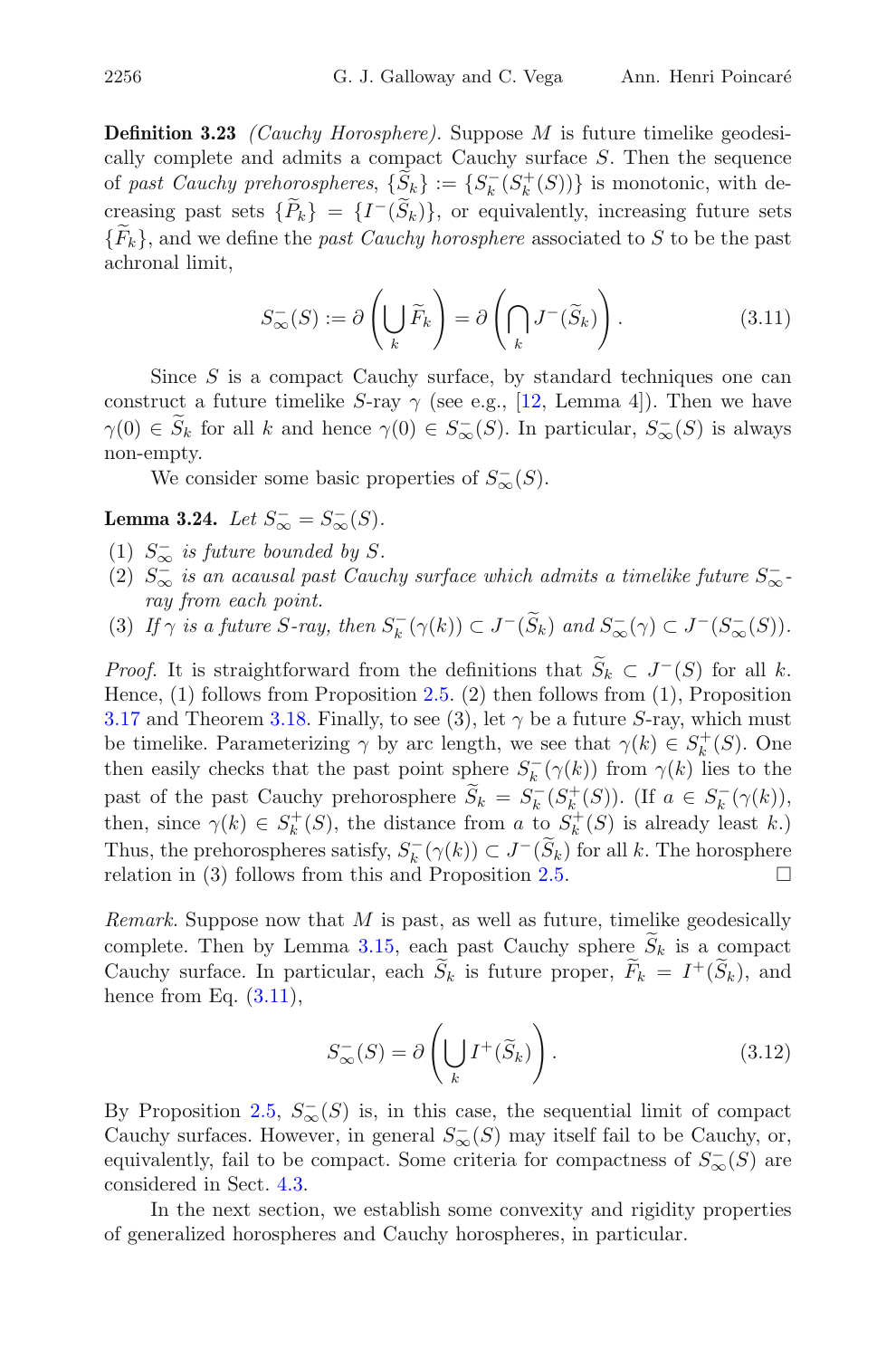# <span id="page-16-1"></span><span id="page-16-0"></span>**4. Convexity and Rigidity**

#### **4.1. Weak Mean Curvature Inequalities**

Motivated by several earlier works, in [\[11](#page-37-13)] Eschenburg introduced the notion of mean curvature inequalities *in the support sense* for rough hypersurfaces in Riemannian manifolds. In [\[2\]](#page-36-6) Andersson, Howard and the first author considered the related situation for rough spacelike hypersurfaces in Lorentzian manifolds and proved a geometric maximum principle for such hypersurfaces. Before stating this result, we recall some basic definitions.

To set sign conventions, consider a smooth spacelike hypersurface  $\Sigma$  in a spacetime  $M$ , with induced metric  $h$  and second fundamental form  $K$ . For  $X, Y \in T_p \Sigma$ ,  $K(X, Y) = h(\nabla_X u, Y)$ , where u is the future-pointing timelike unit vector field orthogonal to  $\Sigma$ . Then  $H =$  the mean curvature of  $\Sigma =$  $\text{tr}_{\Sigma}K = \text{div}_{\Sigma}u.$ 

We adopt the weak version of spacelike hypersurfaces used in  $[2,12,18]$  $[2,12,18]$  $[2,12,18]$  $[2,12,18]$ ; see also [\[5](#page-36-4), Chapter 14]. A  $C^0$ -spacelike hypersurface in M is a subset  $S \subset M$ that is locally acausal and edgeless, i.e., for each  $p \in S$ , there is a neighborhood U of p in M so that  $S \cap U$  is acausal and edgeless in U. A C<sup>0</sup>-spacelike hypersurface is necessarily an embedded  $C^0$  hypersurface in M, as follows from [\[24,](#page-37-0) Proposition 5.8]. Note also that future bounded past horospheres  $S_{\infty}$ , being (globally) acausal, are  $C^0$ -spacelike hypersurfaces.

Let S and S' be  $C^0$ -spacelike hypersurfaces meeting at a point  $q \in S \cap S'$ . We say that  $S'$  *is locally to the future of*  $S$  *near*  $q$  if, for some neighborhood U of q in which S is acausal and edgeless,  $S' \cap U \subset J^+(S, U)$ . In this case, we also call S' a *future support hypersurface for* S *at q*.

We say that a  $C^0$ -spacelike hypersurface S has mean curvature  $\leq a$  *in the support sense* if for all  $q \in S$  and  $\epsilon > 0$ , there is a smooth (at least  $C^2$ ) future support spacelike hypersurface  $S_{q,\epsilon}$  to S at q with mean curvature  $H_{q,\epsilon}$ satisfying

$$
H_{q,\epsilon}(q) \le a + \epsilon. \tag{4.13}
$$

<span id="page-16-2"></span>Time-dually, we have the notion of a past support hypersurface for S at  $q \in S$ , and we may speak of a  $C^0$ -spacelike hypersurface S having mean curvature  $\geq a$ in the support sense (by requiring the reverse of inequality [\(4.13\)](#page-16-2),  $H_{q,\epsilon}(q) \geq$  $a - \epsilon$ ).

<span id="page-16-4"></span>**Theorem 4.1** [\[2](#page-36-6)]. Let  $S_1$  and  $S_2$  be  $C^0$  spacelike hypersurfaces such that, for *some constant* a*, we have,*

- (1)  $S_2$  *is locally to the future of*  $S_1$  *near*  $q \in S_1 \cap S_2$ *.*
- (2)  $S_2$  *has mean curvature*  $H_2 \le a$  *in the support sense.*
- (3)  $S_1$  *has mean curvature*  $H_1 \geq a$  *in the support sense* (*with one-sided Hessian bounds*<sup>[1](#page-16-3)</sup>).

*Then there is a neighborhood* U of q, such that  $S_1 \cap U = S_2 \cap U$  and this *intersection is a smooth spacelike hypersurface with mean curvature*  $H = a$ .

<span id="page-16-3"></span><sup>1</sup> See the appendix for a precise statement of this technical condition.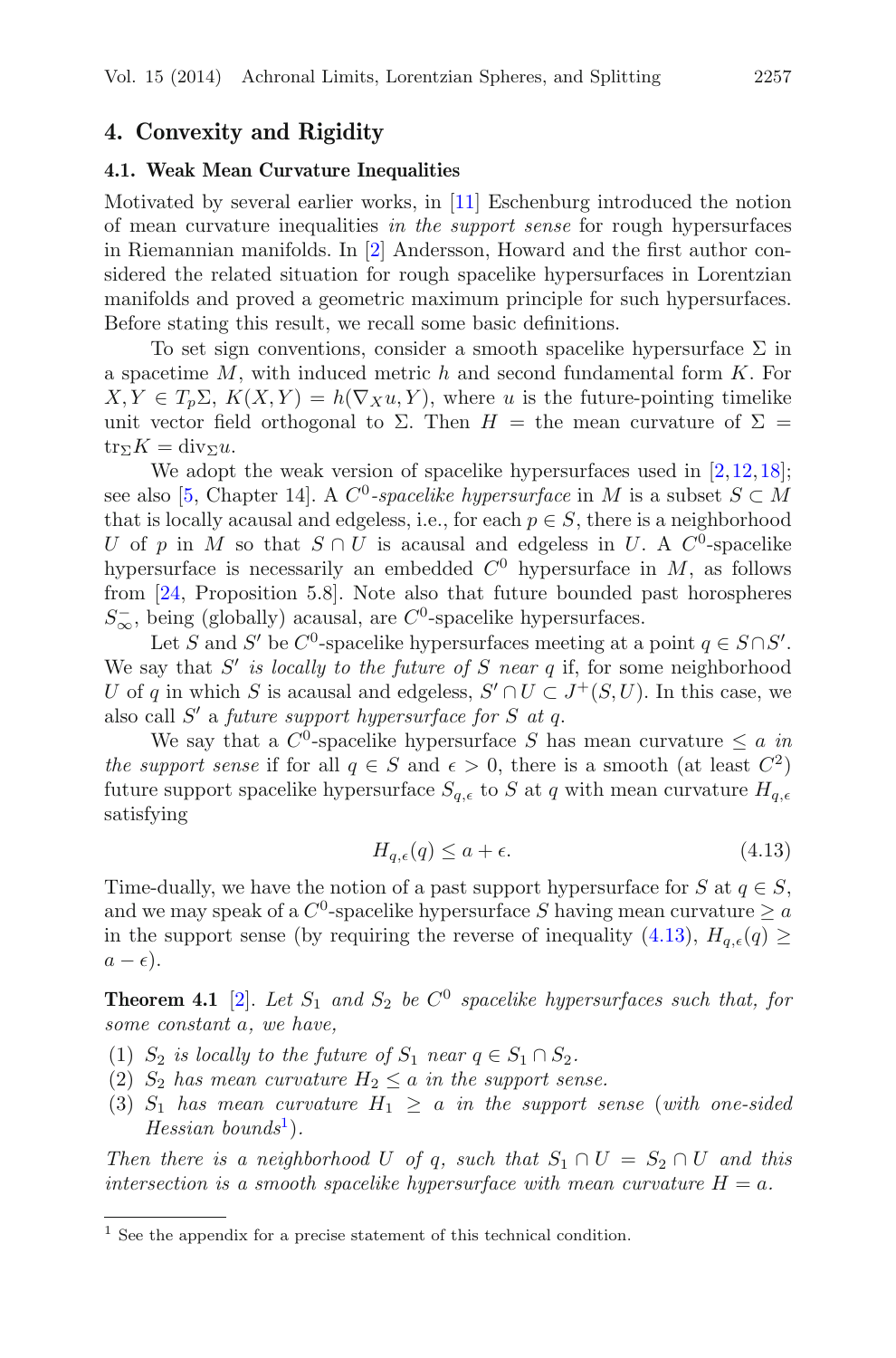#### <span id="page-17-0"></span>**4.2. A Splitting Result for Generalized Horospheres**

<span id="page-17-1"></span>We begin by establishing a fundamental property of generalized horospheres.

**Theorem 4.2.** *Suppose* M *is a future timelike geodesically complete spacetime satisfying the timelike convergence condition,*  $Ric(X, X) \geq 0$  *for all timelike vectors* X. If  $S_{\infty}^-$  *is a past horosphere such that every future*  $S_{\infty}^-$ -ray *is timelike* (*for example, if*  $S_{\infty}^-$  *is future bounded*)*, then*  $S_{\infty}^-$  *has mean curvature*  $\geq 0$  *in the support sense* (*with one-sided Hessian bounds*)*.*

*Proof.* Let  $x \in S_{\infty}^-$ . By Theorem [3.18,](#page-11-1) we have a future timelike  $S_{\infty}^-$ -ray,  $\gamma$ , from x. By the completeness assumption,  $\gamma$  is future complete, and, parameterizing with respect to arc length, we have  $\gamma : [0, \infty) \to M$ . Since  $\gamma|_{[0,r]}$  is a maximal  $S_{\infty}^-$ -segment, one sees that the past distance sphere  $S_r^-(\gamma(r))$  is a past support surface for  $S_{\infty}^-$  at x. Since there are no cut points to  $\gamma(r)$  along  $\gamma|_{[0,r]},$  the distance function  $x \to d(x,\gamma(r))$  is smooth in a neighborhood of  $\gamma([0,r))$ , and in particular, the past sphere  $S_r^-(\gamma(r))$  is smooth near x. Then, using the curvature assumption, basic comparison theory (see e.g., [\[9](#page-37-14)]) implies that  $S_r^-(\gamma(r))$  has mean curvature  $\geq -\frac{n}{r}$  at x, (where  $M = M^{n+1}$ ). Since  $r$  can be taken arbitrarily large, and since  $x$  was arbitrary, we conclude that  $S_{\infty}^-$  has mean curvature  $\geq 0$  in the support sense. The part about one-sided Hessian bounds follows from [\[2](#page-36-6), Proposition 3.5] and the assumption that all future  $S_{\infty}^-$ -rays are timelike; see the Appendix for a more detailed discussion of this point.  $\Box$ 

<span id="page-17-2"></span>The following proposition generalizes to support mean curvature inequalities Theorem C in [\[15](#page-37-15)].

**Proposition 4.3.** *Let* M *be a globally hyperbolic and future timelike geodesically complete spacetime satisfying the timelike convergence condition. Let* S *be a connected, acausal, future causally complete,*  $C^0$ -spacelike hypersurface with *mean curvature*  $\leq 0$  *in the support sense. If* S *admits a future* S-ray, then S *is a smooth, maximal, geodesically complete spacelike hypersurface, and the causal future of* S *splits; i.e.,*  $(J^+(S), g)$  *is isometric, via the normal exponential map, to*  $([0, \infty) \times S, -dt^2 \oplus h)$ *, where h is the induced metric on S.* 

*Proof.* By the time-dual of Lemma [3.6,](#page-7-1) S is a future Cauchy surface,  $H^+(S)$  =  $emptyset$ . Hence,  $J^+(S)$  ⊂  $D(S)$  and by restricting to the spacetime  $D(S)$ , we may assume without loss of generality that S is a Cauchy surface for M.

Fix a future S-ray  $\gamma$ , which must be timelike, and hence future complete. Let  $S_{\infty}^{-} = S_{\infty}^{-}(\gamma)$  be its associated past ray horosphere. By Lemmas [3.21](#page-13-0) and [3.22,](#page-13-1)  $S_{\infty}^-$  is acausal, with  $S_{\infty}^- \subset J^-(S)$ , and all future  $S_{\infty}^-$ -rays are timelike. Theorem [4.2](#page-17-1) then implies that  $S_{\infty}^-$  has mean curvature  $\geq 0$  in the support sense, with one-sided Hessian bounds. Let  $S^-$  be the connected component of  $S_{\infty}^-$  which contains  $\gamma(0)$ . Then  $S \cap S^-$  is non-empty and closed. Since S meets S<sup>-</sup> locally to the future near any intersection point  $x \in S \cap S^-$ , Theorem [4.1](#page-16-4) gives that, for some open neighborhood U of x, we have  $S \cap U = S^- \cap U$ , with this overlap being smooth, spacelike, and maximal. In particular, it follows that  $S \cap S^-$  is open in both S and  $S^-$ , and hence that  $S = S^-$  is smooth, spacelike,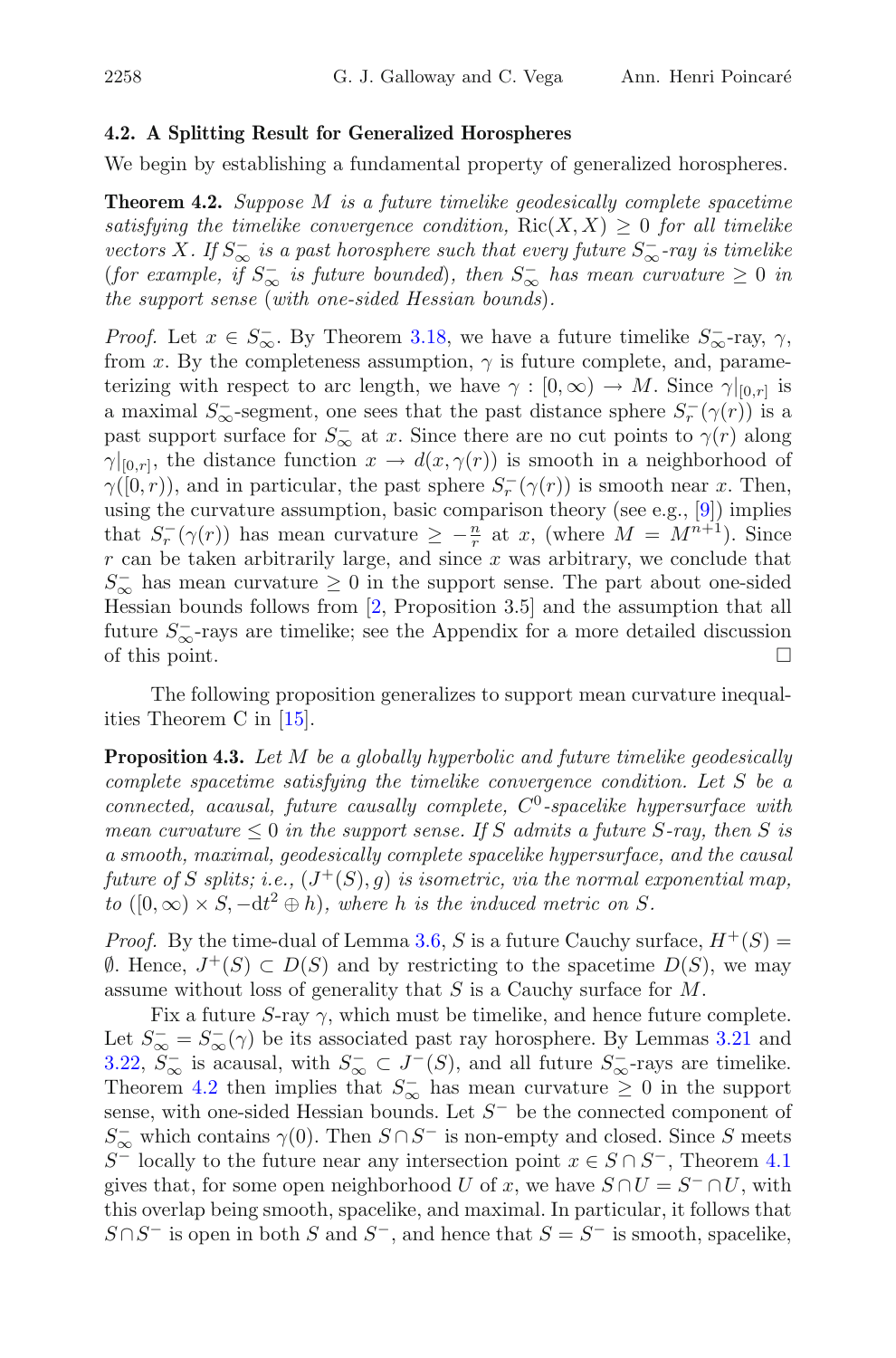and maximal. Consequently, the timelike future  $S_{\infty}^-$ -rays from each point of  $S^- = S$  are also S-rays. Since S is smooth, these are precisely the future normal geodesics from S. The geodesic completeness of S and splitting of  $J^+(S)$ then follow as in Theorem C in [\[15\]](#page-37-15). (Alternatively, at this stage one could apply directly standard Ricatti equation techniques to the smooth spacelike hypersurfaces  $S_t = \{p \in J^+(S) : d(S, p) = t\}$ ; see [\[15,](#page-37-15) Lemma 3.1]).

<span id="page-18-1"></span>The previous results can now be used to establish the following splitting result for generalized horospheres.

**Theorem 4.4.** *Let* M *be a globally hyperbolic timelike geodesically complete spacetime which satisfies the timelike convergence condition. Suppose*  $S_{\infty}^-$  *is a future bounded (generalized) past horosphere which admits a past* S<sup>−</sup> <sup>∞</sup>*-ray. Then*  $S_{\infty}^-$  *is a smooth spacelike geodesically complete Cauchy surface, and M splits along*  $S_{\infty}^-$ *, i.e.,*  $(M, g)$  *is isometric to* ( $\mathbb{R} \times S_{\infty}^-$ ,  $-dt^2 \oplus h$ )*, where h is the induced metric on*  $S_{\infty}^-$ .

*Proof.* By Theorem [3.18,](#page-11-1)  $S_{\infty}^-$  is a globally acausal  $C^0$  spacelike hypersur-face. Moreover, by Theorem [4.2,](#page-17-1)  $S_{\infty}^-$  has support mean curvature  $\geq 0$  (with one-sided Hessian bounds). Let  $S^-$  be the connected component of  $S^-_{\infty}$  from which the past  $S_{\infty}^-$ -ray emanates. Lemma [3.8](#page-8-1) implies that  $S^-$  is past causally complete. Then, by the time dual of Proposition [4.3,](#page-17-2) we have that  $S^-$  is a smooth, acausal, maximal, geodesically complete spacelike hypersurface, such that  $(J^-(S^-), g)$  is isometric, via the normal exponential map, to  $((-\infty, 0] \times$  $S^-$ ,  $-\mathrm{d}t^2 \oplus h$ , where h is the induced metric on  $S^-$ . It follows from Theorem [3.18](#page-11-1) and the smoothness of  $S^-$  that all future normal geodesics from  $S^-$  are future complete timelike  $S^-$ -rays. Consequently, one can similarly show that the full normal exponential image  $N(S^-)$  splits as  $(N(S^-), g) \approx (\mathbb{R} \times S^-$ ,  $-dt^2 \oplus h$ ). This product structure and the geodesic completeness of  $S^-$  imply that  $N(S^-)$  is geodesically complete and globally hyperbolic (see e.g., [\[5,](#page-36-4) Section 3.6]). It follows that  $N(S^-) = M$  and that  $S^-$  is a Cauchy surface for M. Finally, if  $x \in S_{\infty}^{-} \backslash S_{-}^{-}$ , then  $x \in I^{\pm}(S_{-})$ , which would violate the achronality of  $S_{\infty}^-$ . Thus,  $S^- = S_{\infty}^ \overline{\infty}$ .

As it is an edgeless achronal  $C^0$  hypersurface, a compact horosphere  $S_{\infty}^-$  is necessarily a (compact) Cauchy surface. As such it admits a past  $S_{\infty}^-$ -ray and is trivially future bounded. Thus, we have the following corollary to Theorem [4.4.](#page-18-1)

<span id="page-18-2"></span>**Corollary 4.5.** *Let* M *be a globally hyperbolic timelike geodesically complete spacetime which satisfies the timelike convergence condition. Suppose*  $S_{\infty}^-$  *is a* compact *past horosphere in* M*. Then* S<sup>−</sup> <sup>∞</sup> *is a smooth spacelike geodesically complete Cauchy surface, and* M *splits along*  $S_{\infty}^-$ *. i.e.,*  $(M, g)$  *is isometric to*  $(\mathbb{R} \times S_{\infty}^-,-dt^2 \oplus h)$ , where h *is the induced metric on*  $S_{\infty}^-$ .

## <span id="page-18-0"></span>**4.3. Application to Cauchy Horospheres**

Let  $M$  be a timelike geodesically complete spacetime with compact Cauchy surface S, and consider the associated Cauchy horosphere  $S_{\infty}^{-} = S_{\infty}^{-}(S)$ . We summarize some properties of  $S_{\infty}^-$ , based on previous results.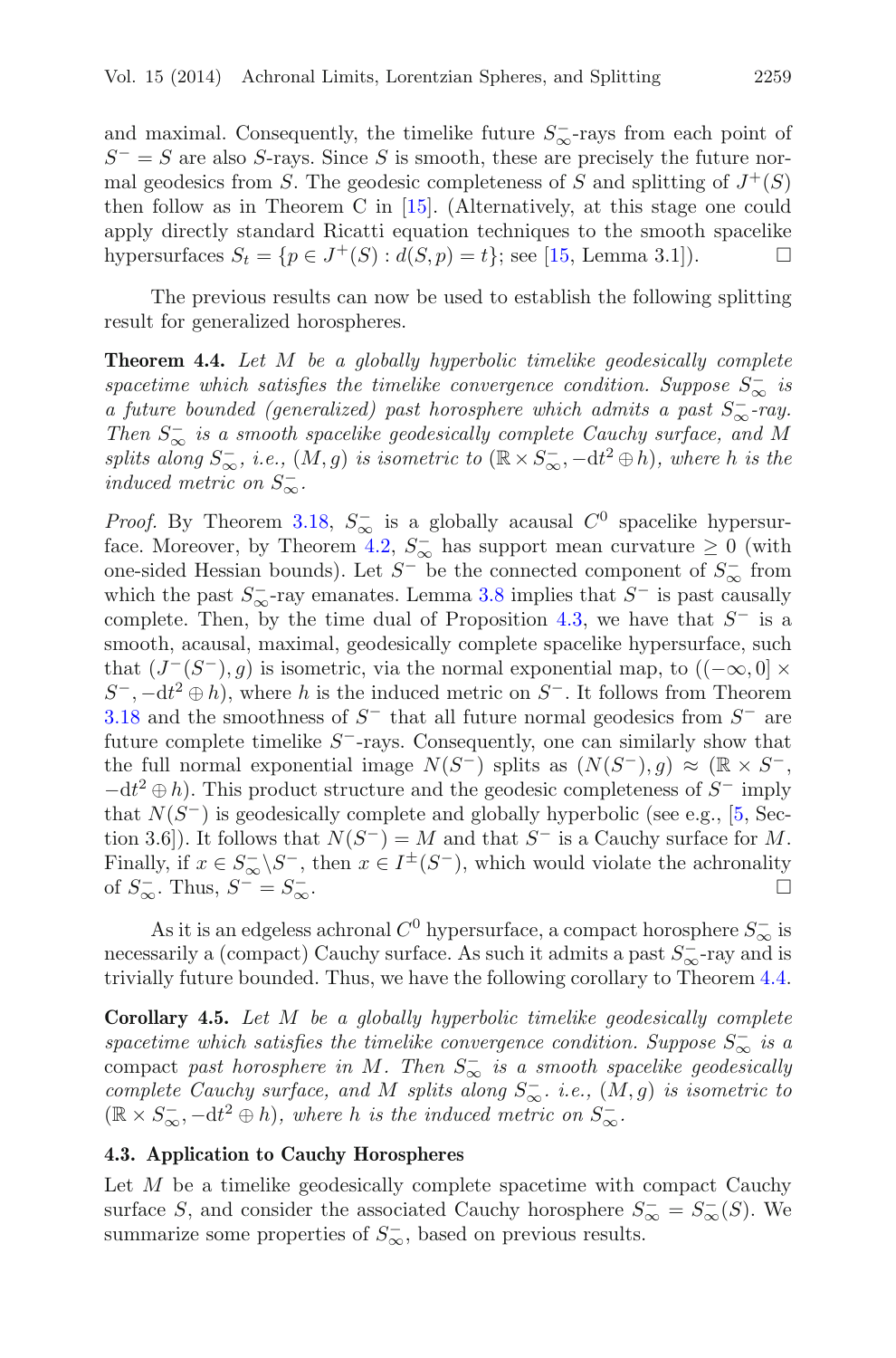- (i)  $S_{\infty}^-$  is the (non-empty) sequential limit of compact Cauchy surfaces.
- (ii)  $S_{\infty}^-$  is future bounded by  $S, S_{\infty}^- \subset J^-(S)$ .
- (iii)  $S_{\infty}^-$  is a past Cauchy surface and admits a timelike future  $S_{\infty}^-$ -ray from each point.
- (iv) If the timelike convergence condition holds, then  $S_{\infty}^-$  has mean curvature  $\geq 0$  in the support sense (with one-sided Hessian bounds).

As can be seen from Corollary [4.5,](#page-18-2) compactness is a particularly consequential property for horospheres. However, as noted earlier, although it is a limit of compact Cauchy surfaces, a Cauchy horosphere need not itself be compact in general. Here, we present a simple criterion for compactness via a 'max–min condition' on its base Cauchy surface.

**Lemma 4.6.** *Let* M *be future timelike geodesically complete with compact Cauchy surface* S. Then  $S_{\infty}^{-}(S)$  *is a compact Cauchy surface if and only if it is past bounded.*

*Proof.* A Cauchy surface is trivially past bounded. Suppose conversely that  $S_{\infty}^{-}(S)$  is past bounded, i.e.,  $S_{\infty}^{-}(S) \subset J^{+}(S')$  for some Cauchy surface  $S'$ , which is necessarily compact. Then, by (ii) above, we have  $S_{\infty}^{-}(S) \subset J^{+}(S') \cap$  $J^-(S)$ . Hence,  $S^-_{\infty}(S)$  is a (closed) edgeless achronal  $C^0$  hypersurface contained in compact set, and consequently must be a compact Cauchy surface.

<span id="page-19-0"></span>**Definition 4.7** *(Max–Min Condition).* Let M be future timelike geodesically complete with compact Cauchy surface  $S$ . For each positive integer  $k$ , let  $S_k := S_k^+(S)$ . We say the *max-min condition* holds on S if there is an  $R > 0$ , such that for all  $k$ ,

$$
\max_{x \in S} d(x, S_k) - \min_{x \in S} d(x, S_k) \le R.
$$

We note that, by definition of  $S_k = S_k^+(S)$ , we have  $\max_{x \in S} d(x, S_k) = k$ . The max–min condition is easily seen to hold for any Cauchy surface in a Lorentzian warped product  $(\mathbb{R} \times N, -dt^2 + f^2(t)h)$ , with  $f : \mathbb{R} \to (0, \infty)$  and  $(N,h)$  compact Riemannian. In particular, it holds for any Cauchy surface in de Sitter space.

<span id="page-19-1"></span>**Lemma 4.8.** *Let* M *be timelike geodesically complete with compact Cauchy*  $\textit{surface } S$ . If the max–min condition holds on S, then  $S_{\infty}^{-}(S)$  is past bounded *and hence is a compact Cauchy surface.*

*Proof.* Suppose that, for some  $R > 0$ ,  $\max_{x \in S} d(x, S_k) - \min_{x \in S} d(x, S_k) =$  $k - \min_{x \in S} d(x, S_k) \leq R$ . Note that  $S_R^-(S)$  is a compact Cauchy surface by Lemma [3.15.](#page-10-0) Since  $S_{\infty}^{-}(S)$  is the sequential limit of the  $S_k$ s, it is sufficient to show that  $S_k \subset J^+(S_R^-(S))$ . Suppose otherwise, that there is some  $x_1 \in S_k$ and  $x_2 \in S_R^-(S)$ , with  $x_1 \ll x_2$ . By definition of  $S_R^-(S)$ , there is a timelike curve of length R from  $x_2$  to  $x_3 \in S$ . Then, there is a timelike curve from  $x_3$  to  $x_4 \in S_k^+(S)$  of length at least  $\min_{x \in S} d(x, S_k^+(S))$ . Concatenating these curves, we get a curve from  $x_1 \in \widetilde{S}_k = S_k^-(S_k^+(S))$  to  $x_4 \in S_k^+(S)$  of length strictly greater than  $R + \min_{x \in S} d(x, S_k^+(S))$ , and hence,  $k = d(x_1, S_k^+(S))$  $R + \min_{x \in S} d(x, S_k^+(S))$ , a contradiction.  $\Box$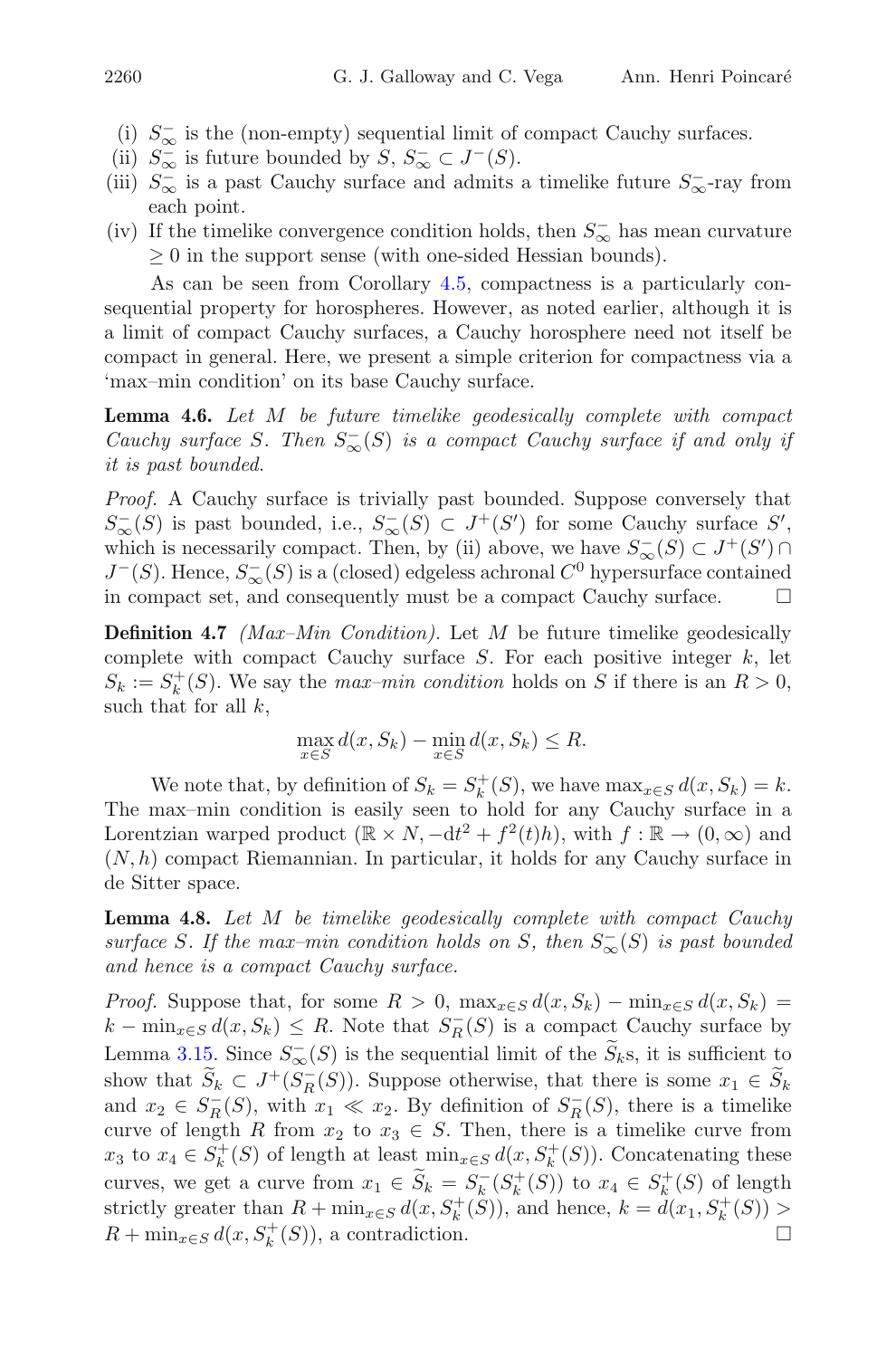Corollary [4.5](#page-18-2) and Lemma [4.8](#page-19-1) combine to give the following proof of the Bartnik splitting conjecture, subject to the max–min condition.

**Theorem 4.9.** *Let* M *be a timelike geodesically complete spacetime which satisfies the timelike convergence condition. If* S *is a compact Cauchy surface on which the max–min condition holds, then the Cauchy horosphere*  $S_{\infty}^{-} =$  $S_{\infty}^{-}(S)$  *is a smooth compact spacelike Cauchy surface and*  $(M,g)$  *is isometric to* ( $\mathbb{R} \times S_{\infty}^-$ ,  $-\mathrm{d}t^2 \oplus h$ ), where *h is the induced metric on*  $S_{\infty}^-$ .

Working in a similar context, we recall that a splitting result was obtained in [\[12](#page-37-4)] from the following 'S-ray condition': For some future complete timelike S-ray  $\gamma$ ,  $S \subset I^-(\gamma)$ . We observe here that this condition implies the max–min condition above.

<span id="page-20-0"></span>**Lemma 4.10.** Let M be timelike geodesically complete,  $S \subset M$  a compact *Cauchy surface. If*  $\gamma$  *is a timelike future S*-ray such that  $S \subset I^{-}(\gamma)$ , then the *max–min condition holds on* S*.*

*Proof.* Parameterize  $\gamma$  with respect to arc length. Since  $S \subset I^{-}(\gamma)$  and S is compact, we have  $S \subset I^-(\gamma(k_0))$  for some  $k_0 \in \mathbb{N}$ . Then, for any  $x \in S \subset$  $I^-(\gamma(k_0))$ , and  $k_0 \leq k$ , the reverse triangle inequality gives  $d(x, \gamma(k_0)) + (k$  $k_0 \leq d(x, \gamma(k))$ , and rewriting, we get  $k - d(x, \gamma(k)) \leq k_0 - d(x, \gamma(k_0))$ . As the right hand side is a continuous function on the compact set  $S$ , it is bounded above by some  $0 \leq R$ , and we get,  $k - d(x, \gamma(k)) \leq R$ , for all  $k_0 \leq k$ . Since  $d(x, \gamma(k)) \leq d(x, S_k^+(S))$ , we have  $k \leq d(x, S_k^+(S)) + R$ . Taking the minimum over  $x \in S$  gives the result.  $\Box$ 

Within the class of spacetimes considered in Lemma [4.10](#page-20-0) the S-ray condition is strictly stronger than the max–min condition. For example, while the max–min condition holds for any Cauchy surface  $S$  in de Sitter space, the S-ray condition fails for all such S.

We conclude this section with one further splitting result. By using The-orem 3.7 in [\[16\]](#page-37-10), the requirement of the existence of a past  $S_{\infty}^-$ -ray in Theorem [4.4](#page-18-1) (specialized to Cauchy horospheres) can be replaced by a somewhat different ray condition.

<span id="page-20-1"></span>**Theorem 4.11.** *Let* M *be a timelike geodesically complete spacetime which satisfies the timelike convergence condition and has a compact Cauchy surface* S*. Suppose there is a past timelike ray*  $\gamma$  *emanating from a point in*  $I^-(S^-_{\infty}(S))$ *such that the future ray horosphere*  $S^+_{\infty}(\gamma)$  *is past bounded by some Cauchy*  $\text{surface } S'.$  Then  $S_{\infty}^{-}(S)$  *is a smooth compact Cauchy surface, and* M *splits along*  $S_{\infty}^-$  *as in Theorem* [4.4](#page-18-1)*.* 

*Proof.* By previous results (or their time-duals),  $\Sigma_1 := S^+_{\infty}(\gamma)$  is an edgeless acausal  $C^0$  hypersurface with mean curvature  $\leq 0$  in the support sense and  $\Sigma_2 := S_{\infty}^-(S)$  is a is an edgeless acausal  $C^0$  hypersurface with mean curvature  $\geq$  0 in the support sense. Since  $\Sigma_1$  ⊂  $J^+(S')$  and  $\Sigma_2$  ⊂  $J^-(S)$ , it follows that  $J^+(\Sigma_1) \cap J^-(\Sigma_2)$  is a subset of the compact set  $K = J^+(S') \cap J^-(S)$ . The equality  $J^+(\Sigma_1) \cap J^-(\Sigma_2) = J^+(\Sigma_1 \cap K) \cap J^-(\Sigma_2 \cap K)$  is easily verified and shows that  $J^+(\Sigma_1) \cap J^-(\Sigma_2)$  is compact. Since  $d(\Sigma_1, \Sigma_2) = \delta > 0$ , it now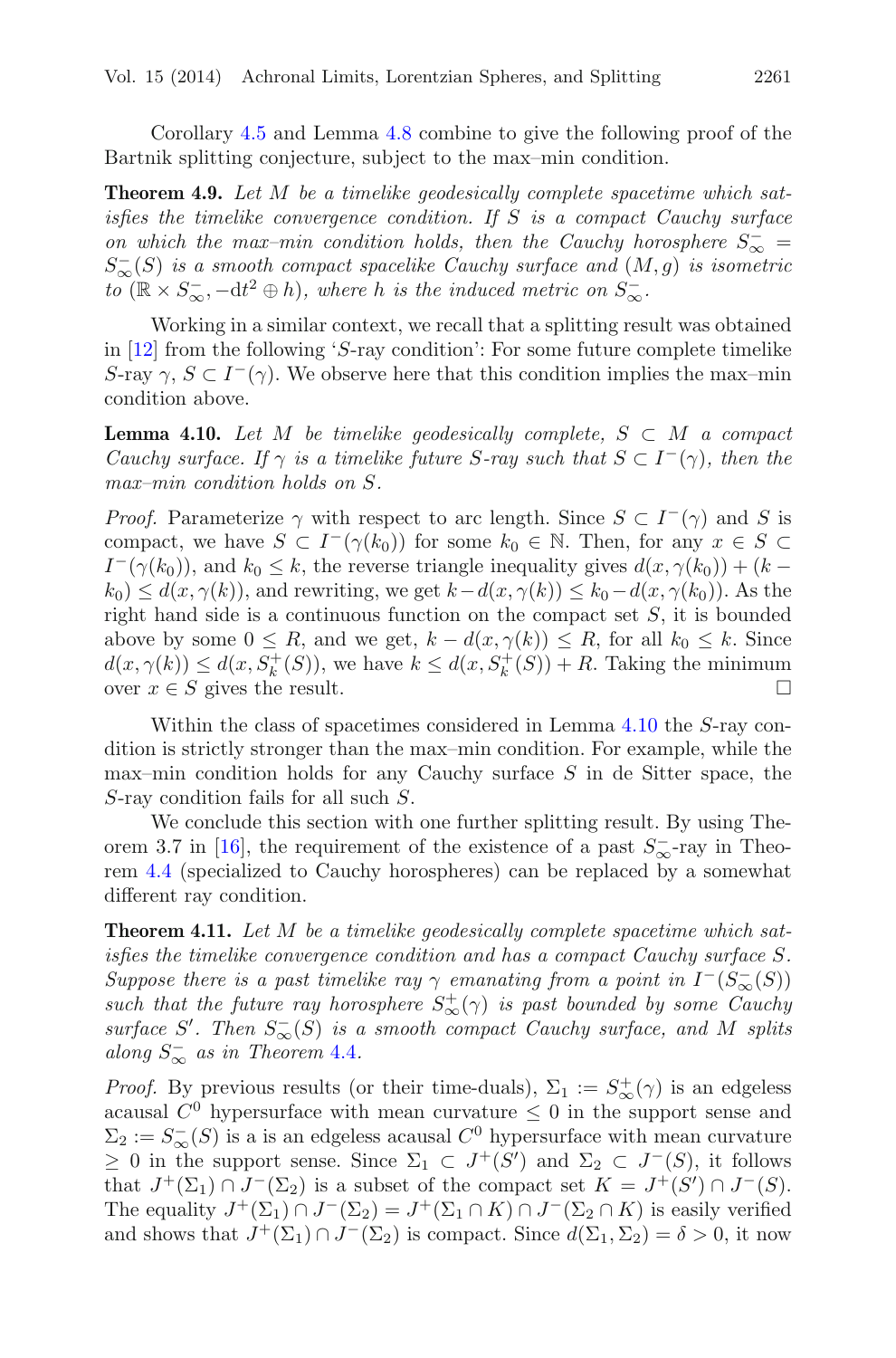follows from Theorem 3.7 in [\[16\]](#page-37-10) that  $\Sigma_1$  and  $\Sigma_2$  are smooth compact spacelike Cauchy surfaces and  $J^+(\Sigma_1) \cap J^-(\Sigma_2)$  is isometric to a Lorentzian product  $([0, \delta] \times \Sigma_1, -dt^2 \oplus h)$ , where h is the induced metric on  $\Sigma_1$ . In particular,  $\Sigma_2$ is maximal (in fact totally geodesic). Theorem  $4.11$  now follows from, e.g., [\[4,](#page-36-3)] Corollary 1 (or apply Corollary [4.5\)](#page-18-2).  $\Box$ 

# <span id="page-21-0"></span>**5. Lines**

In this section, we present an alternative proof of Theorem [4.4,](#page-18-1) when specialized to Cauchy horospheres, based on the Lorentzian splitting theorem (see [\[5\]](#page-36-4) and references therein).

<span id="page-21-2"></span>**Theorem 5.1** (Lorentzian Splitting Theorem). *If* (M,g) *is a globally hyperbolic spacetime which satisfies the timelike convergence condition and admits a complete timelike line, then*  $(M, g)$  *splits isometrically as a product,*  $(M, g) \approx$  $(\mathbb{R} \times N, -dt^2 \oplus h)$ , where  $(N, h)$  is a complete Riemannian manifold.

Recall, a causal line in spacetime is an inextendible causal geodesic with the property that every segment maximizes the Lorentzian distance between its endpoints.

<span id="page-21-1"></span>The approach taken here rests on the following basic property of generalized horospheres.

**Proposition 5.2.** *Let*  $S_{\infty}^-$  *be a generalized past horosphere in a globally hyperbolic spacetime* M. Then any past timelike  $S_{\infty}^-$ -ray  $\gamma$  extends to a timelike *line.*

*Proof.* The proof is a direct consequence of Theorem [3.18.](#page-11-1)  $S_{\infty}^-$  has a future  $S_{\infty}^$ ray  $\eta$  extending from  $\gamma(0)$ . By Proposition [2.1,](#page-2-1) any causal curve  $\alpha : [a, b] \to M$ from  $x = \gamma(t)$  to  $y = \eta(s)$  must meet  $S_{\infty}^-$  at some point  $p = \alpha(c)$ , say. But then, because  $\eta$  and  $\gamma$  are  $S_{\infty}^-$ -rays, we have that

 $L(\alpha) = L(\alpha|_{[a,c]}) + L(\alpha|_{[c,b]}) \leq d(x, S_{\infty}) + d(S_{\infty}^-, y) = L(\gamma|_{[0,t]}) + L(\eta|_{[0,s]})$ 

It follows that joining  $\eta$  and  $\gamma$  produces a causal line, which is necessarily timelike since  $\gamma$  is.

We shall also need the following lemma, which shows, in particular, that, for the splitting in Theorem [5.4](#page-22-2) below, compactness of the Cauchy horosphere  $S_{\infty}^{-}(S)$  is both necessary and sufficient.

<span id="page-21-3"></span>**Lemma 5.3.** *Suppose*  $(M, q)$  *is isometric to the Lorentzian product*  $(\mathbb{R} \times N,$ −dt <sup>2</sup> ⊕h)*, for some compact, connected Riemannian manifold* (N,h)*. For any Cauchy surface* S *in* M, the associated Cauchy horosphere  $S_{\infty}^{-} = S_{\infty}^{-}(S)$  *is a compact Cauchy surface.*

*Proof.* Since N is compact,  $(M, g)$  is globally hyperbolic with compact Cauchy surfaces. Hence,  $S$  is necessarily compact and there is some slice  $N' := \{a\} \times N$  which lies to the past of S,  $N' \subset J^{-1}(S)$ . From the product structure of  $(M, g)$  and the fact that  $N'$  is a slice, we have that  $N'_{k} = N'$ .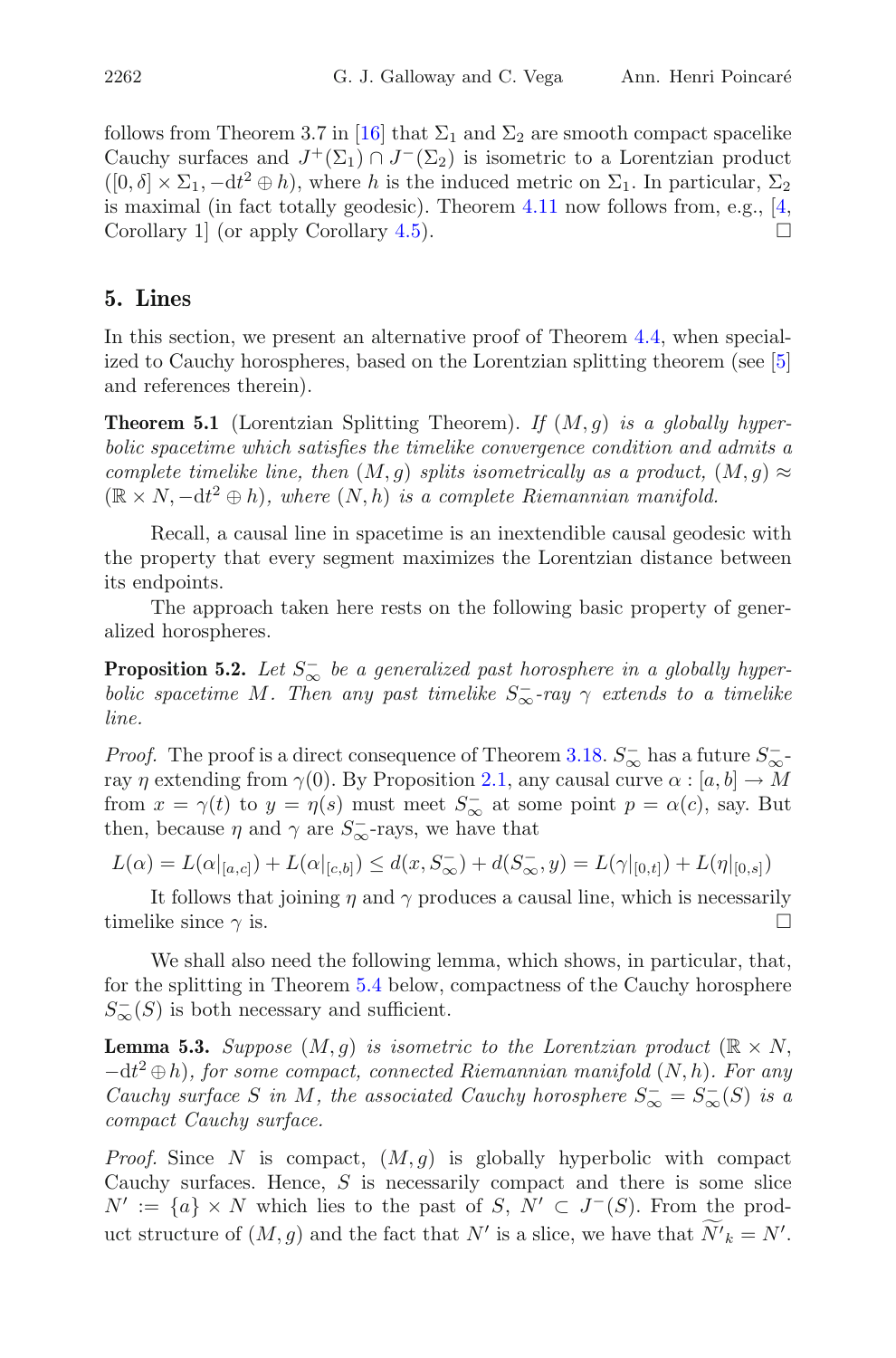It follows that  $S_k \subset J^+(N') \cap J^-(S)$ , and hence, by Proposition [2.5,](#page-4-0) that  $S^- \subset J^+(N') \cap J^-(S)$ ,  $\Lambda_{\text{even}}$  and  $\Lambda_{\text{even}}$  and  $\Lambda_{\text{even}}$  are  $\Lambda_{\text{even}}$  and  $\Lambda_{\text{even}}$  are  $\Lambda_{\text{even}}$  and  $\Lambda_{\text{even}}$  are  $\Lambda_{\text{even}}$  and  $\Lambda_{\text{even}}$  $S_{\infty}^- \subset J^+(N') \cap J^-(S)$ . As an edgeless acausal  $C^0$  hypersurface contained in a compact set,  $S_{\infty}^-$  must itself be a compact Cauchy surface.

<span id="page-22-2"></span>**Theorem 5.4.** *Let* M *be a future timelike geodesically complete spacetime, satisfying*  $\text{Ric}(X, X) \geq 0$  *for all timelike vectors* X. Suppose M *admits a compact Cauchy surface* S and that its associated Cauchy horosphere  $S_{\infty}^{-}(S)$  *admits a*  $complete$  past  $S_{\infty}^-(S)$ -ray. Then  $S_{\infty}^-(S)$  is a smooth, compact spacelike Cauchy *surface, along which* M *splits.*

*Proof.* By assumption, we have a past  $S_{\infty}^{-}(S)$ -ray  $\gamma$ . Since  $S_{\infty}^{-}(S)$  is acausal, this ray must be timelike. Joining this with any future  $S_{\infty}^{-}(S)$ -ray emanating from the base point of  $\gamma$  produces a timelike line, as in Proposition [5.2.](#page-21-1) Then, by Theorem [5.1,](#page-21-2) M splits isometrically as a product,  $(M, q) \approx (\mathbb{R} \times N,$  $-dt^2 \oplus h$ , where  $(N,h)$  is a complete Riemannian manifold. Since the Cauchy surfaces of M are compact, N must be compact. Hence, by Lemma [5.3,](#page-21-3)  $S_{\infty}^{-}(S)$ is a compact Cauchy surface. It remains to observe that  $S_{\infty}^{-}(S)$  is a t-slice. Along  $S_{\infty}^{-}(S)$ , the time coordinate t achieves a maximum value,  $t = b$ , say, at some point  $p \in S_{\infty}^{-}(S)$ . The slice  $N_b = \{b\} \times N$  has zero mean curvature and, by Theorem [4.2,](#page-17-1)  $S_{\infty}^{-}(S)$  has mean curvature  $\geq 0$  in the support sense. The geometric maximum principle, Theorem [4.1,](#page-16-4) then implies that  $S_{\infty}(S)$  and  $N_b$ agree near p. In fact, by a straightforward continuation argument, one has,  $S_{\infty}^{-}(S) = N_b$ . Theorem [5.4](#page-22-2) follows.

# <span id="page-22-1"></span><span id="page-22-0"></span>**6. The Case of a Positive Cosmological Constant**

#### **6.1. Rigid Singularity Result for Asymptotically dS Spacetimes**

In this section, we consider spacetimes  $(M^{n+1}, g)$  which obey the Einstein equation,

$$
R_{ij} - \frac{1}{2} R g_{ij} + \Lambda g_{ij} = 8\pi T_{ij},
$$
\n(6.14)

with positive cosmological constant  $\Lambda$ , where the energy-momentum tensor  $T_{ij}$ is assumed to satisfy the strong energy condition,

$$
\left(T_{ij} - \frac{1}{n-1} T g_{ij}\right) X^i X^j \ge 0 \tag{6.15}
$$

<span id="page-22-3"></span>for all timelike vectors X, where  $T = T_i^i$ .

Setting  $\Lambda = n(n-1)/2\ell^2$ , the strong energy condition [\(6.15\)](#page-22-3) is equivalent to, Ric  $(X, X) = R_{ij} X^i X^j \ge -\frac{n}{\ell^2}$  for all unit timelike vectors X. By rescaling the metric, we may set  $\ell = 1$  so that  $\Lambda = n(n-1)/2$  and the spacetime Ricci tensor satisfies,

 $\text{Ric}(X, X) \ge -n$  for all unit timelike vectors X. (6.16)

<span id="page-22-4"></span>In  $[1,17]$  $[1,17]$  $[1,17]$  results are presented which establish connections between the geometry and topology of spacelike conformal infinity  $\mathscr{I}^+$  and the occurrence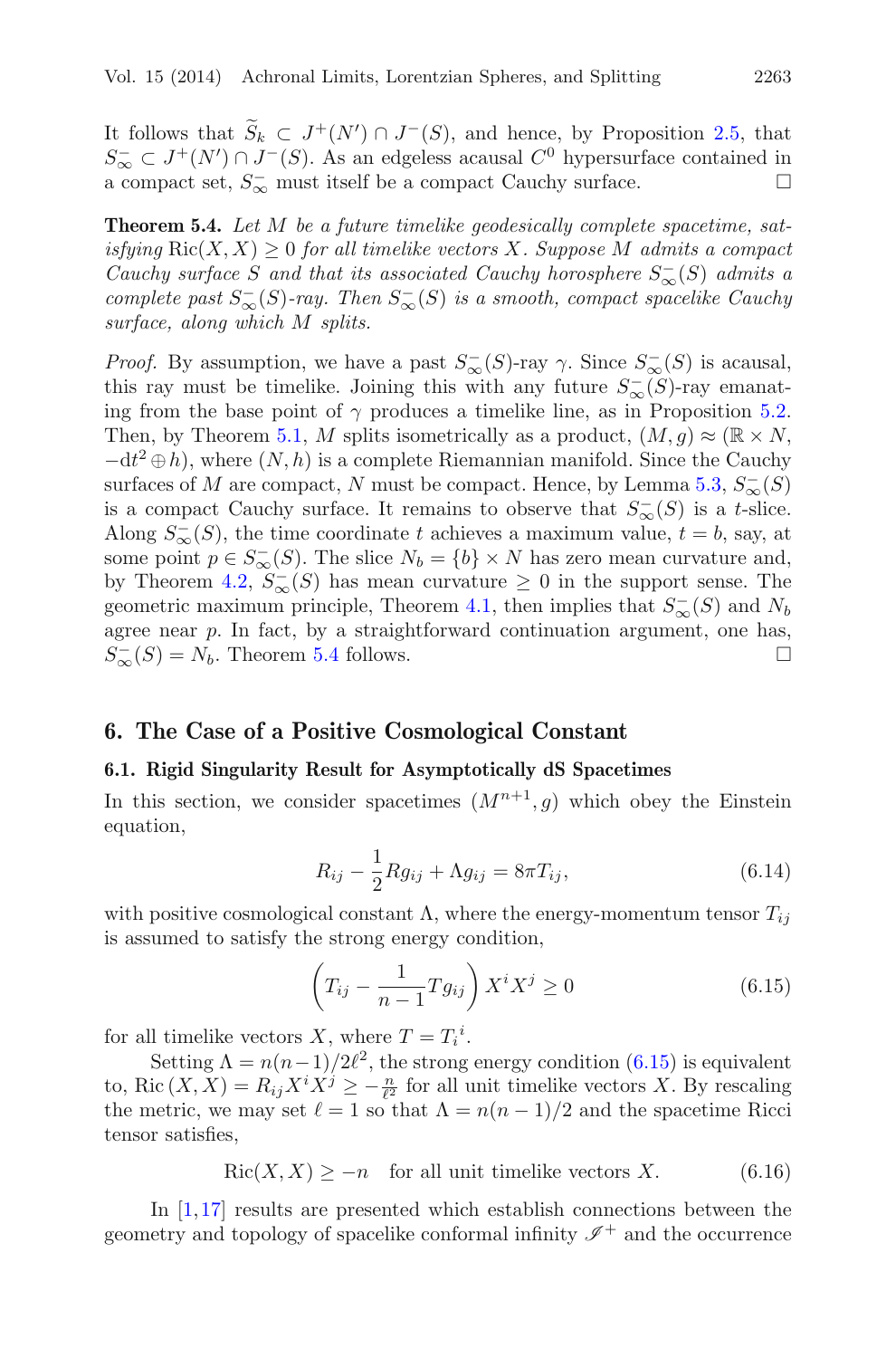of past singularities in future asymptotically de Sitter (dS) spacetimes. A related result is obtained here, which does not require the explicit introduction of conformal infinity.

As described in [\[1,](#page-36-0)[17\]](#page-37-16), there is a connection between the occurrence of past singularities in an asymptotically dS spacetime and the scalar curvature of its Cauchy surfaces. Let  $\Sigma$  be a smooth compact Cauchy surface in  $(M^{n+1}, g)$ which has positive mean curvature,  $H > 0$ . If  $(M, q)$  satisfies the dominant energy condition, the Hamiltonian constraint implies,

$$
H^2 \ge 2\Lambda + |K|^2 - S_{\Sigma}, \tag{6.17}
$$

where  $S_{\Sigma}$  and K are the scalar curvature and second fundamental form of  $\Sigma$ , respectively. Using  $\Lambda = n(n-1)/2$ , and  $|K|^2 \geq H^2/n$  (by the Cauchy–Schwartz inequality) in the above implies,

$$
H \ge \sqrt{n^2 - \frac{n}{n-1} S_{\Sigma}}.\tag{6.18}
$$

Thus, if  $\Sigma$  has negative scalar curvature then  $H > n$ . Assuming [\(6.16\)](#page-22-4) holds, a straightforward generalization [\[1](#page-36-0),[7\]](#page-36-7) of the Hawking singularity theorem then implies that all timelike geodesics are past incomplete. If  $\Sigma$  is only assumed to have nonpositive scalar curvature, then one obtains a rigid sin-gularity result [\[1](#page-36-0), Proposition 3.4]: either the normal geodesics to  $\Sigma$  are past incomplete, or else the metric assumes a particular warped product structure, as exemplified by the 'de Sitter cusp' discussed in  $[17]$  $[17]$ . In either case, M is past timelike geodesically incomplete.

Consider, on the other hand, standard de Sitter space,

$$
M = \mathbb{R} \times S^n, \qquad ds^2 = -dt^2 + \cosh^2 t \, d\Omega^2,\tag{6.19}
$$

which is timelike geodesically complete. The constant t-slices  $S_t = \{t\} \times S^n$  are round spheres and hence have positive scalar curvature. The mean curvature  $H_t$  of the slice  $S_t$  is given by,

$$
H_t = n \frac{(\cosh t)'}{\cosh t} = n \tanh t.
$$
 (6.20)

<span id="page-23-2"></span>Thus,  $H_t < n$  but approaches n rapidly as  $t \to \infty$ ; a brief computation shows,

$$
H_t = n + O(e^{-2t}).
$$
\n(6.21)

The following theorem (which was motivated, in part, by the Riemannian result, Theorem 3 in [\[8](#page-36-1)]) shows in effect that if the mean curvature converges any more rapidly to the value  $n$  then there will be past singularities.

<span id="page-23-0"></span>**Theorem 6.1.** Let  $(M^{n+1}, g)$  be a future timelike geodesically complete space*time satisfying the energy condition* [\(6.16\)](#page-22-4)*. Let* S *be a compact Cauchy surface* such that the future Cauchy spheres  $S_k^+(S)$  have support mean curvature  $\geq a_k$ , *where, letting*  $n_k := \min\{a_k, n\}$ *, we have* 

$$
n_k = n + o(e^{-2k}).
$$
\n(6.22)

<span id="page-23-1"></span>Let  $S_{\infty}^{-} = S_{\infty}^{-}(S)$  be the past Cauchy horosphere associated to S, and suppose *that*  $S_{\infty}^-$  *admits a past*  $S_{\infty}^-$ -ray  $\gamma$ *. Then either*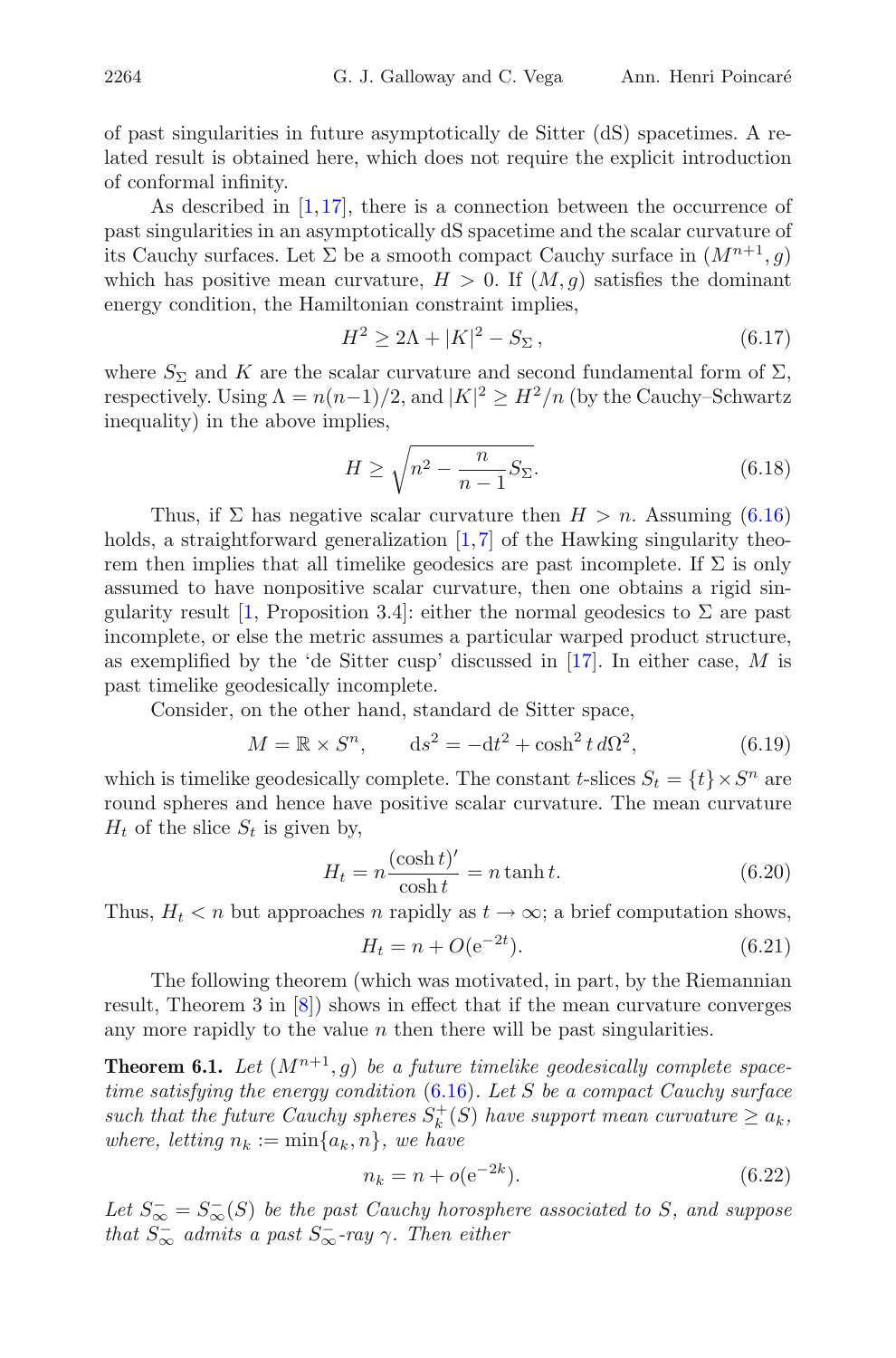- (1) S<sup>−</sup> <sup>∞</sup> *has a past incomplete timelike* S<sup>−</sup> <sup>∞</sup>*-ray, or*
- (2)  $S_{\infty}^-$  *is a smooth, compact spacelike Cauchy surface, and*  $(M, g)$  *is isometric to the warped product*  $(\mathbb{R} \times S_{\infty}^{-}, -dt^{2} \oplus e^{2t}h)$ *, where h is the induced metric on*  $S_{\infty}^-$ .

*In either case,* M *is timelike past incomplete.*

As the setting of Theorem [6.1](#page-23-0) presents some (interesting) new obstacles, a bit more work is needed before proceeding to its proof. The comparison techniques used to prove the splitting results in Sect. [4](#page-16-0) no longer directly apply: they lead in the present setting to (weak) mean curvature inequalities for which the maximum principle (in any form) is not relevant. Moreover, in proving this past singularity result, we are forced to do without the assumption of (full) past completeness.

To establish Theorem [6.1,](#page-23-0) we will again work with horospheres, but in order to deal with the aforementioned issues, we introduce the notion of 'limit mean curvature', which is adapted from an approach taken in [\[8](#page-36-1)]. In Lemma [6.7,](#page-29-0) we establish a maximum principle (of sorts) for this setting as a consequence of a key convexity result, Lemma [6.5,](#page-25-1) taken together with Bartnik's [\[3](#page-36-8)] solution to the Dirichlet problem for prescribed mean curvature with rough boundary data. We develop this basic framework for general achronal limits first before specializing to horospheres in Theorem [6.1.](#page-23-0)

#### <span id="page-24-0"></span>**6.2. Limit Mean Curvature and the Proof of Theorem [6.1](#page-23-0)**

<span id="page-24-1"></span>We begin by observing that the convergence of Proposition [2.5](#page-4-0) is locally uniform.

**Lemma 6.2.** *Let*  $A_{\infty}$  *be the (future or past) achronal limit of a sequence of achronal boundaries,*  $\{A_k\}$ *. For any neighborhood* U of  $A_{\infty}$  *and any compact set* K*, there is a*  $k_0 \in \mathbb{N}$ *, such that, for all*  $k \geq k_0$ *,* 

$$
A_k \cap K \subset U \cap K.
$$

*Proof.* Otherwise, for each  $j \in \mathbb{N}$ , we can find  $x_j \in A_{k_j} \cap K$  with  $x_j \notin U$ . As  $\{x_i\} \subset K$ , the sequence  $\{x_i\}$  has a limit point  $x \in K$ . But by Proposition [2.5,](#page-4-0) we have  $x \in A_{\infty}$ , which contradicts the fact that  $\{x_j\}$  never enters the neighborhood U. neighborhood  $U$ .

The following definition is adapted from [\[8](#page-36-1)]. We note that an achronal boundary is a  $C^0$  spacelike hypersurface, (i.e., locally acausal and edgeless), if and only if it is (globally) acausal.

**Definition 6.3.** Let  $A_{\infty}$  be the (future or past) achronal limit of a sequence of achronal boundaries,  $\{A_k\}$ , each of which is acausal. We say that  $A_{\infty}$  has *limit* mean curvature  $\geq a$  (resp.  $\leq a$ ) if  $A_k$  has mean curvature  $\geq a_k$  (resp.  $\leq a_k$ ) in the support sense, with  $a_k \to a$ .

<span id="page-24-2"></span>**Lemma 6.4.** *Suppose*  $(M^{n+1}, g)$  *is globally hyperbolic and satisfies* [\(6.16\)](#page-22-4)*. Then any future point sphere*  $S_r^+(p)$  *has mean curvature*  $\leq n \cdot \coth(r)$  *in the support sense. Similarly, any past point sphere*  $S_r^-(p)$  *has mean curvature*  $\geq -n$ .  $\coth(r)$  *in the support sense. Consequently, any future horosphere*  $S^+_{\infty}$  *has limit*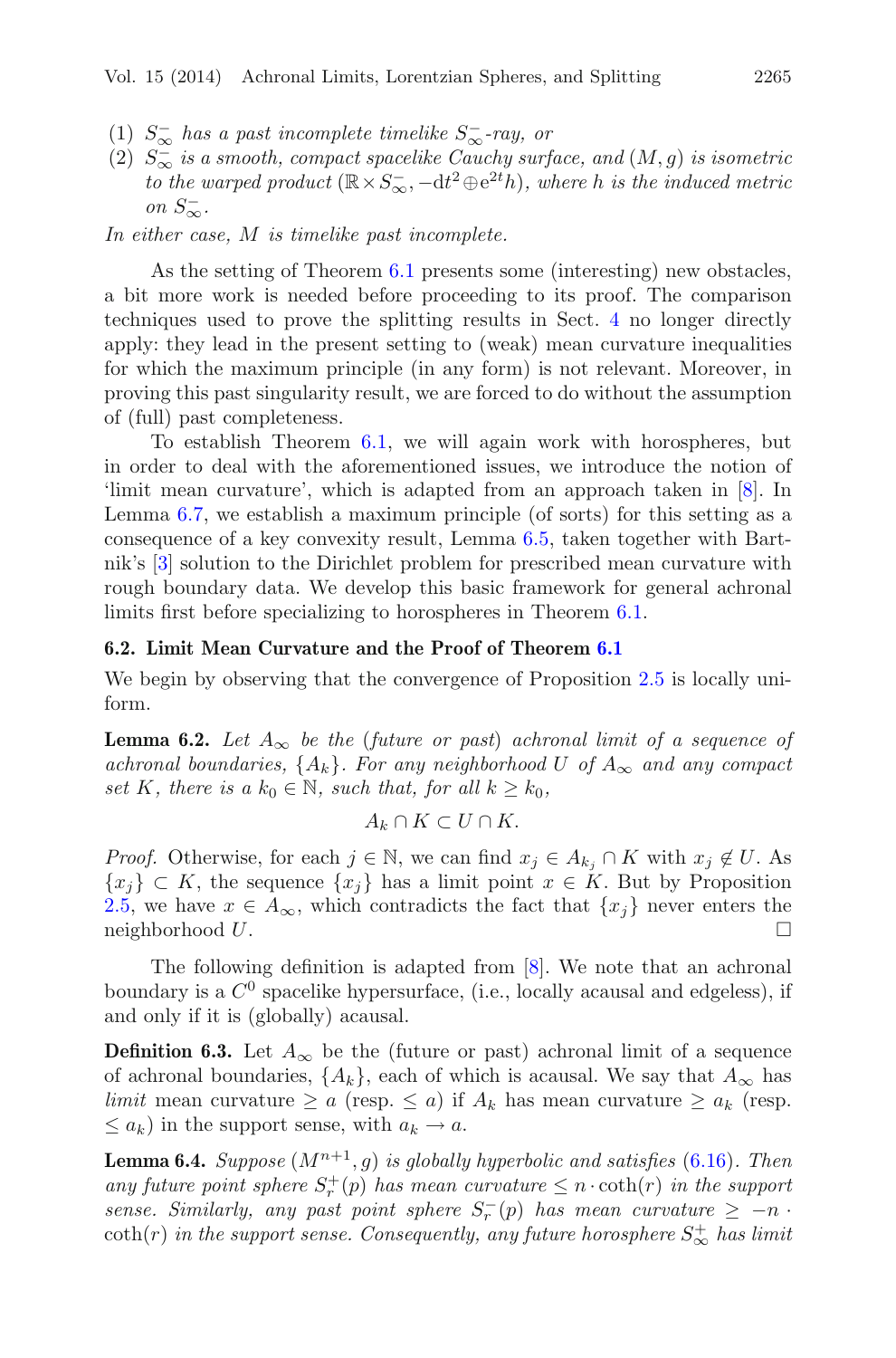

FIGURE 1.  $\Sigma$  is depicted here as meeting the timelike past of W

<span id="page-25-2"></span>*mean curvature* ≤ n *and any past horosphere* S<sup>−</sup> <sup>∞</sup> *has limit mean curvature* ≥ −n*.*

*Proof.* Let  $x \in S_r^+(p)$  and let  $\alpha : [0, r] \to M$  be a future-directed maximal unit speed geodesic from  $p = \alpha(0)$  to  $x = \alpha(r)$ . For  $0 < \epsilon < r$ , let  $\rho_{\epsilon}(y) = d(\alpha(\epsilon), y)$ . Then  $\rho_{\epsilon}$  is smooth near  $\alpha|_{(\epsilon,r]}$ . Letting  $\theta(t)$  be the mean curvature of the level set  $\{\rho_{\epsilon} = t\}$  at the point  $\alpha(t + \epsilon)$ , then  $\theta = \theta(t)$  satisfies the Raychaudhuri inequality:

$$
\theta' \le -\text{Ric}(\alpha', \alpha') - \frac{\theta^2}{n} \le n - \frac{\theta^2}{n}.
$$

Letting  $\Theta(t) := \theta(t)/n$ , we have  $\Theta' \leq 1 - \Theta^2$ . With the initial condition,  $\lim_{t\to 0^+} \Theta(t) = \infty$ , the elementary comparison solution is  $\coth(t)$  (see especially  $[21, Corollary 1.6.3]$  $[21, Corollary 1.6.3]$ . Thus,

$$
\theta(r - \epsilon) = n \cdot \Theta(r - \epsilon) \le n \cdot \coth(r - \epsilon).
$$

As  $\{\rho_{\epsilon} = r - \epsilon\}$  is a future support hypersurface for  $S_r^+(p)$  at  $\alpha(r) = x$ , this shows that  $S_r^+(p)$  has support mean curvature  $\leq n \cdot \coth(r - \epsilon)$  at x. But since,  $x \in S_r^+(p)$  and  $\epsilon > 0$  were arbitrary,  $S_r^+(p)$  has support mean curvature  $\leq n \cdot \coth(r)$  at each point.  $\square$ 

<span id="page-25-1"></span><span id="page-25-0"></span>**6.2.1. A Limit Mean Convexity Lemma.** We now establish a key convexity result which will be used to prove Lemma [6.7.](#page-29-0)

**Lemma 6.5.** Let  $M^{n+1}$  be a globally hyperbolic spacetime such that  $\text{Ric}(X, X) \ge -n$  *for all timelike unit vectors* X. Let  $A_{\infty} \subset M$  *be an achronal limit with limit mean curvature*  $\geq n$ , (resp.  $\leq n$ ), and suppose that W is *a domain in*  $A_{\infty}$  *with*  $\overline{W}$  *acausal and*  $\overline{D(W)}$  *compact. Let*  $\Sigma \subset D(W)$  *be a smooth, achronal spacelike hypersurface with*  $\text{edge } \Sigma = \text{edge } W$  *and mean curvature*  $H_{\Sigma} = n$ . Then  $\Sigma \subset J^+(W)$ . In particular,  $\Sigma \subset J^+(A_{\infty})$ , (resp.  $\Sigma \subset J^{-}(W) \subset J^{-}(A_{\infty})$ .

*Proof.* Suppose to the contrary that  $\Sigma$  meets  $I^-(W)$ . Hence, we have the (schematic) picture as in Fig. [1.](#page-25-2)

The idea of the proof is as follows. We perturb (part of)  $\Sigma$  to get a smooth hypersurface with mean curvature *strictly less than* n. That  $A_{\infty}$  has limit mean curvature  $\geq n$ , means  $A_k$  has support mean curvature  $\geq n + c_k$ ,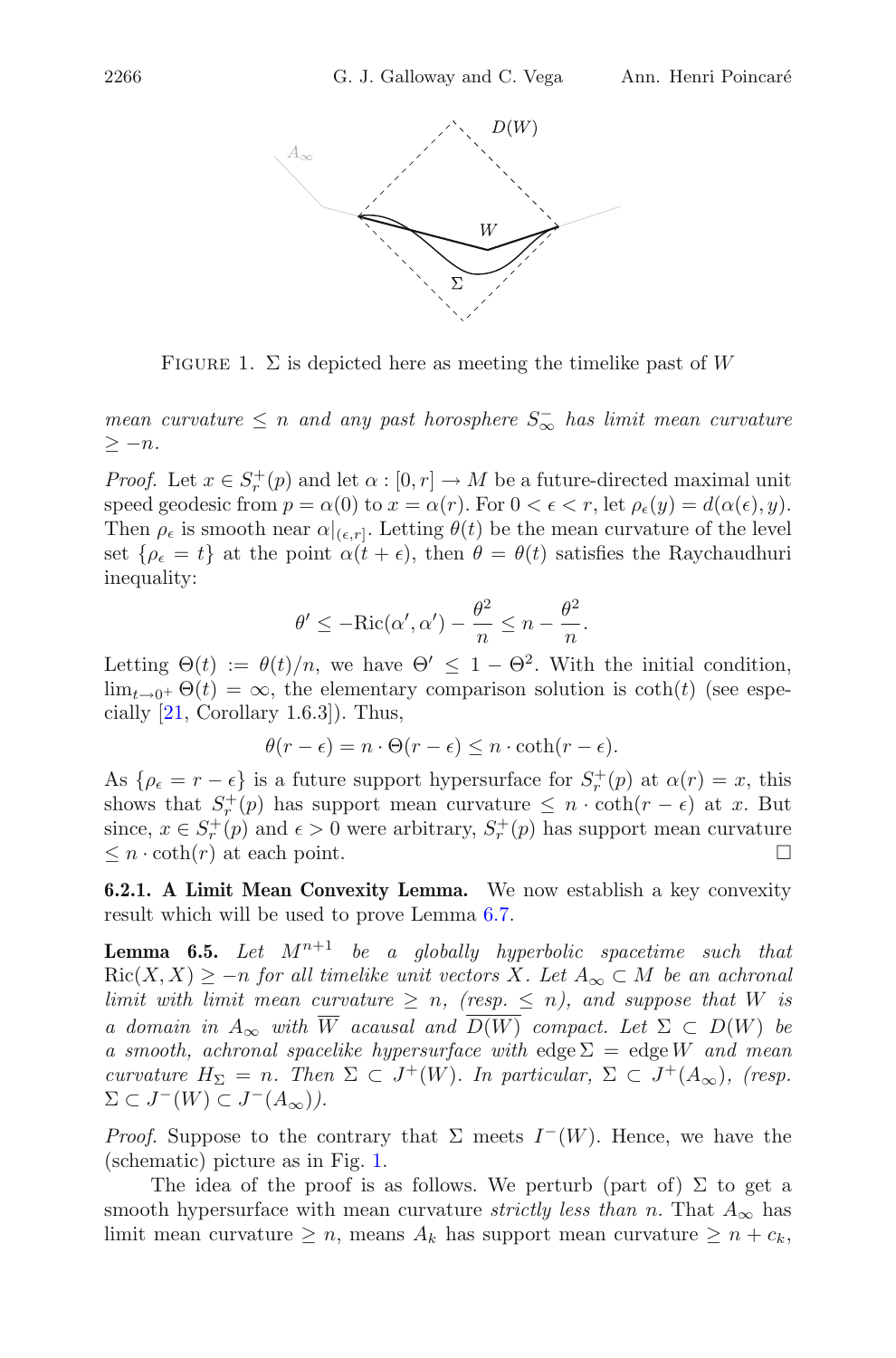

<span id="page-26-0"></span>FIGURE 2.  $\Sigma$  is approximated by  $\Sigma_0$  with smooth boundary

with  $c_k \to 0$ . Then, 'sliding down' a past support hypersurface for  $A_k$ , for large enough k, gives a past support hypersurface for the perturbed  $\Sigma$ , with lower mean curvature bound arbitrarily close to  $n$ , producing a contradiction. (The curvature condition is used to control the mean curvature during sliding.) This will involve a bit of careful setup first.

Since  $\Sigma, W \subset \overline{D(W)}$ , the closures  $\overline{\Sigma}$  and  $\overline{W}$  are compact, and hence the distance  $\ell := d(\Sigma, W) \geq d(\Sigma, W) > 0$  is realized by points  $p \in \Sigma$  and  $q \in W$ . But since  $\overline{\Sigma} = \Sigma \cup \text{edge } \Sigma$  and  $\overline{W} = W \cup \text{edge } W$ , and since edge  $\Sigma = \text{edge } W$ , we must have  $p \in \Sigma$  and  $q \in W$  and thus,

$$
\ell = d(p, q) = d(\Sigma, W).
$$

Since  $\overline{W}$  is acausal and compact, its 'signed distance function',

$$
\delta(x) := d(\overline{W}, x) - d(x, \overline{W}),
$$

is continuous on all of  $M$ , and we have:

$$
\delta(x) = \begin{cases}\n+ & x \in I^+(\overline{W}) \\
0 & x \notin I^-(\overline{W}) \cup I^+(\overline{W}) \\
- & x \in I^-(\overline{W}).\n\end{cases}
$$

Hence, for any  $a > 0$ , the set  $\{|\delta| < a\}$  is an open neighborhood of  $\overline{W}$  (and by achronality, all of  $A_{\infty}$ ). Consider an exhaustion of  $\Sigma$  by smooth compact domains. Then, using the fact that  $\Sigma \cap \{ |\delta| \ge \ell/4 \} = \Sigma \cap \{ |\delta| \ge \ell/4 \}$  is compact, let  $\Sigma_0 \subset \Sigma$ , as in Fig. [2,](#page-26-0) be a smooth compact domain with  $\partial \Sigma_0 \subset \{ |\delta| < \ell/4 \}$ and  $p \in \Sigma_0$ . Hence, one still has  $d(\Sigma_0, W) = d(p, q) = \ell$ .

For sufficiently small  $f \in C^{\infty}(\Sigma_0)$ , with  $f|_{\partial \Sigma_0} = 0$ , let  $\mathcal{H}(f)$  denote the mean curvature of the surface  $\Sigma_f : x \to \exp_x f N_x$  where N is the future unit normal to  $\Sigma_0$ . The mean curvature operator H has linearization (cf. [\[4\]](#page-36-3)):

$$
\mathcal{H}'(0) = \triangle - (\text{Ric}(N, N) + |B|^2),
$$

where B denotes the second fundamental form of  $\Sigma_0$ . Since,  $\text{Ric}(N, N) + |B|^2 \geq$  $-n+\frac{H^2}{n}=0, \mathcal{H}'(0)$  is invertible. Thus, by the inverse function theorem, for sufficiently small  $\epsilon > 0$ , there exists a smooth compact spacelike hypersurface  $\Sigma_{\epsilon} \subset D(W)$ , as in Fig. [3,](#page-27-0) with  $\partial \Sigma_{\epsilon} = \partial \Sigma_{0}$  and mean curvature  $H_{\Sigma_{\epsilon}} = n(1-\epsilon)$ , and such that

$$
\ell_{\epsilon} := d(\Sigma_{\epsilon}, \overline{W}) = d(p_{\epsilon}, q_{\epsilon}) \ge \frac{7}{8} \ell,
$$

for some  $p_{\epsilon} \in \text{int } \Sigma_{\epsilon}$  and  $q_{\epsilon} \in \overline{W}$ .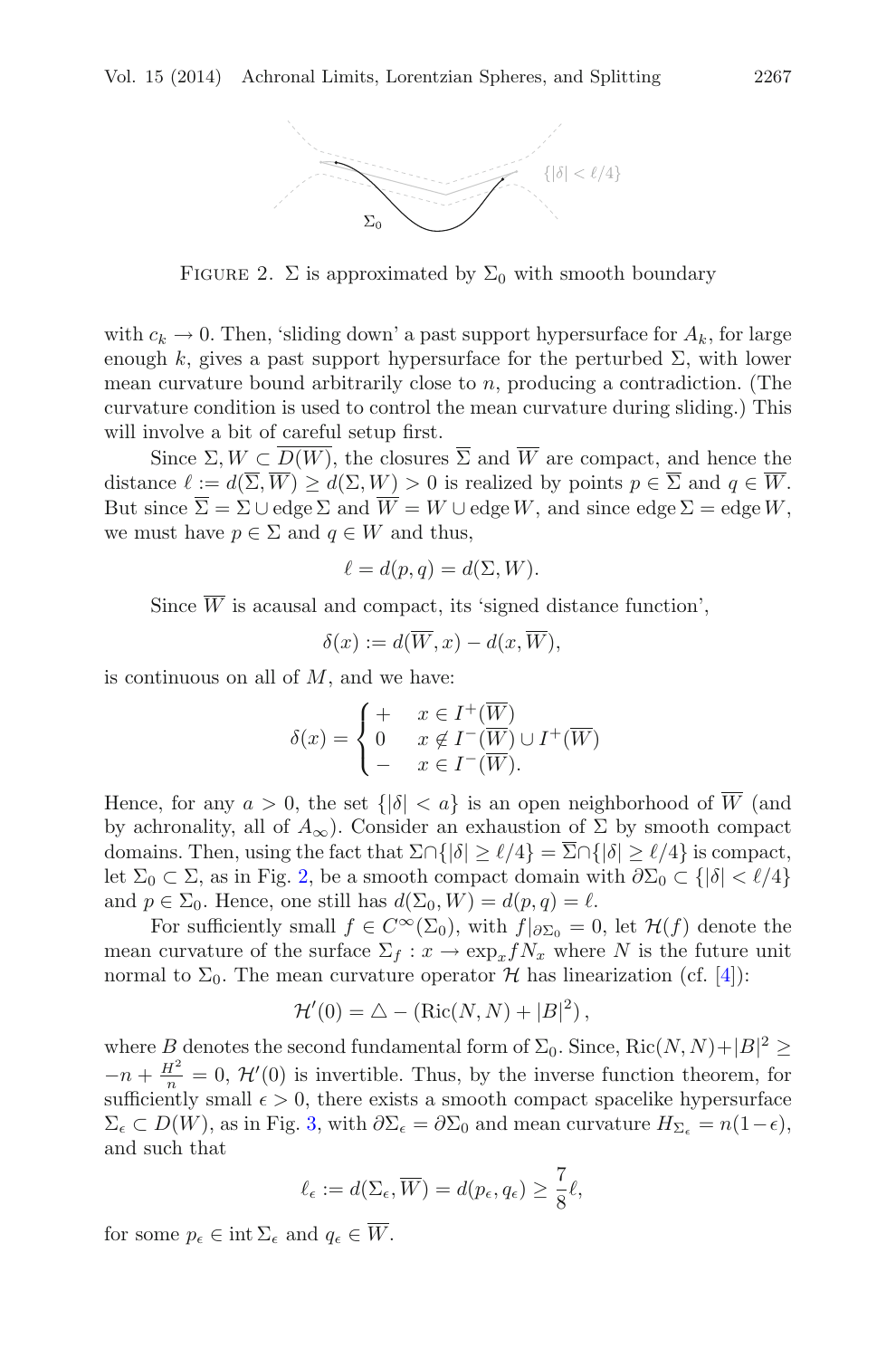

<span id="page-27-0"></span>FIGURE 3.  $\Sigma_0$  is perturbed to  $\Sigma_\epsilon$  having mean curvature  $n(1-\epsilon)$ 

Since  $\Sigma_{\epsilon}$  and  $\overline{D(W)}$  are compact, with  $\Sigma_{\epsilon} \subset D(W)$ , the set  $J^{+}(\Sigma_{\epsilon}) \cap$  $\partial D(W)$  is compact and contained in  $I^+(W)$ . Hence, the signed distance function  $\delta$  of  $\overline{W}$  achieves a positive minimum  $\delta_0 > 0$  on  $J^+(\Sigma_\epsilon) \cap \partial D(W)$ . Let  $\delta_1 := \min\{\delta_0, \ell/4\}.$  By Lemma [6.2,](#page-24-1) we may choose  $k_1$  sufficiently large so that

$$
A_k \cap \overline{D(W)} \subset \{ |\delta| < \delta_1 \} \cap \overline{D(W)}, \text{ for all } k \ge k_1.
$$

Thus, for all  $k > k_1$ , we have,

$$
J^+(\Sigma_{\epsilon}) \cap (A_k \cap \partial D(W)) \subset (J^+(\Sigma_{\epsilon}) \cap \partial D(W)) \cap (A_k \cap \partial D(W))
$$
  

$$
\subset \{\delta \ge \delta_0\} \cap \{|\delta| < \delta_1\}
$$
  

$$
\subset \{\delta \ge \delta_1\} \cap \{|\delta| < \delta_1\}
$$
  

$$
= \emptyset.
$$

<span id="page-27-1"></span>Hence, for all  $k \geq k_1$ ,

$$
J^+(\Sigma_\epsilon) \cap \left(A_k \cap \overline{D(W)}\right) \subset A_k \cap D(W). \tag{6.23}
$$

We now show that, for large  $k$ , the distance between the compact sets  $\Sigma_{\epsilon}$  and  $A_k \cap D(W)$  remains bounded away from 0 and  $\infty$ , and is realized by points  $p_k \in \text{int } \Sigma_\epsilon$  and  $q_k \in A_k \cap D(W)$ . Let  $\sigma : [0, \ell_\epsilon] \to M$  be a future-directed maximal timelike unit-speed geodesic segment from  $\sigma(0) \in \Sigma_{\epsilon}$  to  $\sigma(\ell_{\epsilon}) \in W$ , realizing the distance  $d(\Sigma_{\epsilon}, W) = \ell_{\epsilon}$ . Since  $W \subset A_{\infty}, \sigma$  is a timelike curve from  $\Sigma_{\epsilon}$  to  $A_{\infty}$ .

Recall,  $A_{\infty}$  may be either a past or a future achronal limit. To cover both cases, extend  $\sigma$  slightly to the future to a timelike curve,  $\sigma : [0, L] \to M$ , with  $\ell_{\epsilon} < L$ . Then, as in Proposition [2.5,](#page-4-0) there is an integer  $k_{\epsilon} \geq k_1$  such that (the extended)  $\sigma$  meets  $A_k$  for all  $k \geq k_{\epsilon}$ . Hence, for  $k \geq k_{\epsilon} \geq k_1$ , we have  $\sigma \cap A_k \cap D(W) \subset \{|\delta| < \delta_1\} \subset \{|\delta| < \ell/4\}$ , and it follows that:

$$
d(\Sigma_{\epsilon}, A_k \cap \overline{D(W)}) \geq \ell_{\epsilon} - \frac{\ell}{4} \geq \frac{7\ell}{8} - \frac{\ell}{4} = \frac{5\ell}{8}.
$$

Now, for each  $k \geq k_{\epsilon}$ , by compactness, we may find points  $p_k \in \Sigma_{\epsilon}$  and  $q_k \in A_k \cap D(W)$  such that  $\ell_k := d(p_k, q_k) = d(\Sigma_{\epsilon}, A_k \cap D(W))$ . But since  $k_{\epsilon} \geq k_1$ , it follows from [\(6.23\)](#page-27-1) that we must have  $q_k \in A_k \cap D(W)$ . Furthermore, since  $\partial \Sigma_{\epsilon} \subset \{ |\delta| < \ell/4 \},$  it follows that we must have  $p_k \in \text{int } \Sigma_{\epsilon}$ . Then, letting  $\ell_W := d(\Sigma_{\epsilon}, D(W)),$  we have, for all  $k \geq k_{\epsilon},$ 

$$
\ell_k = d(p_k, q_k) = d(\Sigma_{\epsilon}, A_k \cap \overline{D(W)}) = d(\text{int }\Sigma_{\epsilon}, A_k \cap D(W)),
$$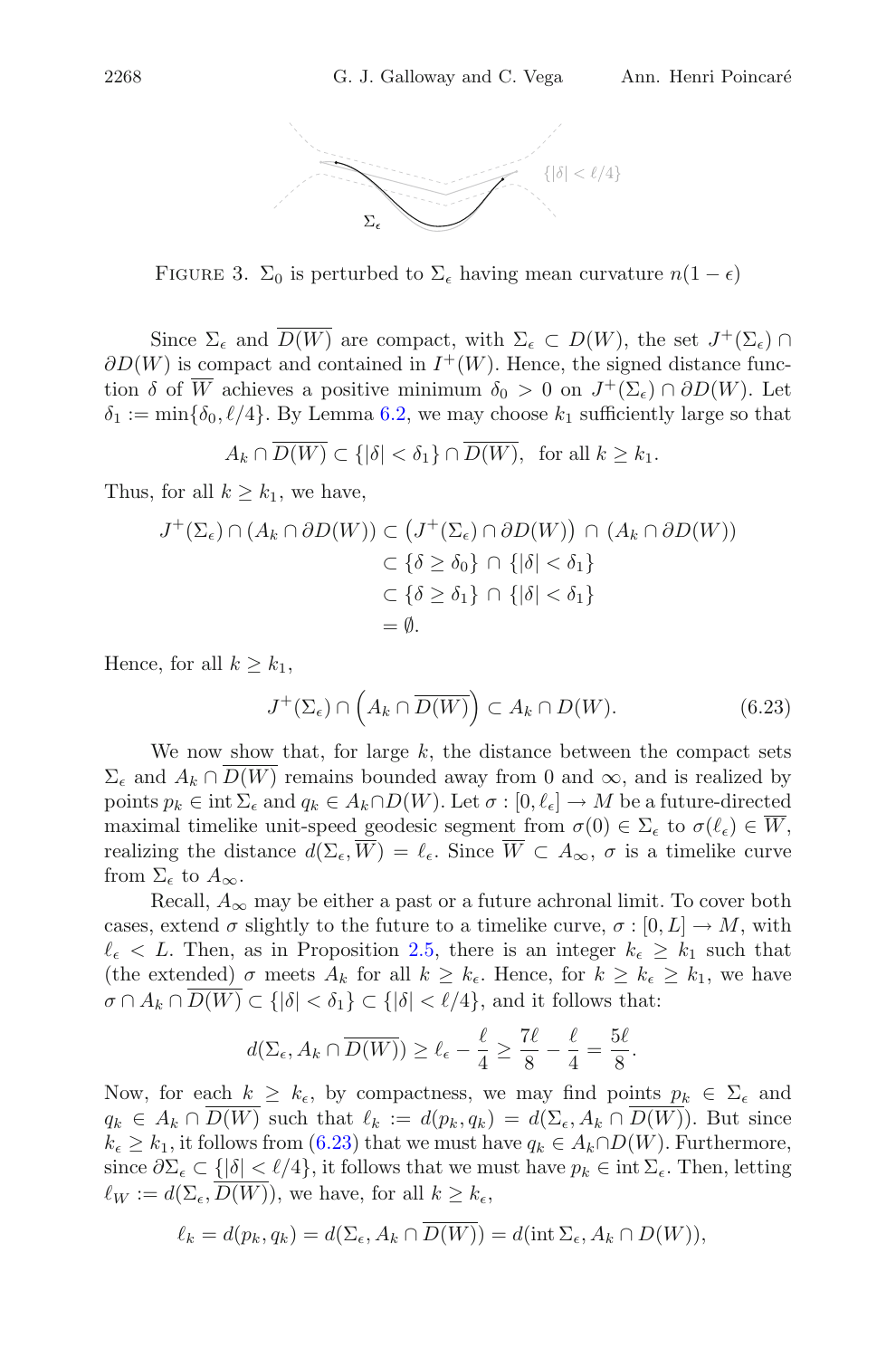with,

$$
\frac{5\ell}{8} \le \ell_k \le \ell_W.
$$

Again, the idea of the last part of the proof is to take the support hypersurfaces for  $A_k$  at  $q_k$ , and 'slide them down' to support hypersurfaces for  $\Sigma_{\epsilon}$  at  $p_k$ . Hence, let  $V_k \subset J^-(A_k) \cap D(W)$  be a (small) smooth spacelike past support hypersurface for  $A_k$  at  $q_k$ . Since  $A_\infty$  has limit mean curvature  $\geq n$ , by choosing  $k \geq k_{\epsilon}$  sufficiently large, we can take  $H_{V_k}(q_k) \geq n(1 - \frac{1}{2}\epsilon_k)$ , for  $\epsilon_k > 0$  arbitrarily small. Let  $\sigma_k : [0, \ell_k] \to M$  be a maximal past-directed unit speed timelike geodesic from  $\sigma_k(0) = q_k \in A_k$  to  $\sigma_k(\ell_k) = p_k \in \Sigma_{\epsilon}$ . Since  $\sigma_k$ maximizes the distance to  $A_k$ , and  $V_k \subset J^-(A_k)$ , then  $\sigma_k$  also maximizes the distance to  $V_k$ . Consequently,  $V_k$  has no focal points along  $\sigma_k$ , except possibly the endpoint  $\sigma_k(\ell_k)$ . We may, in fact, push this (potential) focal point into the past by 'bending'  $V_k$  slightly to the past, keeping  $p_k$  fixed. To carry this out, one can, for example, let  $V_k \subset J^-(V_k)$  be a small spacelike paraboloid (in appropriate coordinates near  $V_k$ ) which opens to the past from  $q_k \in V_k \cap \hat{V}_k$ . This gives a strict inequality on the corresponding second fundamental forms, and one may apply Proposition 2.3 in  $[9]$ , for example, to see that this inequality ensures that the first focal point along  $\sigma_k$ , if any, comes strictly later, (further in the past), for  $V_k$  than for  $V_k$ . Furthermore, by taking this paraboloid to be sufficiently flat, (relative to  $V_k$ ), we can ensure that  $H_{\hat{V}_k}(q_k) \geq n(1 - \epsilon_k)$ .

It follows then that the past normal exponential map E of  $\widehat{V}_k$  is a diffeomorphism on some neighborhood of  $[0, \ell_k] \times \{p_k\}$ , and hence, for some neighborhood  $\widetilde{V}_k$  of  $p_k$  in  $\widehat{V}_k$ , the past slice  $E({t \}\times \widetilde{V}_k)$  is a smooth spacelike hypersurface for all  $t \in [0, \ell_k]$ . Letting  $\theta(t)$  denote the mean curvature of this slice at  $\sigma_k(t)$ , the Raychaudhuri equation, together with the curvature condition, give:

$$
\theta'(t) - \frac{\theta^2(t)}{n} \ge \text{Ric}(\partial_t, \partial_t) \ge n.
$$

Using the initial condition,  $\theta(0) \geq n(1 - \epsilon_k)$ , a basic comparison argument gives:  $\theta(t) \geq n \tanh(c_k - t)$  for all  $t \in [0, \ell_k]$ , where  $c_k := \tanh^{-1}(1 - \epsilon_k)$ , (see [\[9,](#page-37-14)[28](#page-38-1)]). Hence, letting  $V'_k := E({\lbrace \ell_k \rbrace} \times V_k)$ , then the mean curvature of  $V'_k$ satisfies:

$$
H_{V'_{k}}(p_{k}) \geq n \tanh(c_{k} - \ell_{k}) \geq n \tanh(c_{k} - \ell_{W}).
$$

Furthermore, for every  $x \in V'_k$ , we have,  $d(x, A_k) \geq d(x, V_k) \geq \ell_k$ , by construction. Hence,  $V'_k$  cannot meet  $I^+(\Sigma_\epsilon)$ . Consequently,  $V'_k$  serves as a smooth past support hypersurface for  $\Sigma_{\epsilon}$  at  $p_k$ . But by taking  $\epsilon_k$  sufficiently small, we can make  $c_k - \ell_W$  arbitrarily large so as to ensure that  $H_{V'_k}(p_k) > n(1 - \epsilon)$  $= H_{\Sigma_{\epsilon}}(p_k)$ , contradicting the basic second fundamental form inequality  $B_{\Sigma_{\epsilon}}(p_k) \geq B_{V'_k}$  $\mathcal{L}_{k}^{\prime}(p_{k}).$ 

<span id="page-28-0"></span>**6.2.2. A Limit Maximum Principle.** We will use the following notation below. By a (*timelike*) *diamond neighborhood*,  $I_p$ , around  $p \in M$ , we mean a diamond  $I_p := I^+(p_-) \cap I^-(p_+),$  for some  $p_- \ll p \ll p_+$ . We denote the corresponding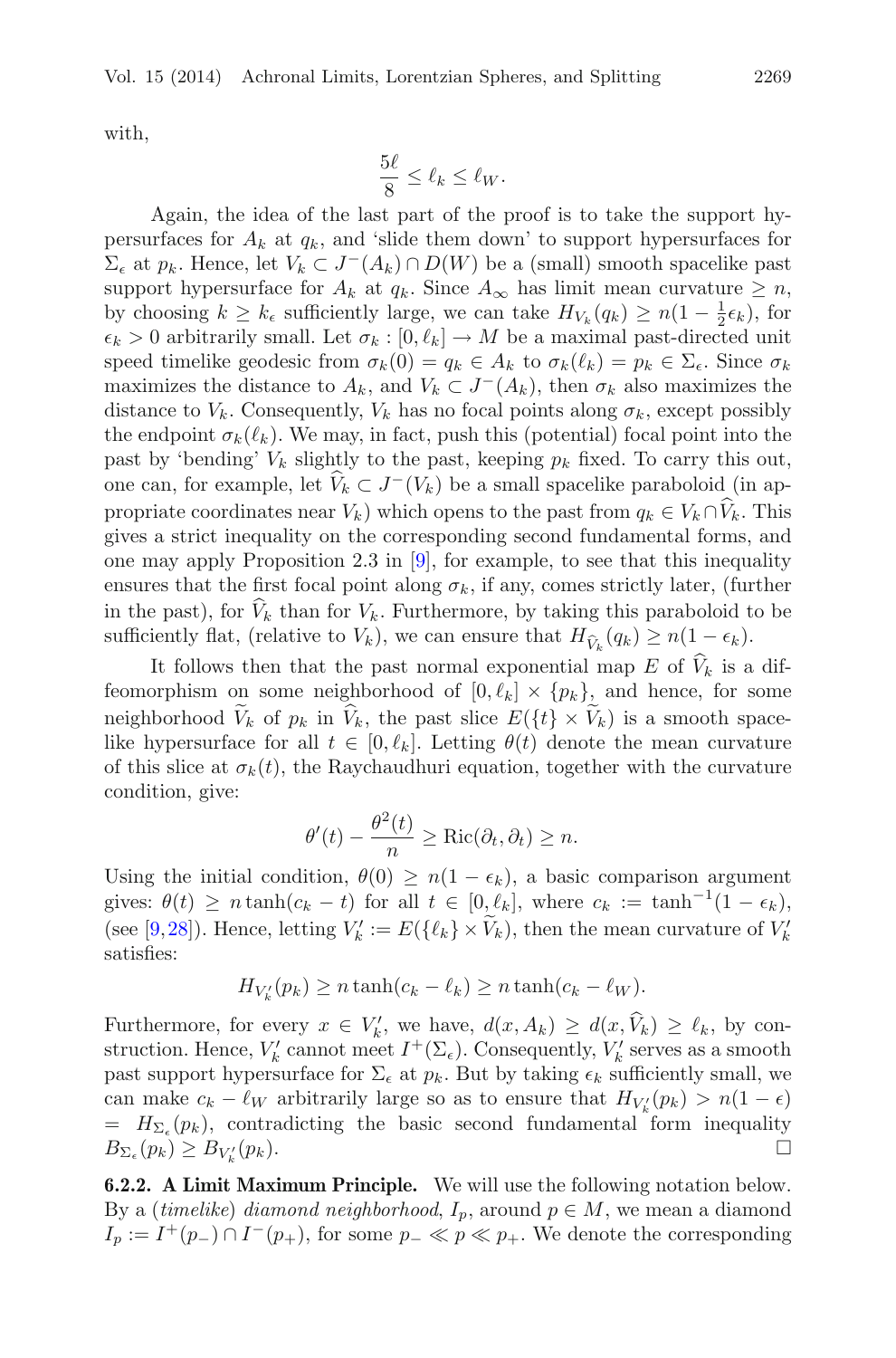

<span id="page-29-2"></span>FIGURE 4.  $V_0$  and its domain of dependence compactly contained in  $U_0$ 

causal diamond by  $J_p$ , i.e.,  $J_p := J^+(p_-) \cap J^-(p_+)$ . Hence, always  $p \in I_p \subset J_p$ , so that  $p \in \text{int } J_p$ .

In a globally hyperbolic spacetime, each point admits arbitrarily small causally convex neighborhoods [\[24\]](#page-37-0). Together with the existence of convex normal neighborhoods, this may be used to establish the following.

<span id="page-29-1"></span>**Lemma 6.6.** *Let*  $M$  *be globally hyperbolic and fix*  $p \in M$ *. Then for any neighborhood* U *of* p *in* M, there is a diamond neighborhood  $I_p$  *of* p, with  $p \in I_p \subset U$ *such that for any achronal set*  $A \subset\subset I_p$ *, we have*  $D(A) \subset\subset I_p$ *.* 

<span id="page-29-0"></span>Our present aim is to establish the following 'maximum principle' for limit mean curvature:

**Lemma 6.7** (Limit Maximum Principle). Let  $(M^{n+1}, g)$  be a globally hyperbolic *spacetime satisfying*  $\text{Ric}(X, X) \ge -n$  *for all timelike unit vectors* X. Let  $A_{\infty}$ *and*  $B_{\infty}$  *be two achronal limits meeting at*  $p \in A_{\infty} \cap B_{\infty}$  *such that, near* p*, both achronal limits are acausal, with*  $B_{\infty}$  *locally to the future of*  $A_{\infty}$  (*see proof*). *If*  $A_{\infty}$  *has limit mean curvature*  $\geq n$  *and*  $B_{\infty}$  *has limit mean curvature*  $\leq n$ *, then for some neighborhood* U *of* p *in* M,  $A_{\infty} \cap U = B_{\infty} \cap U$  *is a smooth, acausal spacelike hypersurface with*  $H = n$ .

*Proof.* Explicitly, we assume that there is a neighborhood  $U_0$  of p in M such that  $A_{\infty} \cap U_0$  and  $B_{\infty} \cap U_0$  are acausal, and  $B_{\infty} \cap U_0 \subset J^+(A_{\infty} \cap U_0)$ .

As with Lemma [6.5,](#page-25-1) the proof involves some careful setup. We first establish a domain of dependence within  $U_0$ . Let  $I_0$  be a diamond neighborhood of p with  $p \in I_0 \subset U_0$  satisfying Lemma [6.6.](#page-29-1) Let  $V_0$  be a domain in  $A_{\infty}$  around p with  $V_0 \subset \subset A_\infty \cap I_0$ . Then, as in Fig. [4,](#page-29-2) we have  $D(V_0) \subset \subset U_0$ .

Since  $V_0 \subset A_\infty \cap I_0 \subset A_\infty \cap U_0$ , we have that  $V_0$  is acausal, and hence  $D(V_0)$  is an open, globally hyperbolic subspacetime, with Cauchy surface  $V_0$ . Let T be a smooth future-pointing timelike vector field on  $M$ . Let T' be the restriction of T to  $D(V_0)$  and set  $T_0 := T'/||T'||_h$ , where h is a complete Riemannian metric on  $D(V_0)$ . It follows that  $T_0$  is a smooth, complete timelike vector field on  $D(V_0)$ . Hence, we have a diffeomorphism  $\Phi : \mathbb{R} \times V_0 \to D(V_0)$ , where, for each  $q_0 \in V_0$ , the t-curve,  $\phi_{q_0}(t) = \Phi(t, q_0)$  is the  $T_0$ -integral curve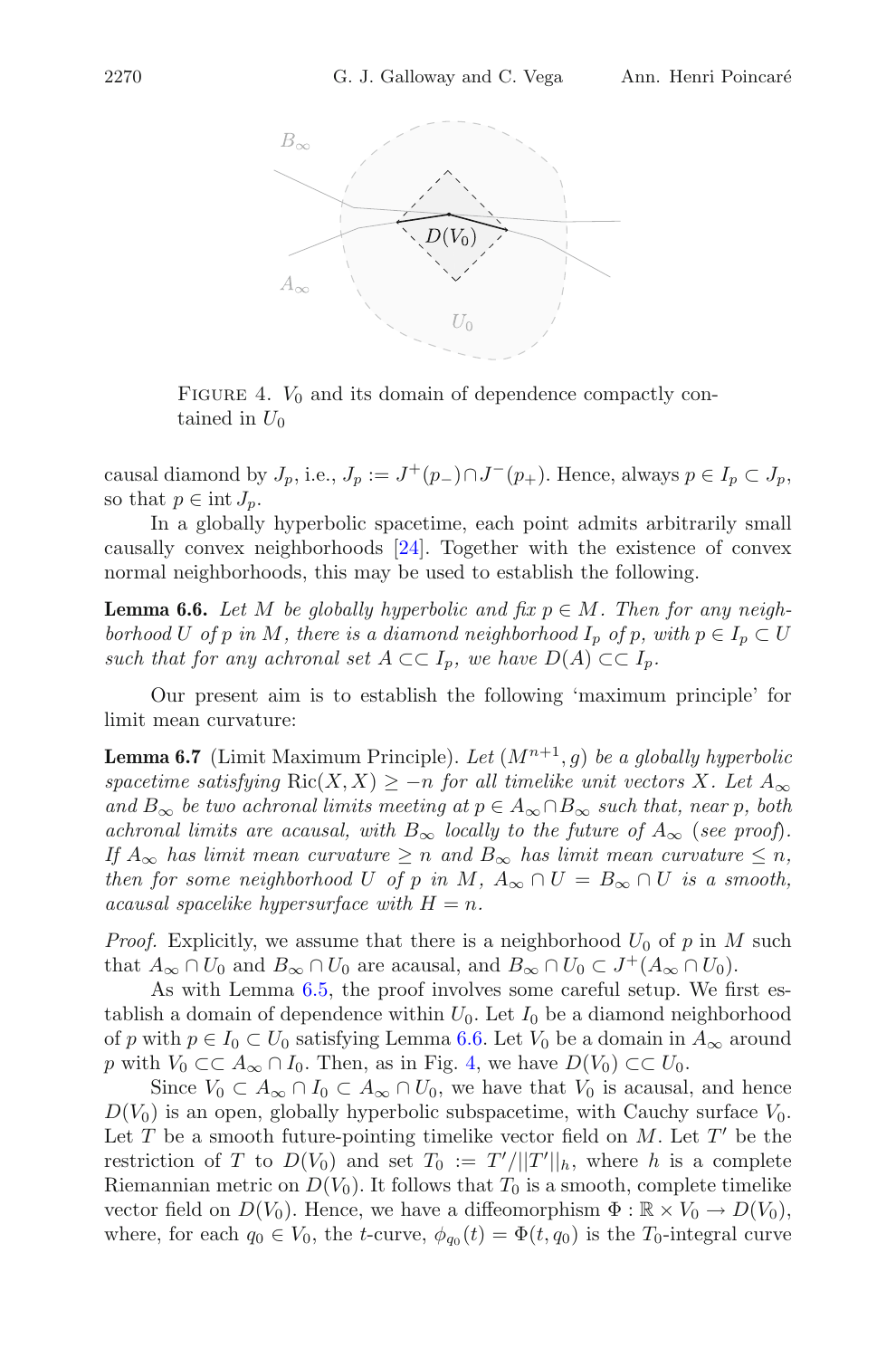

<span id="page-30-0"></span>FIGURE 5. The sets  $V_A \subset A_\infty$  and  $V_B \subset B_\infty$ , whose points are in one-to-one correspondence via the integral curves of  $T_0$ 

through  $q_0$ . This map will be used throughout the proof to relate various (achronal) sets in  $D(V_0)$ .

Now let  $I_1$  be a diamond around p with  $p \in I_1 \subset D(V_0)$  satisfying Lemma [6.6.](#page-29-1) Let  $V_B$  be a small domain around p in  $B_{\infty}$ , with  $V_B$  homeomorphic to an open ball in  $\mathbb{R}^n$ , and  $V_B \subset\subset B_\infty \cap I_1$ . Hence,  $D(V_B) \subset\subset I_1$ . The projection  $\pi_2 \circ \Phi^{-1}|_{V_B} : V_B \to V_0$  is continuous, and one-to-one, by achronality. It follows by invariance of domain that its image,  $V_A := \pi_2 \circ \Phi^{-1}|_{V_B}(V_B)$ , is a domain in  $V_0$  around p. By shrinking  $V_B$  if necessary, (as a ball), we may suppose also  $V_A \subset \subset A_\infty \cap I_1$ . Hence, also  $D(V_A) \subset \subset I_1$ ; see Fig. [5.](#page-30-0)

We emphasize that the points of  $V_A$  and  $V_B$  are in one-to-one correspondence via the (timelike) integral curves of  $T_0$ . Hence, fixing any  $q \in V_A$ , there is a unique point  $q' \in V_B$  on the  $T_0$ -integral curve through q (including the possibility  $q' = q$ ). We will denote this kind of correspondence via the integral curves of  $T_0$  by  $V_B \approx^{T_0} V_A$ , and will use it below on other sets.

We will show  $V_A = V_B$ . We have  $p \in V_A \cap V_B$ . Fix  $x \in V_A - \{p\}$ . Then, since  $V_A$  is homeomorphic to  $V_B$ , which is homeomorphic to a (hyper)-ball, we can choose a domain  $W_A$  in  $V_A$  with  $\overline{W}_A \subset V_A$  and  $x \in \overline{W}_A - W_A =$ edge  $W_A$ . Let  $W_B$  be the corresponding domain in  $V_B$ , i.e.,  $W_B \approx^{T_0} W_A$ . In fact, since  $\overline{W}_A \subset V_A$  and  $\overline{W}_B \subset V_B$ , we have also edge  $W_B \approx^{T_0}$  edge  $W_A$ .

Since  $D(W_A) \subset D(V_A) \subset \subset J_1$ , with  $J_1$  globally hyperbolic, it follows that  $(W_A, J_1)$  is a 'standard data set' as defined by Bartnik in [\[3\]](#page-36-8). Then, since  $\overline{W}_A$ is acausal [\[3](#page-36-8), Theorem 4.1] produces a smooth, achronal spacelike hypersurface  $\Sigma_A \subset D(W_A)$  of constant mean curvature  $H_{\Sigma_A} = n$ , with edge  $\Sigma_A = \text{edge } W_A$ and  $\Sigma_A \approx^{T_0} W_A$ . By Lemma [6.5,](#page-25-1) we have  $\Sigma_A \subset J^+(W_A)$ . Similarly, now using  $(W_B, J_1)$  as the 'standard data set' [\[3,](#page-36-8) Theorem 4.1] and Lemma [6.5](#page-25-1) give a smooth, achronal spacelike hypersurface  $\Sigma_B \subset D^{-}(W_B)$  of constant mean curvature  $H_{\Sigma_B} = n$ , with edge  $\Sigma_B = \text{edge } W_B$  and  $\Sigma_B \approx^{T_0} W_B$ . Note that, since edge  $W_A =$  edge  $\Sigma_A$  and edge  $W_B =$  edge  $\Sigma_B$ , we have edge  $\Sigma_B \approx^{T_0}$ edge  $\Sigma_A$ .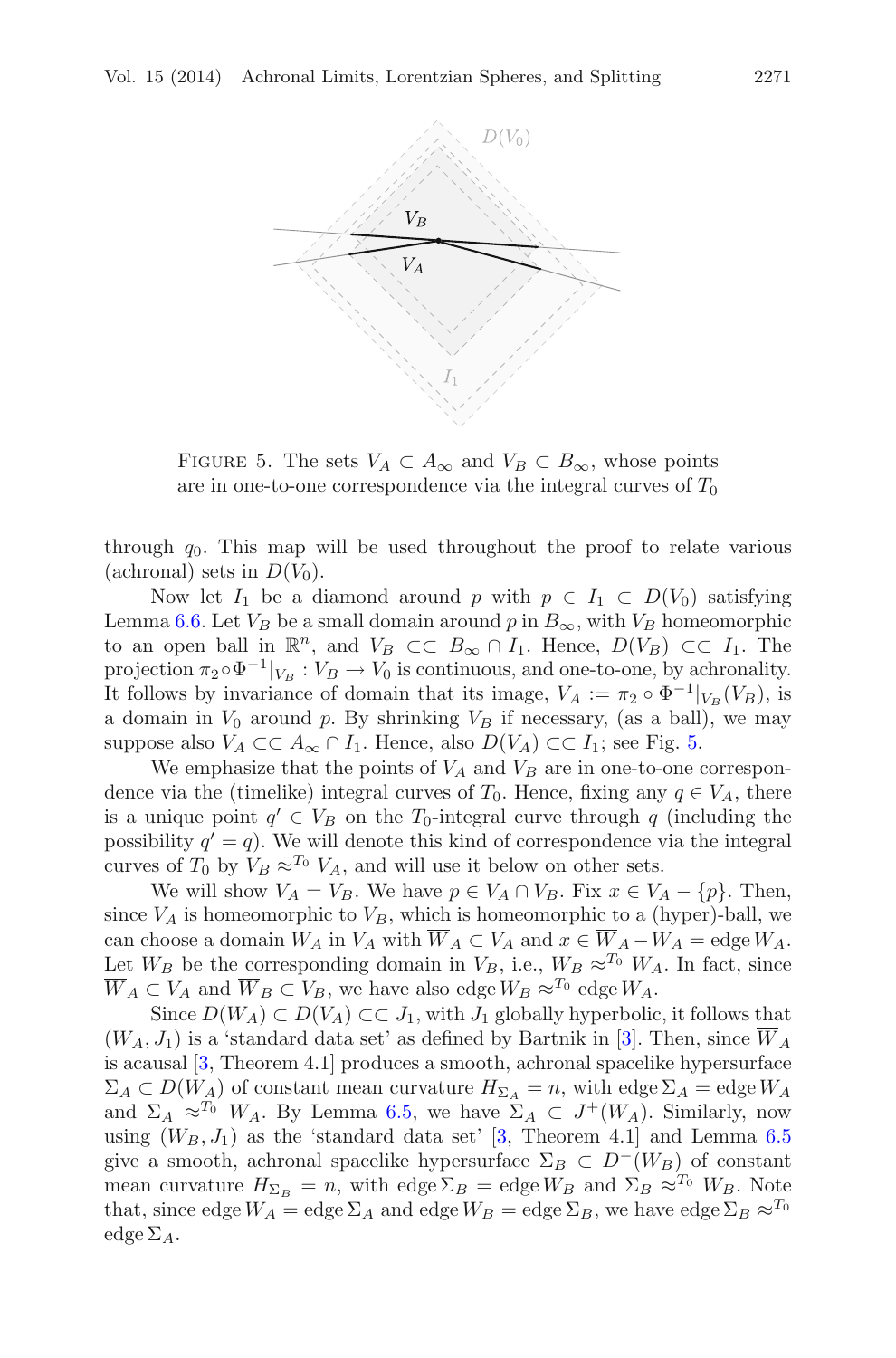

<span id="page-31-0"></span>FIGURE 6. The hypersurfaces  $\Sigma_A$  and  $\Sigma_B$ , both of constant mean curvature n.  $\Sigma_B$  is depicted here as meeting the timelike past of  $\Sigma_A$ 

We now show that  $\Sigma_B$  cannot enter  $I^-(\Sigma_A)$ . Suppose otherwise, as in Fig. [6,](#page-31-0) and let  $p_B \in \Sigma_B$  and  $q_A \in \Sigma_A$  such that  $\ell = d(\Sigma_B, \Sigma_A) = d(p_B, q_A) > 0$ . By the achronality of  $\Sigma_A$  and  $\Sigma_B$ , and the causal relations on the boundaries, it follows that  $p_B \notin \text{edge } \Sigma_B$  and  $q_A \notin \text{edge } \Sigma_A$ , so  $p_B \in \Sigma_B$ ,  $q_A \in \Sigma_A$  and  $\ell = d(\Sigma_B, \Sigma_A) = d(\Sigma_B, \Sigma_A) = d(p_B, q_A).$ 

Hence, the past sphere  $S_{\ell}^- := S_{\ell}^- (\Sigma_A)$  meets  $\Sigma_B$  at  $p_B \in \Sigma_B \cap S_{\ell}^-$ . Fix an arbitrary intersection point  $z \in \Sigma_B \cap S_\ell^-$ . Since  $S_\ell^-$  is acausal and edgeless,  $D(S_{\ell}^-)$  is an open neighborhood of  $z$ . If  $\Sigma_B$  entered  $I^-(S_{\ell}^-)$ , we could produce a timelike curve from  $\Sigma_B$  to  $S_{\ell}^-$  of positive length, and hence a curve from  $\Sigma_B$  to  $\Sigma_A$  of length strictly greater than  $\ell$ . Hence,  $\Sigma_B$  cannot enter  $I^-(S_\ell^-)$ , and near  $z \in \Sigma_B \cap S^-_{\ell} \subset D(S^-_{\ell}),$  we have  $\Sigma_B$  locally to the future of  $S^-_{\ell}$ . Furthermore, for such a z, there is some  $y \in \Sigma_A$  such that  $\ell = d(z, \Sigma_A) = d(z, y)$ . But since  $y \in \text{edge } \Sigma_A \subset J^-(\text{edge } \Sigma_B)$  would lead to a violation of the achronality of  $\Sigma_B$ , we have  $y \in \Sigma_A$ . Then, by an argument similar to that in Lemma [6.5,](#page-25-1) (starting with  $\Sigma_A$  as a past support hypersurface for itself, bending to the past, and sliding down to  $S_{\ell}^-$ ), we can show that  $S_{\ell}^-$  has support mean curvature  $\geq n$  at  $z \in \Sigma_B \cap S_{\ell}^-$ . In fact, this is true for all points  $z' \in S_{\ell}^-$  near z. It follows from Theorem [4.1,](#page-16-4) that the intersection  $\Sigma_B \cap S_{\ell}^-$  is open in  $\Sigma_B$ . Since  $S_{\ell}^-$  is closed, this intersection is also closed in  $\Sigma_B$ . Since  $\Sigma_B$  is homeomorphic to the (connected) domain  $W_B$ ,  $\Sigma_B$  is connected, and hence,  $\Sigma_B \cap S_{\ell}^- = \Sigma_B$ , i.e.,  $\Sigma_B \subset S_\ell^-$ . But since  $S_\ell^-$  is closed, this implies edge  $\Sigma_B \subset S_\ell^- \subset I^-(\Sigma_A)$ , which again leads to an achronality violation.

Hence,  $\Sigma_B$  does not meet  $I^-(\Sigma_A)$ . It follows that  $\Sigma_A$  and  $\Sigma_B$  are 'sandwiched' between  $W_A$  and  $W_B$ , as in Fig. [7,](#page-31-1) with  $p \in \Sigma_A \cap \Sigma_B$ , and  $\Sigma_B$  to the future of  $\Sigma_A$ .



<span id="page-31-1"></span>FIGURE 7.  $\Sigma_A$  and  $\Sigma_B$  'sandwiched' between  $W_A$  and  $W_B$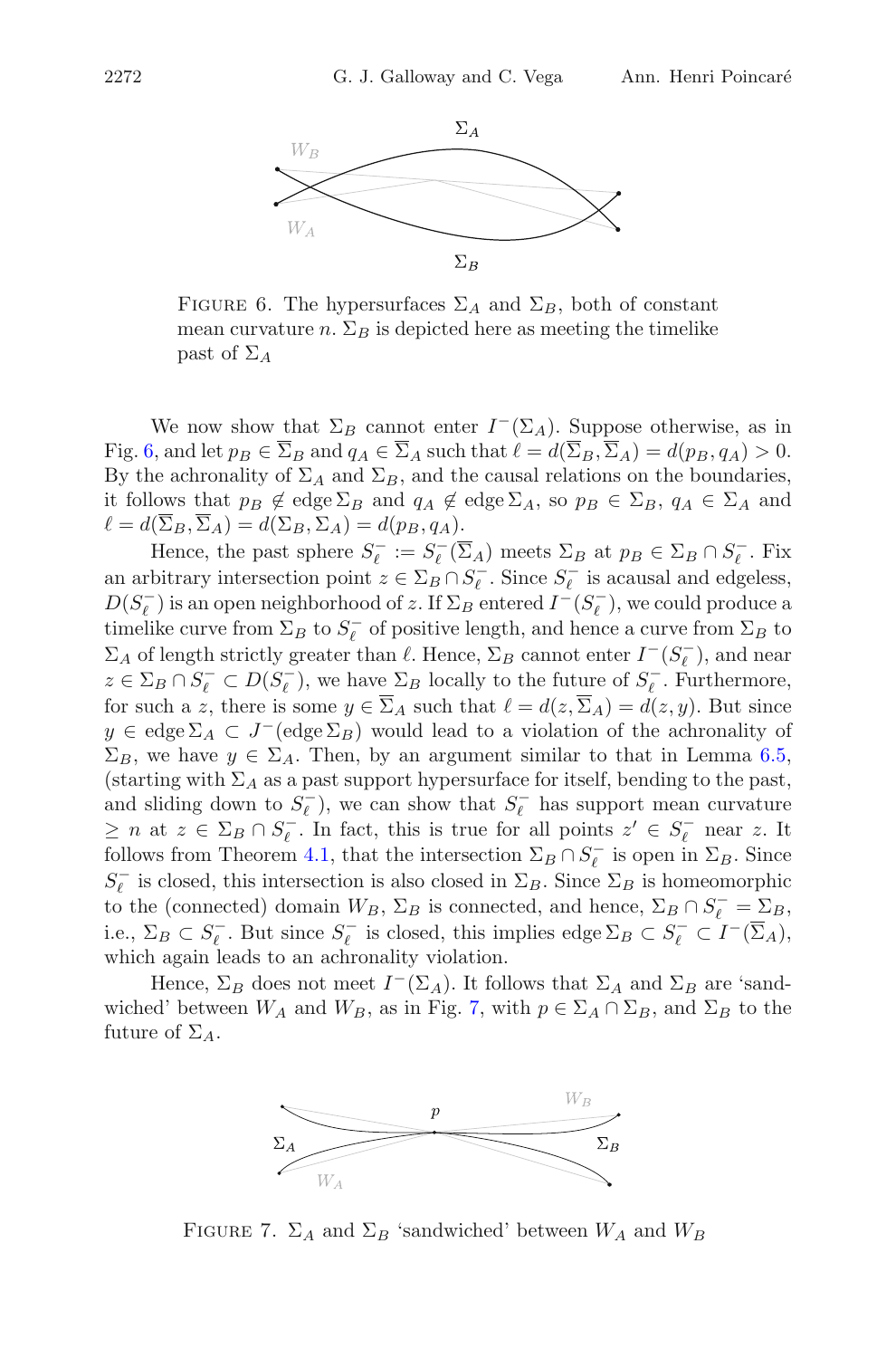The (smooth) maximum principle then gives that  $\Sigma_A \cap \Sigma_B$  is open in both  $\Sigma_A$  and  $\Sigma_B$ . Suppose  $\Sigma_A \cap \Sigma_B$  is not closed in  $\Sigma_A$ . Then  $\Sigma_A \cap \Sigma_B$ has a limit point  $p_0 \in \Sigma_A \backslash \Sigma_B$ . Then  $p_0 \in \overline{\Sigma}_B \backslash \Sigma_B = \text{edge } \Sigma_B$ . But since edge  $\Sigma_B \subset J^+(\text{edge } \Sigma_A)$ ,  $p_0 \in \Sigma_A \cap \text{edge } \Sigma_B$  leads to an achronality violation. Hence,  $\Sigma_A \cap \Sigma_B$  is closed in  $\Sigma_A$ , and by connectedness,  $\Sigma_A \subset \Sigma_B$ . By symmetry, we have  $\Sigma_A = \Sigma_B$ . Hence, edge  $W_A =$  edge  $\Sigma_A =$  edge  $\Sigma_B =$  edge  $W_B$ . Thus, the above procedure 'sews'  $A_{\infty}$  and  $B_{\infty}$  together along the edges of  $W_A$  and  $W_B$ . In particular, we have  $x \in \text{edge } W_A = \text{edge } W_B \subset V_B$ . Since  $x \in V_A - \{p\}$ was arbitrary, (and since  $p \in V_A \cap V_B$ ), we have  $V_A \subset V_B$ , and since  $V_A \approx^{T_0} V_B$ , this means  $V_A = V_B$ . It follows that  $W_A = W_B = \Sigma_B = \Sigma_A$ . Hence, near p,  $A_{\infty}$  and  $B_{\infty}$  agree and are smooth and spacelike, with mean curvature n.  $\Box$ 

*Remark.* We note that in Lemma [6.7,](#page-29-0) both achronal limits are independently allowed to be future or past limits, with the  $A_k$ s and  $B_k$ s possibly approaching their limits from the same side, and indeed this is precisely the situation which arises in the proof of Theorem [6.1.](#page-23-0)

<span id="page-32-0"></span>**6.2.3. Proof of Theorem [6.1.](#page-23-0)** The following lemma establishes the key consequence of the mean curvature assumption  $(6.22)$  imposed on the Cauchy spheres  $S_k^+(S)$ .

<span id="page-32-1"></span>**Lemma 6.8.** Let  $M^{n+1}$  be a future timelike geodesically complete spacetime *satisfying* [\(6.16\)](#page-22-4)*. Suppose* S *is a compact Cauchy surface for* M *such that each future Cauchy sphere*  $S_k^+(S)$  *has support mean curvature*  $\geq a_k$ *, where, letting*  $n_k := \min\{n, a_k\}$ , [\(6.22\)](#page-23-1) *holds. Then the Cauchy horosphere*  $S_{\infty}^-(S)$ *has limit mean curvature*  $\geq n$ *.* 

*Remark.* For a constant t-slice  $S_t$  in de Sitter space, one observes that  $S_{\infty}^-(S_t) =$  $S_t$ . Hence, the conclusion of this lemma does not hold under the slightly slower asymptotic fall-off of [\(6.21\)](#page-23-2).

*Proof.* Let  $S_k := S_k^+(S)$  and recall that the sequence of Cauchy prehorospheres is defined by  $\widetilde{S}_k := S_k^-(S_k^+(S))$ . Fix any  $\widetilde{x}_k \in \widetilde{S}_k$ . Hence,  $d(\widetilde{x}_k, S_k) = k$ , and  $\widetilde{x}_k$ <br>is joined to some  $x_k \in S_k$ , by a past-directed  $S_k$ -maximal unit speed timelike is joined to some  $x_k \in S_k$  by a past-directed  $S_k$ -maximal unit speed timelike geodesic segment  $\alpha_k : [0, k] \to M$ , with  $\alpha_k(0) = x_k$  and  $\alpha_k(k) = \tilde{x}_k$ .

Let  $\Sigma_k$  be a smooth past support hypersurface for  $S_k$  at  $x_k$  with mean curvature  $H_{\Sigma_k}(x) \ge a_k - \frac{1}{2} e^{-3k}$ . Perturbing  $\Sigma_k$  slightly to the past, keeping  $x_k$ fixed, as in Lemma [6.5,](#page-25-1) we obtain a smooth past support hypersurface  $\hat{\Sigma}_k$  for  $S_k$  at  $x_k$  with mean curvature  $H_{\widehat{\Sigma}_k}(x) \ge a_k - e^{-3k} \ge n_k - e^{-3k}$ , such that  $\widehat{\Sigma}_k$ has no focal points along  $\alpha_k$ , and hence, such that the past normal exponential map E from  $\Sigma_k$  is smooth on  $[0, k] \times \Sigma_k$ , for some neighborhood  $\Sigma_k$  of  $x_k$  in  $\widehat{\Sigma}_k$ . Letting  $\theta_k(t)$  be the mean curvature of the slice  $E(\lbrace t \rbrace \times \widetilde{\Sigma}_k)$  at  $\alpha_k(t)$ , then  $\theta = \theta_k(t)$  satisfies the Raychauduri inequality  $\theta' \ge \text{Ric}(\alpha'_k, \alpha'_k) + \theta^2/n$ . By the curvature condition this gives  $\theta' \geq \theta^2/n - n$ , or, letting  $\Theta := \theta/n$ ,

$$
\Theta'(t) \ge \Theta^2(t) - 1, \ \Theta(0) \ge \frac{n_k - e^{-3k}}{n}.
$$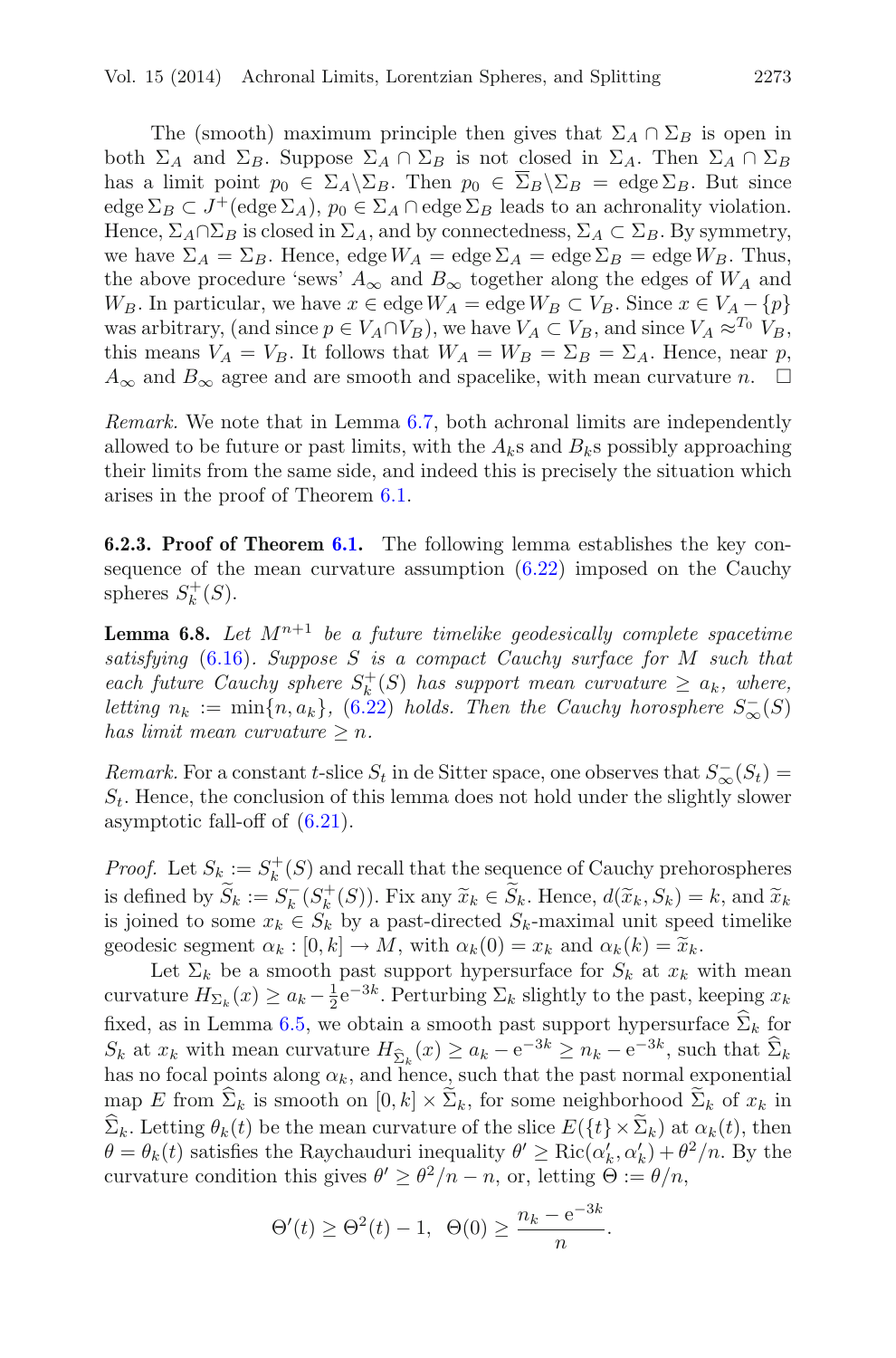Since, for large k,  $|(n_k - e^{-3k})/n| < 1$ , the elementary comparison solution is  $tanh(b_k - t)$ , with

$$
b_k = \tanh^{-1}\left(\frac{n_k - e^{-3k}}{n}\right) = \frac{1}{2}\ln\left(\frac{n + n_k - e^{-3k}}{n - n_k + e^{-3k}}\right).
$$

Thus we have,

$$
\theta_k(k) \ge n \tanh(b_k - k)
$$
  
=  $n \frac{e^{2b_k} - e^{2k}}{e^{2b_k} + e^{2k}}$   
=  $n \frac{(n + n_k - e^{-3k}) - (n - n_k + e^{-3k})e^{2k}}{(n + n_k - e^{-3k}) + (n - n_k + e^{-3k})e^{2k}}$   
=  $n \frac{(n + n_k - e^{-3k}) - (n - n_k)e^{2k} - e^{-k}}{(n + n_k - e^{-3k}) + (n - n_k)e^{2k} + e^{-k}} =: \widetilde{\theta}_k$ 

Note that using the asymptotic assumption  $(6.22)$ , we have  $\lim_{k\to\infty} \theta_k =$ n. Because  $\widehat{\Sigma}_k \subset J^-(S_k)$ , it follows that the slice  $E({k} \times \widetilde{\Sigma}_k)$  is a smooth past support hypersurface for  $\widetilde{S}_k$  at  $\alpha_k(k) = \widetilde{x}_k$ . Since  $\widetilde{x}_k$  was arbitrary, we have shown that  $S_k$  has mean curvature  $\geq \theta_k$  in the support sense. Since  $\theta_k \to n$ , the conclusion follows.

<span id="page-33-0"></span>The following result is integral to the proof of Theorem  $6.1$ . It is in some sense analogous to Proposition [4.3](#page-17-2) and is closely related to [\[1,](#page-36-0) Proposition 3.4].

**Proposition 6.9.** Let  $M^{n+1}$  be a globally hyperbolic spacetime such that  $(6.16)$ *holds. Let*  $S_{\infty} \subset M$  *be a past causally complete achronal limit and suppose that*  $S_{\infty}$  *is acausal with limit mean curvature*  $\geq n$ *. Suppose also that*  $S_{\infty}$  *admits a*  $\frac{past S_{\infty} - ray}{\gamma}$ , and let  $S_{\infty}^0$  be the connected component of  $S_{\infty}$  containing  $\gamma(0)$ . *Then either*  $S_{\infty}$  *admits a past incomplete timelike*  $S_{\infty}$ *-ray, or*  $S_{\infty}^{0}$  *is a smooth, geodesically complete spacelike past Cauchy surface with mean curvature*  $H = n$ *and*  $J^-(S^0_\infty)$  *splits as:* 

$$
(J^-(S^0_{\infty}), g) \approx ((-\infty, 0] \times S^0_{\infty}, -dt^2 + e^{2t}h),
$$

where *h* denotes the induced metric on  $S^0_{\infty}$ .

*Proof.* Observe that, since  $S_{\infty}$  is acausal, every  $S_{\infty}$ -ray, future or past, is timelike. Assume all past  $S_{\infty}$ -rays are past complete. Hence,  $\gamma$  is timelike and past complete. Consider the future horosphere  $S^+_{\infty}(\gamma)$ . By Lemma [6.4,](#page-24-2)  $S^+_{\infty}(\gamma)$  has limit mean curvature  $\leq n$ . Let  $S^+$  be the connected component of  $S^+_{\infty}(\gamma)$  containing  $\gamma(0)$ . Hence, the intersection  $S^0_{\infty} \cap S^+$  is nonempty and closed. Since  $S^0_{\infty}$  is itself acausal and edgeless, it follows (as in the proof of Proposition [4.3\)](#page-17-2) that  $S^+$  must be locally acausal and to the future of  $S^0_{\infty}$ near any intersection point  $x \in S^0_\infty \cap S^+$ . Hence, using Lemma [6.7,](#page-29-0)  $S^0_\infty = S^+$ is a smooth spacelike hypersurface with mean curvature  $H = n$ . Thus, by a simple modification of the proof of [\[1](#page-36-0), Proposition 3.4], we have that the normal past  $N^{-}(S^{0}_{\infty})$  (generated by the past-directed  $S^{0}_{\infty}$ -normal geodesics) splits as  $((-\infty, 0] \times S^0_{\infty}, -dt^2 + e^{-2t}h)$ . Then by adapting the proof of Theorem 3.68 in [\[5](#page-36-4)], using the past causal completeness of  $S^0_{\infty}$  and the warped product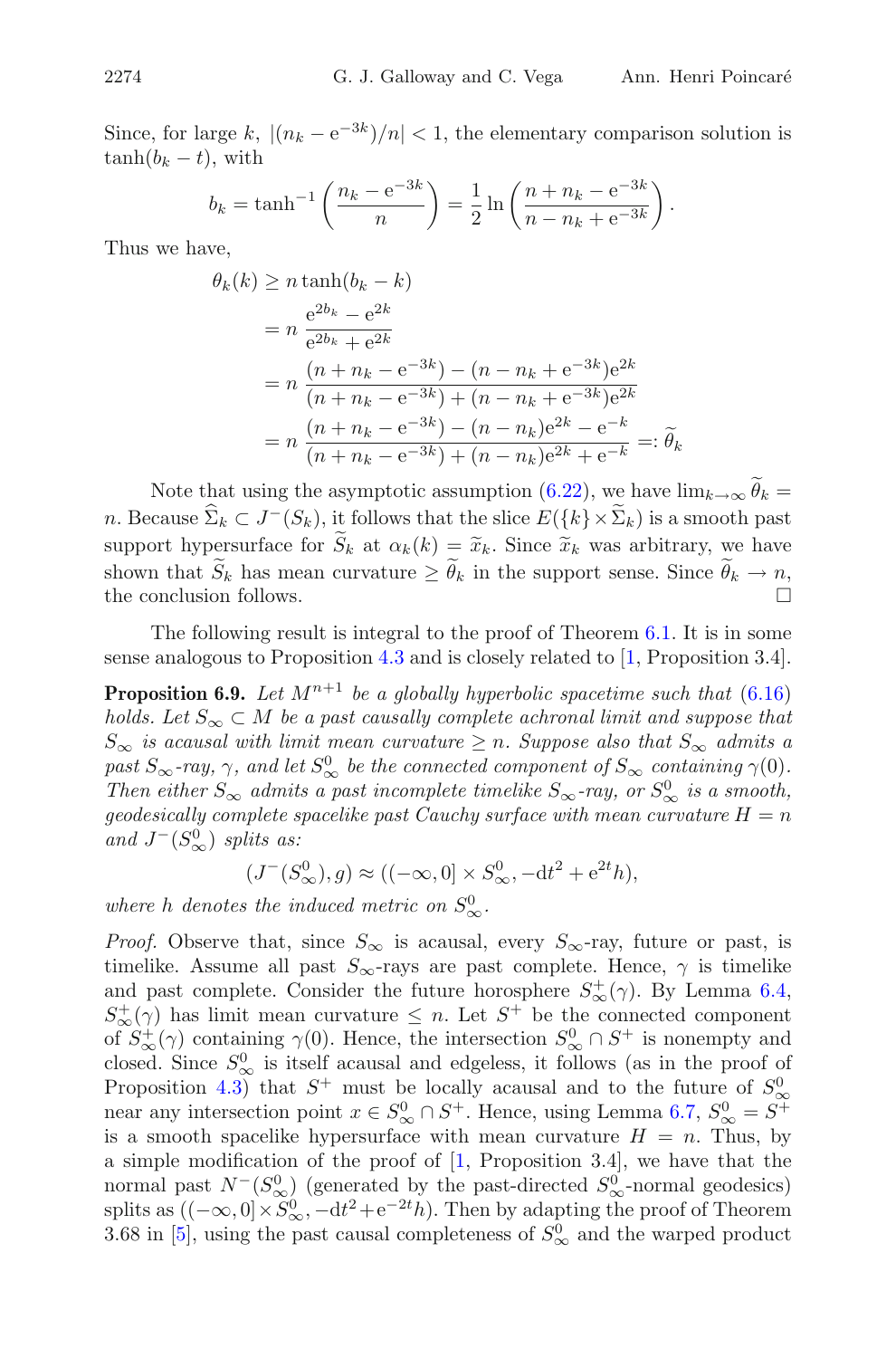structure, we get that  $S^0_{\infty}$  is geodesically complete. Finally, note that  $S^0_{\infty}$  is a past Cauchy surface by Lemma [3.6.](#page-7-1) Hence,  $D^{-}(S_{\infty}^{0}) = J^{-}(S_{\infty}^{0})$ , from which it follows that  $N^-(S^0_\infty) = J^-(S^0_\infty)$  $\overline{\infty}$ ).

We now proceed to the proof of Theorem  $6.1$ .

*Proof of Theorem* [6.1](#page-23-0). Since  $S_{\infty}^{-}(S)$  is inherently future bounded by S, it is acausal and all  $S_{\infty}^{-}(S)$ -rays, future or past, are timelike. We will suppose every past  $S_{\infty}^-$ -ray is complete and show (2) in the statement of Theorem [6.1](#page-23-0) holds. By Lemma [6.8,](#page-32-1)  $S_{\infty}(S)$  has limit mean curvature  $\geq n$ . Then, letting  $S^{-}$  be the connected component of  $S_{\infty}^{-}(S)$  which contains  $\gamma(0)$ , Proposition [6.9](#page-33-0) gives that  $S^-$  is a smooth, geodesically complete, spacelike past Cauchy surface, with mean curvature  $H = n$ , and gives the isometry

$$
(J^-(S^-), g) \approx ((-\infty, 0] \times S^-, -dt^2 + e^{2t}h).
$$

Note that the future radial rays from  $S_{\infty}^-$  are all timelike and future complete. Since  $S^-$  is smooth, there must only be one such ray from each point  $p \in S^-$ , and it must be the future normal geodesic from  $p \in S^-$ . Hence, the future normal exponential map  $E$  is a diffeomorphism onto the future image  $N^+(S^-) = E([0,\infty) \times S^-)$ . The standard comparison argument via the Raychaudhuri equation gives  $H_t \leq n$  for the future normal slice  $N_t :=$  $E({t} \times S^-)$  (see e.g., [\[28,](#page-38-1) Theorem 7]). But the usual argument does not give  $H_t = n$ . To get the splitting to the future, we will instead identify  $N_t$  with a portion of (what is essentially) the Cauchy horosphere associated to the Cauchy surface  $S_t := S_t^+(S)$ . Like  $S_{\infty}^-$ , this horosphere will inherit limit mean curvature  $\geq n$  from the sequence  $\{S_k^+(S)\}\$ , and we can run our arguments again to get  $H = n$  for this horosphere, (locally), and hence  $H_t = n$  for the slice  $N_t$ .

Fix  $t > 0$ . As in (the time dual of) Lemma [3.14,](#page-9-3) we have  $S_k^+(S)$  $S_{k-t}^+(S_t^+(S)) = S_{k-t}^+(S_t)$ , and hence,  $S_{k-t}^-(S_k^+(S)) = S_{k-t}^-(S_{k-t}^+(S_t))$ . The same monotonicity argument for the usual Cauchy prehorospheres shows that the sequence  $\{J^-(S_{k-t}^-(S_k^+(S)))\} = \{J^-(S_{k-t}^-(S_{k-t}^+(S_t)))\}$  is decreasing. Letting  $\widetilde{S}_{k-t} := S_{k-t}^{-}(S_k^+(S))$ , consider the horosphere

$$
S_{\infty-t}^- := \partial \left( \bigcap_k J^-(\widetilde{S}_{k-t}) \right).
$$

We want to show  $N_t \subset S_{\infty-t}$ . We first note that, as with the usual prehorospheres,  $\widetilde{S}_{k-t} = S_{k-t}^{-}(S_{k-t}^{+}(S_t))$  is future bounded by  $S_t$ . Let  $x_{\infty} \in$  $S^- \subset S^-_{\infty}$  and fix a sequence  $x_k \in S_k$  with  $x_k \to x_{\infty}$ . Since  $x_k \in S_k =$  $S_k^-(S_k^+(S))$ , there is a future maximal unit speed timelike geodesic segment,  $\sigma_k : [0, k] \to M$ , joining  $\sigma_k(0) = x_k$  to  $\sigma_k(k) \in S_k^+(S)$ . Then  $x_{k-t} := \sigma_k(t) \in$  $S_{k-t}^{-}(S_k^+(S)) = \widetilde{S}_{k-t}$ . Letting  $x_{-1} \in I^-(x_{\infty})$ , we have  $x_{k-t} \in J^+(x_{-1}) \cap I$  $J^-(S_t)$ , for large k. Hence, by passing to a subsequence if necessary, the sequence  $\{x_{k-t}\}\$  has a limit,  $x_{\infty-t}$ , which must be contained in  $S_{\infty-t}^{\sim}$ , by Propo-sition [2.5.](#page-4-0) Since  $S_{\infty-t}^-$  is future bounded, it admits a timelike future  $S_{\infty-t}^-$ -ray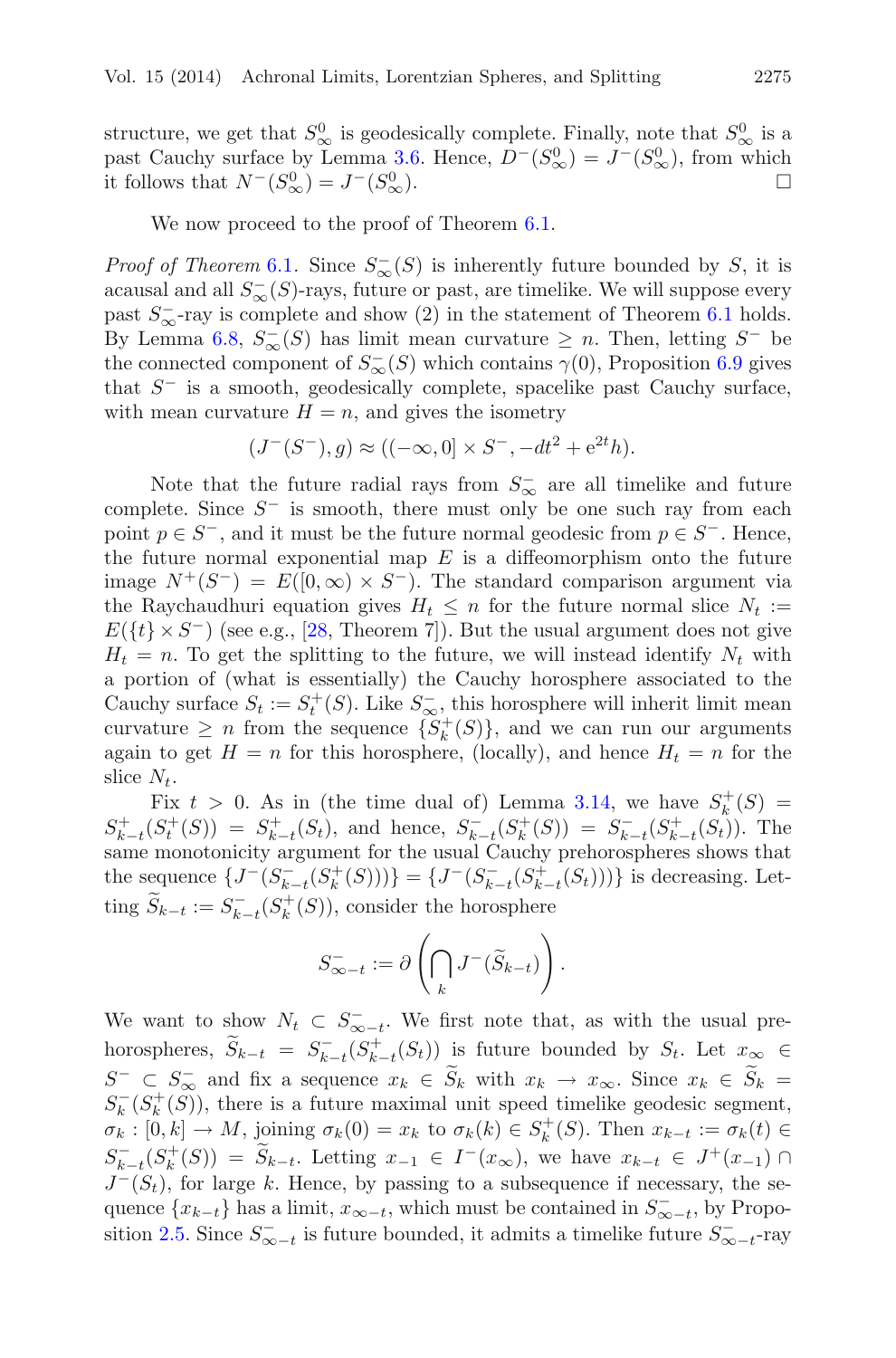$\eta$  from  $x_{\infty-t}$ . Since  $t = d(\sigma_k(0), \sigma_k(t)) = d(x_k, x_{k-t}) \to d(x_{\infty}, x_{\infty-t})$ , there is a maximal unit speed geodesic segment  $\beta : [0, t] \to M$  from  $x_{\infty}$  to  $x_{\infty-t}$ . Finally, since  $d(S_k, S_{k-t}) = t$ , we have  $d(S_{\infty}, S_{\infty-t}^+) = t$ . It follows that the concatenation  $\sigma = \beta + \eta$  is an  $S_{\infty}^-$ -ray from  $x_{\infty} \in S^-$ . Since  $\sigma$  is also an  $S^-$ -ray, parameterizing  $\sigma$  as a unit speed geodesic, we have  $\sigma(t) = \beta(t) = x_{\infty-t}$ . This shows  $N_t \subset S_{\infty-t}^-$ .

Replacing  $e^{2k}$  by  $e^{2(k-t)} = e^{2k-2t}$  in the calculation in Lemma [6.8,](#page-32-1) that is, sliding the past support hypersurface for  $S_k^+(S)$  down for a time  $k-t$ instead of k, shows that  $S_{\infty-t}^-$  has limit mean curvature  $\geq n$ . Recall that  $N_t \subset S_{\infty-t}^-$  has (smooth) mean curvature  $H_t \leq n$ . Hence, working locally, and viewing  $N_t$  as the (constant) achronal limit of itself, Lemma [6.7](#page-29-0) gives that  $N_t$ has constant mean curvature  $H_t = n$ . Since  $t > 0$  was arbitrary, all future normal slices have constant mean curvature  $H = n$ . Plugging this back into the Raychaudhuri equation, the characterization of the equality case gives that each slice  $N_t$  is totally umbilic with  $B_t = h_t$ , where  $h_t$  is the induced metric on  $N_t$ . From this it easily follows that  $N^+(S^-) \approx ([0,\infty) \times S^-, -dt^2 + e^{2t}h)$ . As in Remark 3.71 of [\[5](#page-36-4)], and the related discussion, which cites also [\[25\]](#page-37-18), this warped product structure means that  $N^{+}(S^{-})$  is future null and timelike geodesically complete. Hence, any future causal geodesic starting from  $S^-$  can never leave  $N^+(S^-)$ . Since any  $y \in J^+(S^-)$  is joined to some  $s \in S^-$  by a future causal geodesic segment from  $s \in S^-$ , we have  $y \in N^+(S^-)$ . Hence,  $J^+(S^-) = N^+(S^-)$ , and  $J(S^-) = N(S^-)$ , with

$$
(J(S^-), g) \approx ((-\infty, \infty) \times S^-, -dt^2 + e^{2t}h).
$$

In particular,  $H^+(S^-)$  ⊂  $J^+(S^-) = N^+(S^-)$ , but by Theorem 3.69 in [\[5](#page-36-4)],  $S^$ is a Cauchy surface for  $N(S^-) = J(S^-)$ . Hence,  $H^+(S^-) = \emptyset$ . Recalling that also  $H^-(S^-) = \emptyset$ , we have that  $S^-$  is a Cauchy surface for M. By achronality, this means  $S_{\infty}^- = S^-$ , which gives the conclusion.  $\Box$ 

# <span id="page-35-0"></span>**Acknowledgements**

We thank the referee for a careful reading of the paper and for numerous helpful suggestions.

# <span id="page-35-1"></span>**7. Appendix**

The following is part of Definition 3.3 in [\[2](#page-36-6)]:

**Definition 8.1** *(Support Mean Curvature with One-Sided Hessian Bounds).* Let S be a  $C^0$  spacelike hypersurface in a spacetime M and  $a \in \mathbb{R}$ . We say S has support mean curvature  $\ge a$  with one-sided Hessian bounds if, fixing any compact subset  $K \subset S$ , there is a compact set  $\overline{K} \subset TM$  and a constant  $C_K > 0$  such that for all  $q \in K$  and all  $\epsilon > 0$ , there is a  $C^2$  past support hypersurface  $S_{q,\epsilon}$  for S at q such that

(i) The future unit normal field,  $\eta_{q,\epsilon}$ , of  $S_{q,\epsilon}$  satisfies:  $\eta_{q,\epsilon}(q) \in \widehat{K}$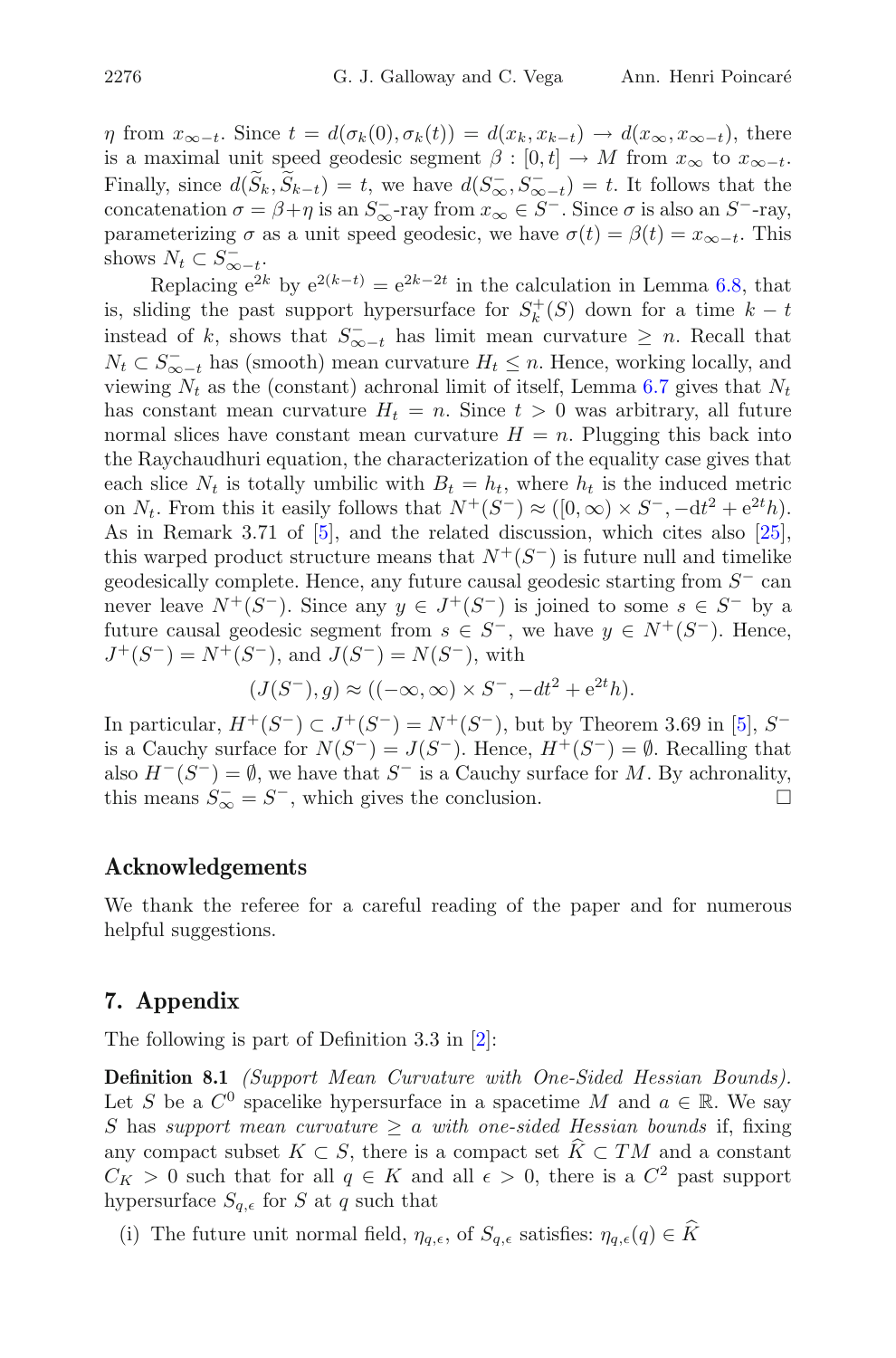- (ii) The mean curvature,  $H_{q,\epsilon}$ , of  $S_{q,\epsilon}$  satisfies:  $H_{q,\epsilon}(q) \geq a \epsilon$
- (iii) The second fundamental form,  $B_{q,\epsilon}$ , of  $S_{q,\epsilon}$  satisfies:  $B_{q,\epsilon}(q) \geq -C_K$

The "one-sided Hessian bounds" refers to condition (iii), which requires the second fundamental forms associated to the family of support hypersurfaces to be locally uniformly bounded below, as specified. As discussed in [\[2\]](#page-36-6), this condition insures the uniform ellipticity of the mean curvature operator with respect to the family of support hypersurfaces.

Proposition 3.5 in [\[2](#page-36-6)] guarantees that when the support surfaces  $S_{q,\epsilon}$  are smooth past point spheres, the one-sided bound on the second fundamental forms holds provided that the set of support normals is *locally compact* in the following sense: a set of vectors  $\mathcal{X} \subset TM$  is locally compact if, over any compact  $K \subset M$ , the subset  $\mathcal{X} \cap \pi^{-1}(K)$  is compact, where  $\pi : T(M) \to M$ is the natural projection.

**Proposition 8.2.** *Let* M *be a globally hyperbolic spacetime and suppose that* S<sup>−</sup> <sup>∞</sup> *is a past horosphere such that all future* S<sup>−</sup> <sup>∞</sup>*-rays are timelike and future complete. Let*  $N$  *be the set of the initial tangent vectors of all future*  $S_{\infty}^-$ -rays, *parameterized as unit speed geodesics. Then* N *is locally compact.*

A detailed proof of this is given in [\[29,](#page-38-2) Section 5.1]. The argument is essentially as follows. If  $N$  is not locally compact, then there is a sequence of initial directions which approaches a null direction. Since the limit of  $S_{\infty}^-$ -rays is an  $S_{\infty}^-$ -ray, the null geodesic in the direction of this limit null direction will be an  $S_{\infty}^-$ -ray, contradicting the fact that all  $S_{\infty}^-$ -rays are timelike.

# <span id="page-36-2"></span><span id="page-36-0"></span>**References**

- [1] Andersson, L., Galloway, G.J.: dS/CFT and spacetime topology. Adv. Theor. Math. Phys. **6**(2), 307–327 (2002)
- <span id="page-36-6"></span>[2] Andersson, L., Galloway, G.J., Howard, R.: A strong maximum principle for weak solutions of quasi-linear elliptic equations with applications to Lorentzian and Riemannian geometry. Commun. Pure Appl. Math. **51**(6), 581–624 (1998)
- <span id="page-36-8"></span>[3] Bartnik, R.: Regularity of variational maximal surfaces. Acta Math. **161**(3-4), 145–181 (1988)
- <span id="page-36-3"></span>[4] Bartnik, R.: Remarks on cosmological spacetimes and constant mean curvature surfaces. Commun. Math. Phys. **117**(4), 615–624 (1988)
- <span id="page-36-4"></span>[5] Beem, J.K., Ehrlich, P.E., Easley, K.L.: Global Lorentzian Geometry, 2nd edn. Monographs and Textbooks in Pure and Applied Mathematics, vol. 202. Marcel Dekker Inc., New York (1996)
- <span id="page-36-5"></span>[6] Beem, J.K., Ehrlich, P.E., Markvorsen, S., Galloway, G.J.: Decomposition theorems for lorentzian manifolds with nonpositive curvature. J. Differ. Geom. **22**, 29–42 (1985)
- <span id="page-36-7"></span>[7] Borde, A.: Open and closed universes, initial singularities, and inflation. Phys. Rev. D **50**(6), 3692–3702 (1994)
- <span id="page-36-1"></span>[8] Cai, M., Galloway, G.J.: Boundaries of zero scalar curvature in the AdS/CFT correspondence. Adv. Theor. Math. Phys. **3**(6), 1769–1783 (2000)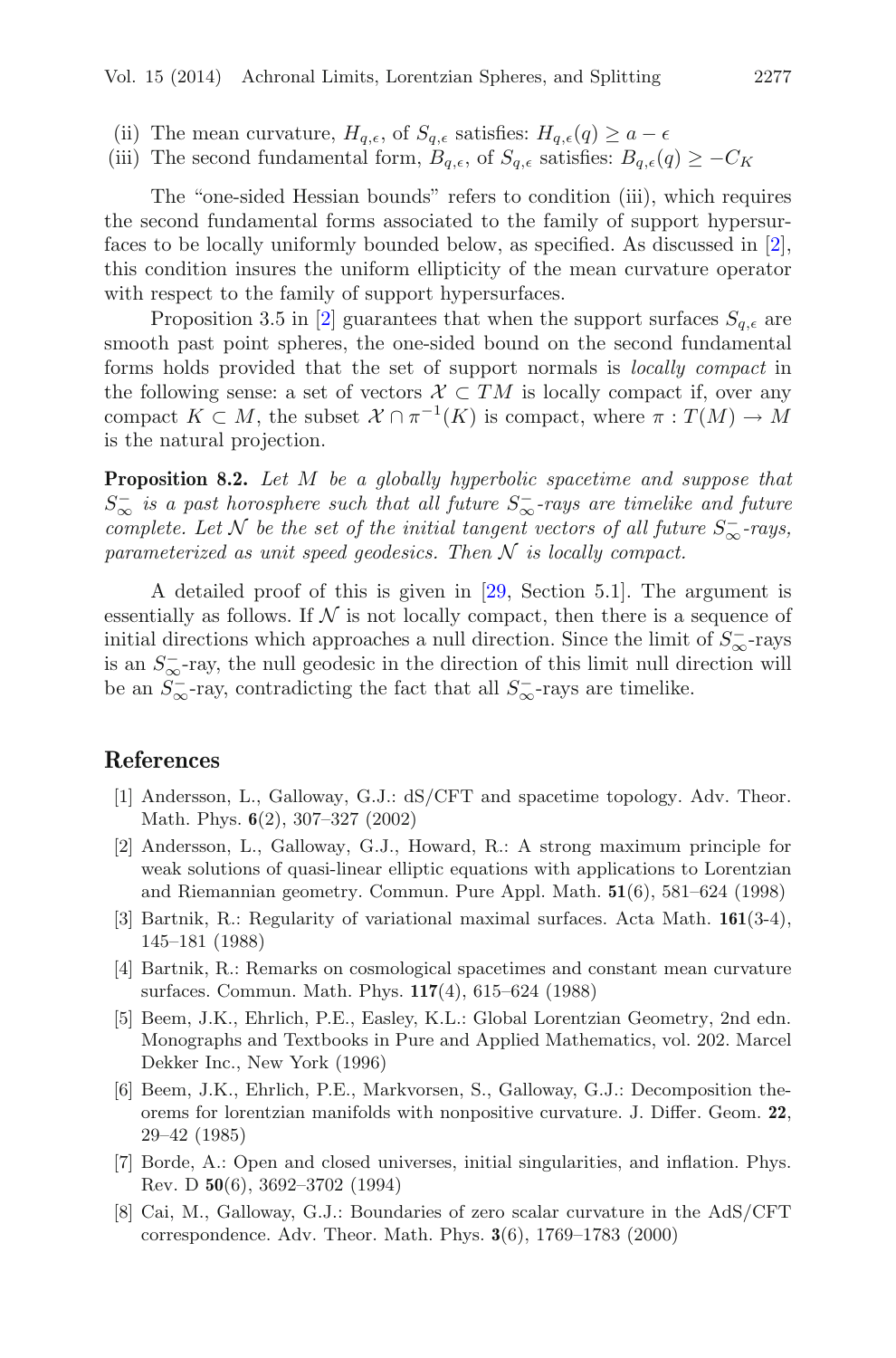- <span id="page-37-14"></span>[9] Eschenburg, J.-H.: Comparison theorems and hypersurfaces. Manuscr. Math. **59**(3), 295–323 (1987)
- <span id="page-37-11"></span>[10] Eschenburg, J.-H.: The splitting theorem for spacetimes with the strong energy condition. J. Differ. Geom. **27**, 477–491 (1988)
- <span id="page-37-13"></span>[11] Eschenburg, J.-H.: Maximum principle for hypersurfaces. Manuscr. Math. **64**(1), 55–75 (1989)
- <span id="page-37-4"></span>[12] Eschenburg, J.-H., Galloway, G.J.: Lines in space-times. Commun. Math. Phys. **148**(1), 209–216 (1992)
- <span id="page-37-5"></span>[13] Galloway, G.J.: Splitting theorems for spatially closed space-times. Commun. Math. Phys. **96**(4), 423–429 (1984)
- <span id="page-37-8"></span>[14] Eschenburg, J.-H.: Curvature, causality and completeness in space-times with causally complete spacelike slices. Math. Proc. Camb. Philos. Soc. **99**(2), 367– 375 (1986)
- <span id="page-37-15"></span>[15] Eschenburg, J.-H.: Some connections between global hyperbolicity and geodesic completeness. J. Geom. Phys. **6**(1), 127–141 (1989)
- <span id="page-37-10"></span>[16] Eschenburg, J.-H.: Some rigidity results for spatially closed spacetimes. Mathematics of gravitation, Part I (Warsaw, 1996), Banach Center Publ., vol. 41. Polish Acad. Sci., Warsaw, pp. 21–34 (1997)
- <span id="page-37-16"></span>[17] Eschenburg, J.-H.: Cosmological spacetimes with Λ *>* 0. Advances in differential geometry and general relativity, Contemp. Math., vol. 359. Amer. Math. Soc., Providence, pp. 87–101 (2004)
- <span id="page-37-12"></span>[18] Galloway, G.J., Horta, A.: Regularity of Lorentzian Busemann functions. Trans. Am. Math. Soc. **348**(5), 2063–2084 (1996)
- <span id="page-37-3"></span>[19] Geroch, R.: Singularities. Relativity (Proc. Conf. Midwest, Cincinnati, Ohio, 1969), Plenum, New York, pp. 259–291 (1970)
- <span id="page-37-2"></span>[20] Hawking, S.W., Ellis, G.F.R.: *The large scale structure of space-time*. Cambridge University Press, London, 1973, Cambridge Monographs on Mathematical Physics, No. 1
- <span id="page-37-17"></span>[21] Karcher, H.: Riemannian comparison constructions. Global differential geometry, MAA Stud. Math., vol. 27. Math. Assoc. America, Washington D.C., pp. 170–222 (1989)
- <span id="page-37-6"></span>[22] O'Neill, B.: Semi-Riemannian geometry. Pure and Applied Mathematics, vol. 103. Academic Press Inc. [Harcourt Brace Jovanovich Publishers], New York (1983)
- <span id="page-37-7"></span>[23] Papadopoulos, A.: Metric spaces, convexity and nonpositive curvature. European Mathematical Society, Zurich (2005)
- <span id="page-37-0"></span>[24] Penrose, R.: Techniques of differential topology in relativity. Conference Board of the Mathematical Sciences Regional Conference Series in Applied Mathematics, No. 7. Society for Industrial and Applied Mathematics, Philadelphia (1972)
- <span id="page-37-18"></span>[25] Powell, T.G.: Lorentzian manifolds with non-smooth metrics and warped products, Thesis (Ph.D.), University of Missouri, Columbia. ProQuest LLC, Ann Arbor (1982)
- <span id="page-37-1"></span>[26] Sharifzadeh, M., Bahrampour, Y.: Some results about the level sets of Lorentzian Busemann function and Bartnik's conjecture. Commun. Math. Phys. **286**(1), 389–398 (2009)
- <span id="page-37-9"></span>[27] Treude, J.-H.: Ricci curvature comparison in Riemannian and Lorentzian geometry. Diploma thesis, Universität Freiburg, Freiburg (2011)